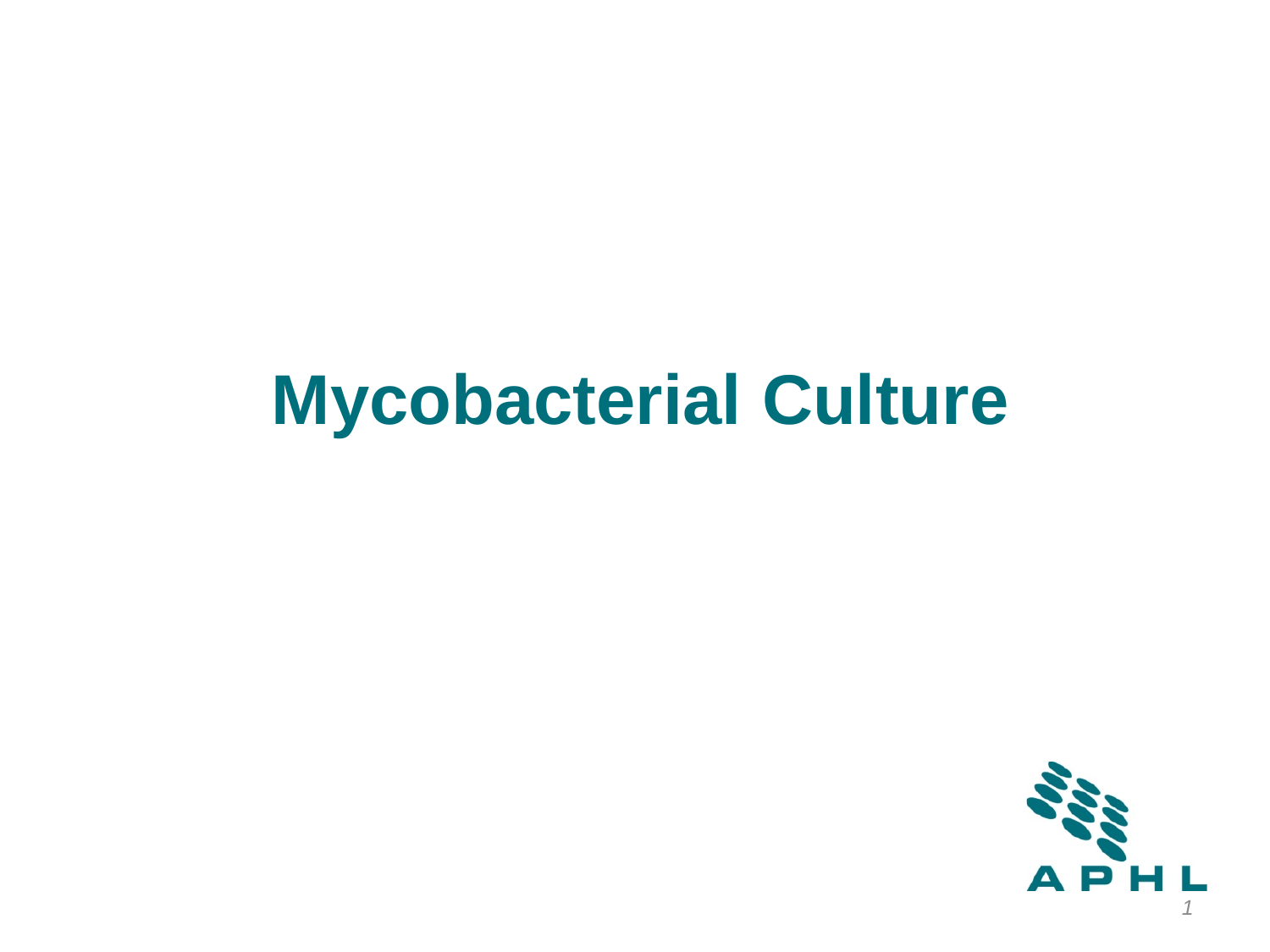#### **OVERVIEW AND PURPOSE**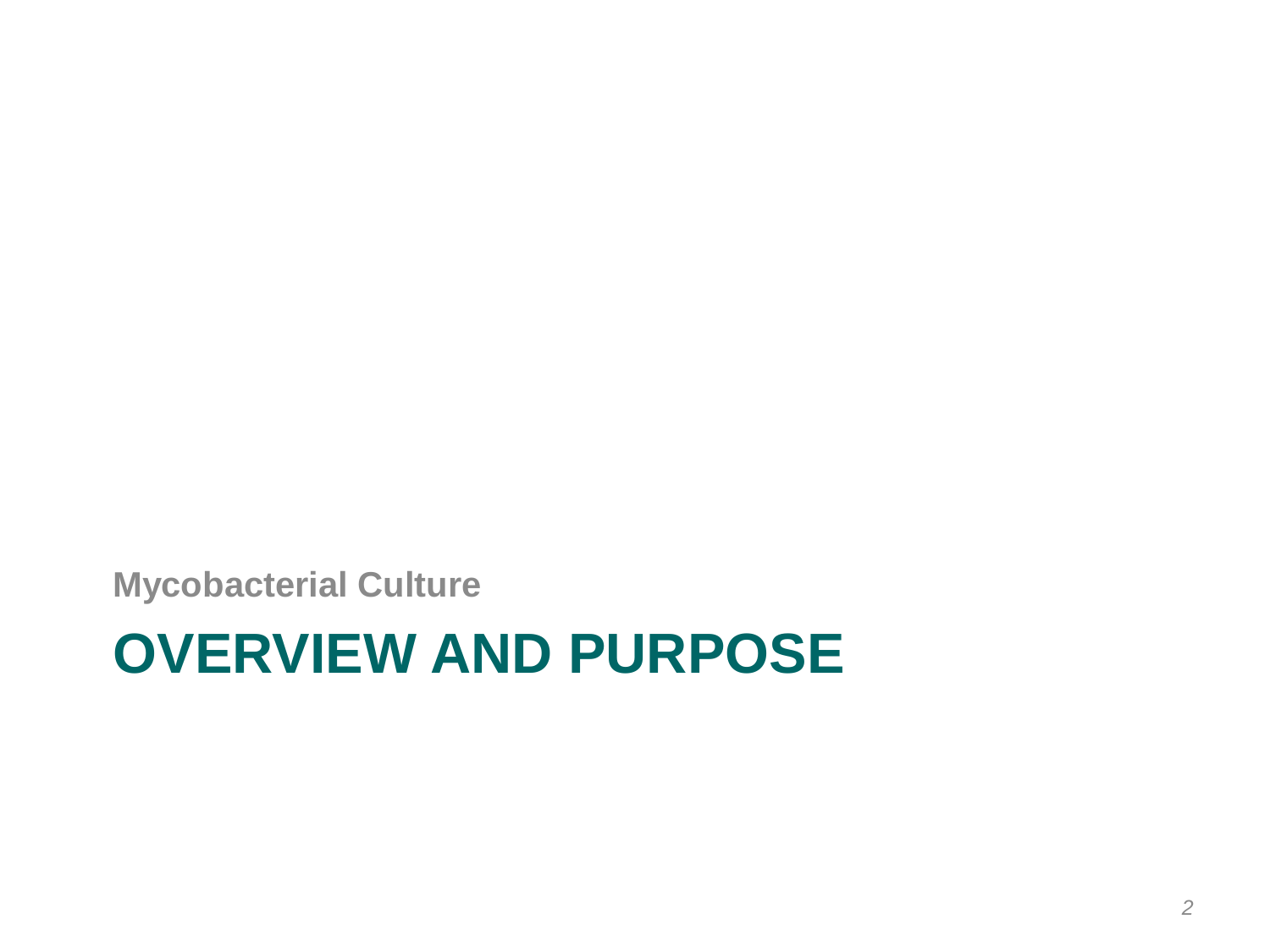- Gold standard for sensitivity and specificity
- Use of culture increases the number of TB cases found by 30–50% over smear alone
	- $-$  ~10 viable bacilli/ml of sputum needed for culture compared to at least 5000 bacilli/ml of sputum for microscopy
- Culture used for species identification, drug susceptibility testing (DST), and genotyping
- Culture also used to monitor patient response to treatment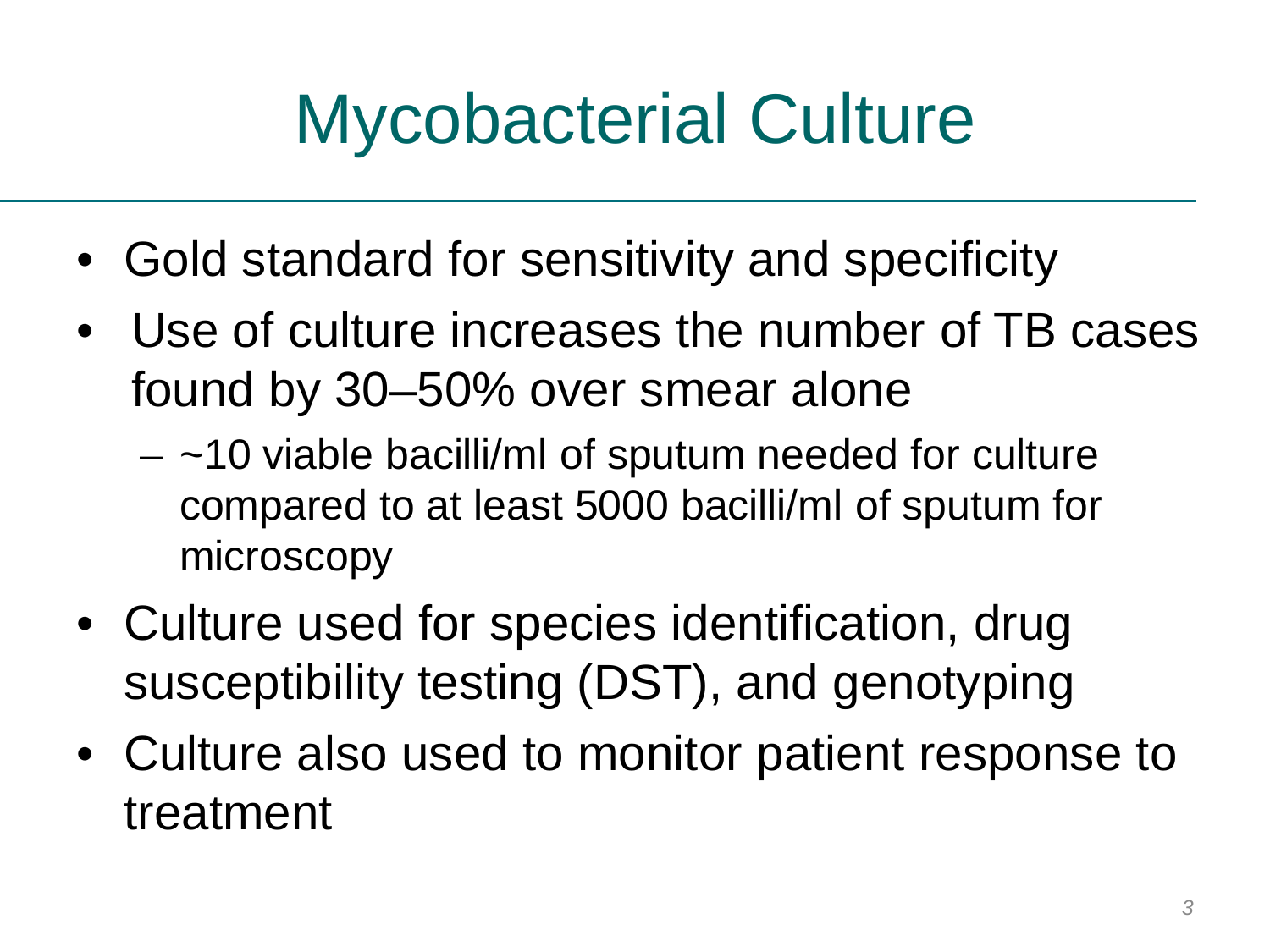#### Purpose of Mycobacterial Culture

- Detection of *Mycobacterium tuberculosis* complex (MTBC)
	- The most clinically significant mycobacterial species for public health
	- Isolation almost always signifies disease, except in the case of laboratory cross-contamination
	- MTBC organisms are not present in the environment
- Detection of Non-tuberculous Mycobacteria (NTM)
	- Are opportunistic pathogens in humans and may cause significant human disease
		- Clinicians ultimately responsible for determining the importance of a NTM
	- Almost all of these species can be found in environmental samples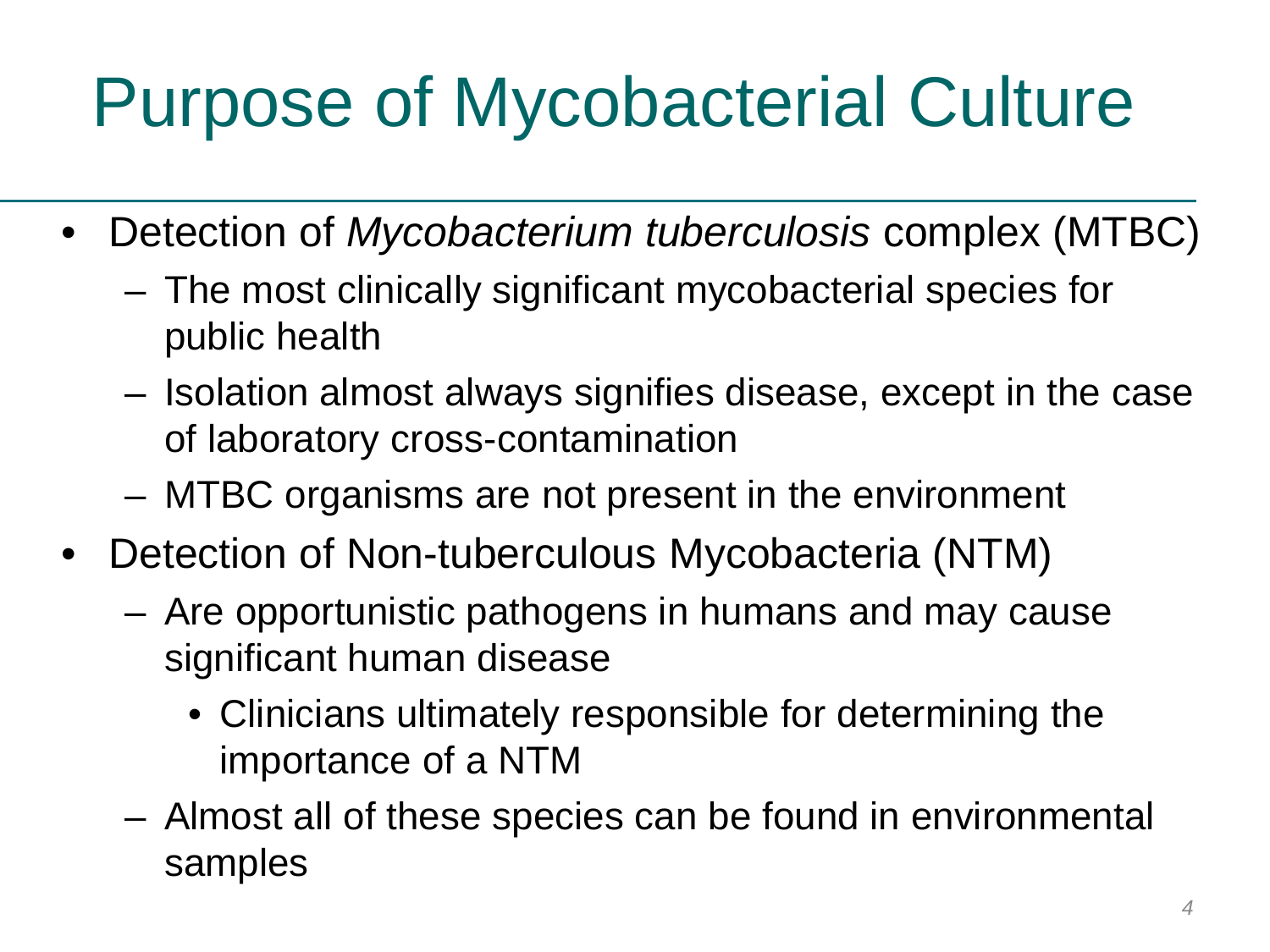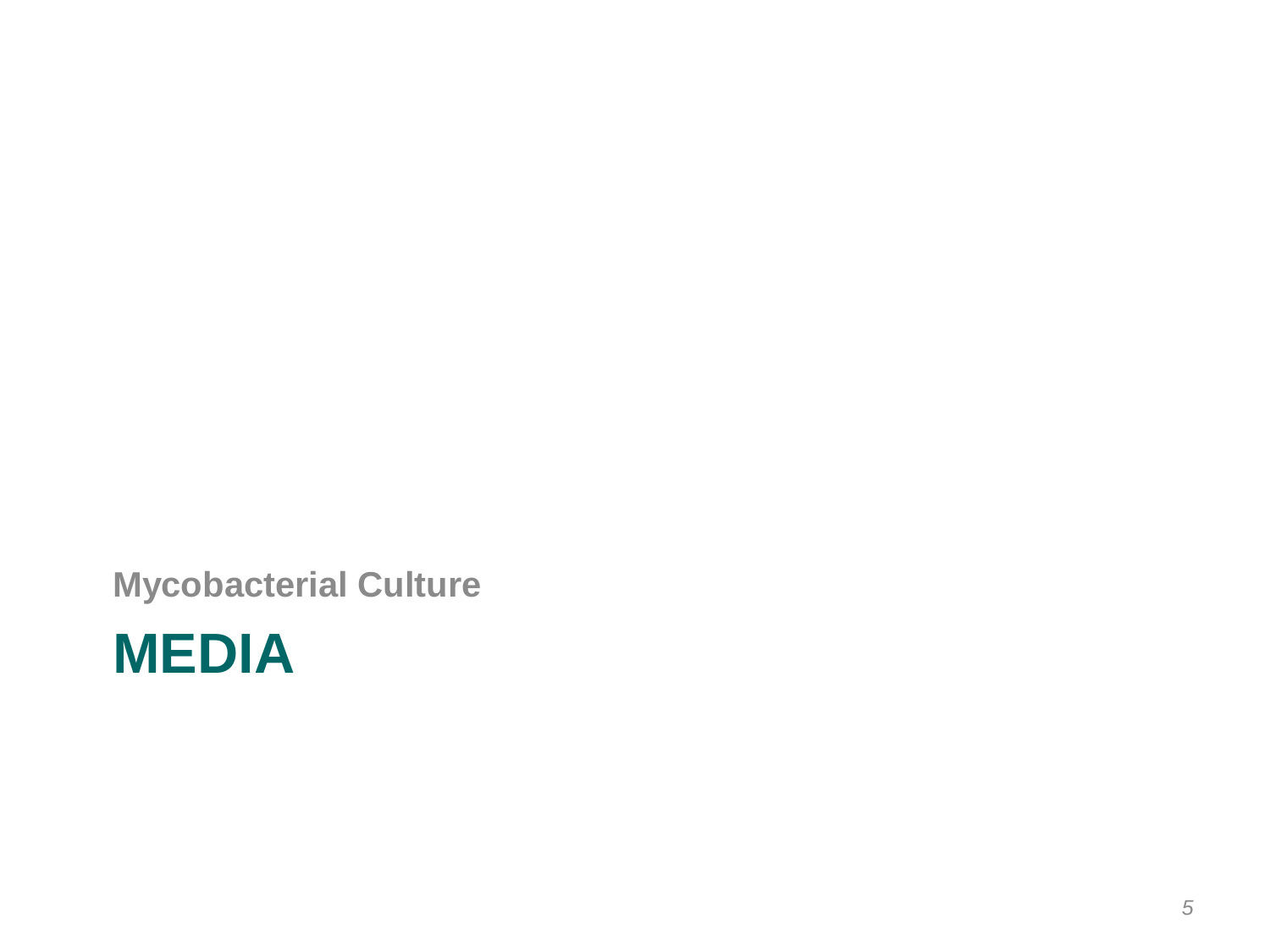## Culture Media

- Two major categories of media are routinely used
	- Solid: egg- and agar-based
	- Liquid: also often referred to as broth media
- The ideal media for isolation of mycobacteria
	- Supports rapid and robust growth of small numbers of mycobacteria
	- Permits preliminary differentiation of species on the basis of pigment production and colony morphology
	- Inhibits growth of contaminants
- No single medium meets all these requirements
	- Use of both liquid and solid media for initial culture recommended
- May be purchased commercially or prepared in-house
- Quality Control of media must be performed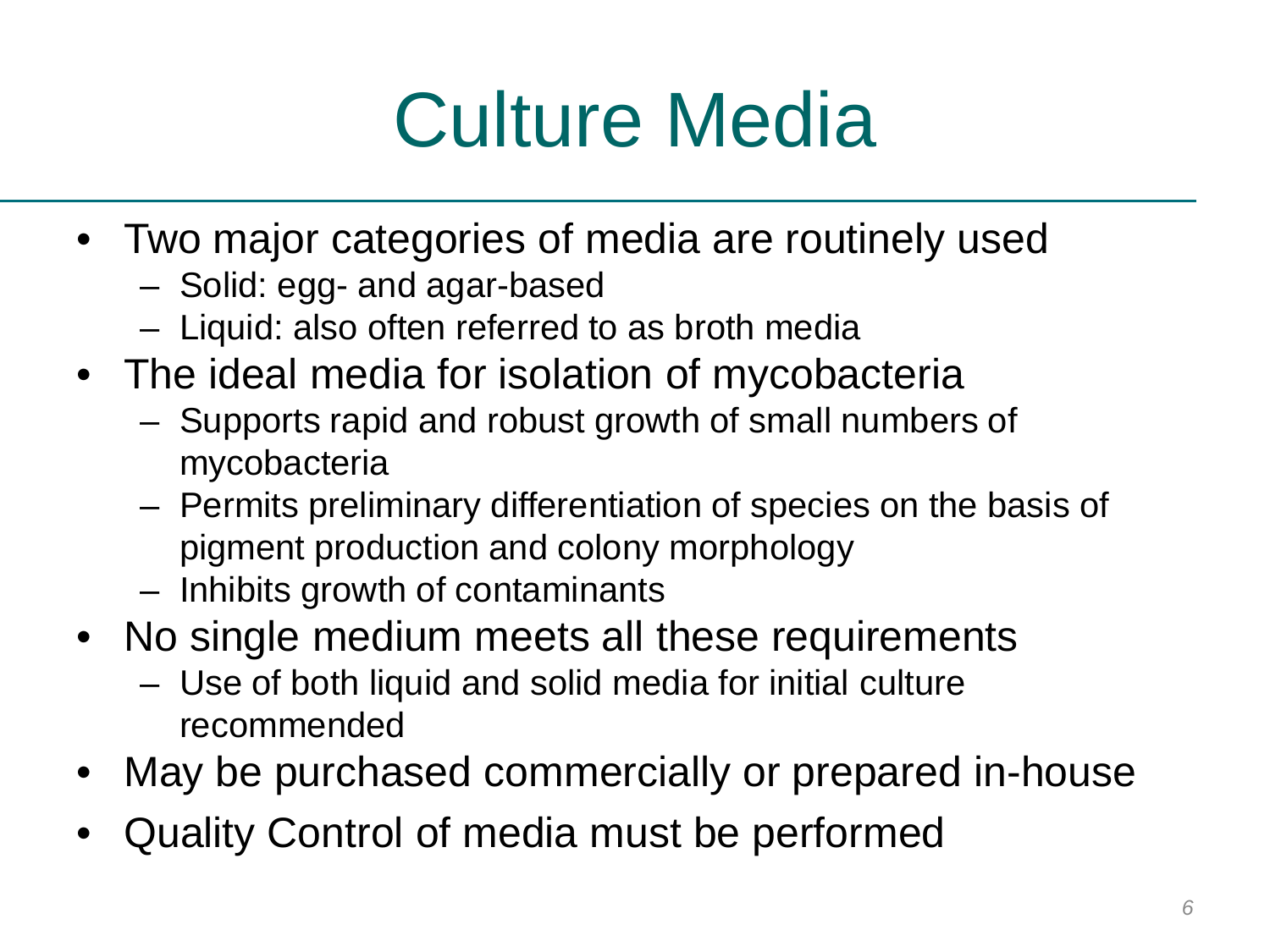# Solid Media: Egg-based

- Lowenstein-Jensen (LJ)
	- Selective; malachite green-Inhibits growth of contaminating bacteria and fungi
	- Supports growth of MTBC (with exception of *M. bovis*) better than NTM
	- Shelf life of 6–12 months when refrigerated
	- May have excess of water—should be removed before inoculation



*http://www.remel.com*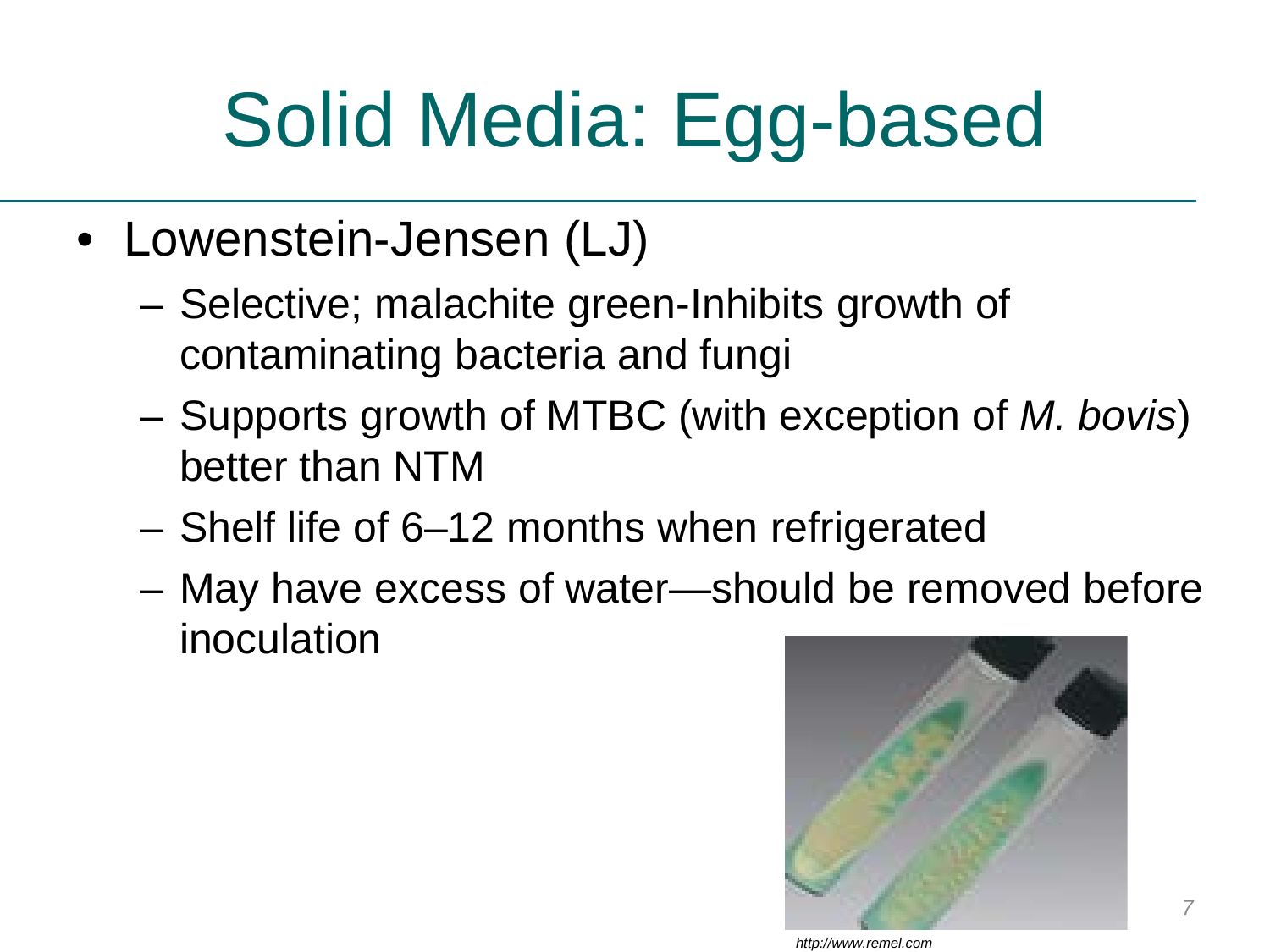## Solid Media: Agar-based

- Middlebrook 7H10 and Middlebrook 7H11
	- Media is clear, thus allows easier colony observation and quantification
	- Mycobacterial colonies can potentially be isolated if media is contaminated
	- Can be selective if antibacterial and antifungal antimicrobials are added to inhibit contaminating bacteria
	- The average time to detection of growth is earlier than with the egg-based media
	- Available as plate or slant



*Middlebrook plate and slant: Compared to plates, slants do not dry out or expire as quickly but growth may be more difficult to detect.*



*www.remel.com https://catalog.hardydiagnostics.com*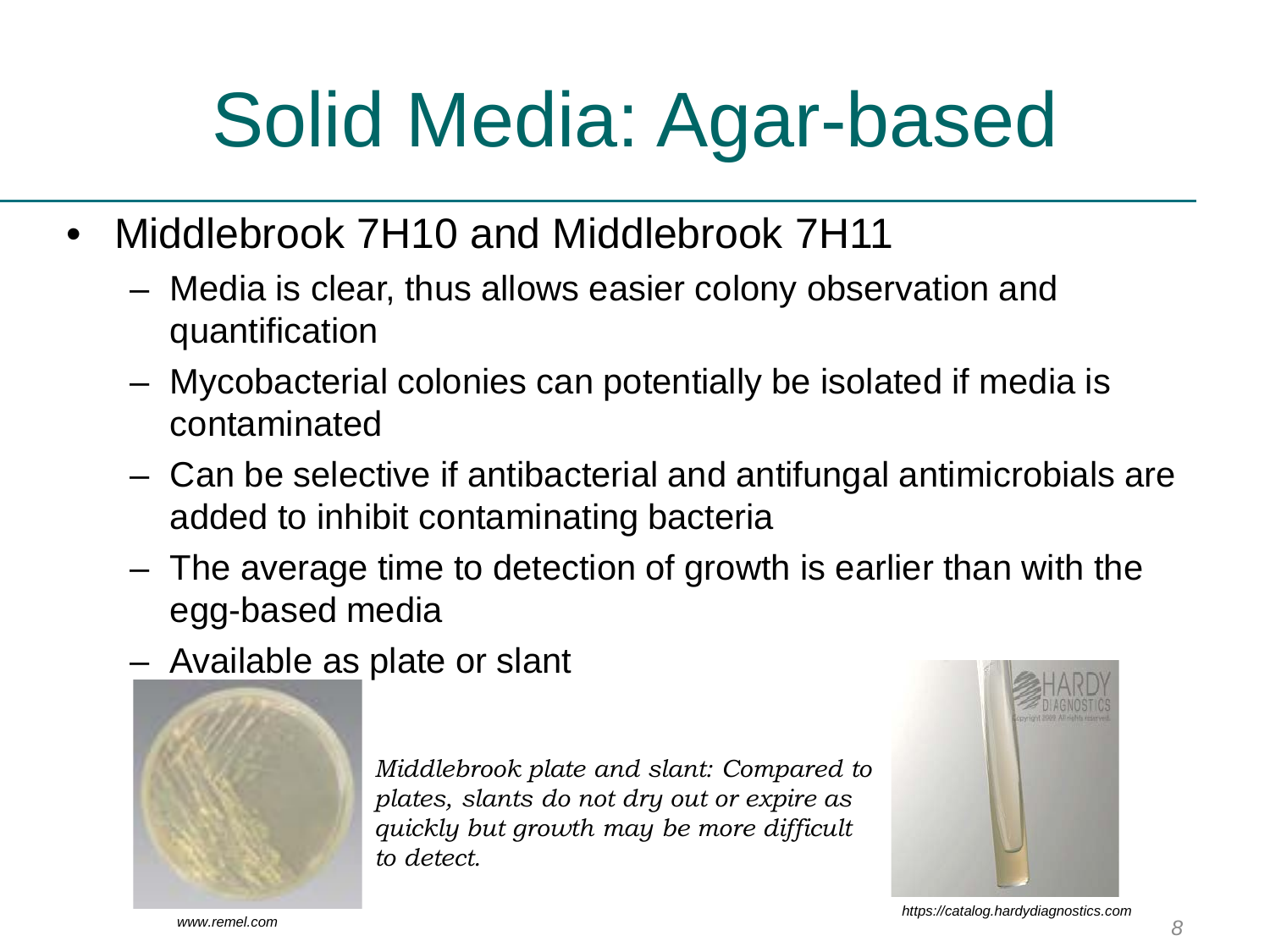## Comparison of Solid Media

| <b>Conditions for Mycobacteria</b><br><b>Growth and Recovery</b> | <b>Egg-based Media</b>                                      | <b>Agar-based Media</b>                                                               |  |
|------------------------------------------------------------------|-------------------------------------------------------------|---------------------------------------------------------------------------------------|--|
| <b>Selective</b>                                                 | Added malachite green                                       | Added antibacterial and antifungal                                                    |  |
| <b>Rate of growth</b>                                            | Slower                                                      | Faster and able to support INH<br>Resistant and fastidious strains                    |  |
| <b>Contamination</b>                                             | Usually less but if present,<br>involves the entire surface | More frequent, but can still isolate<br>colonies                                      |  |
| <b>Area of Inoculum</b>                                          | <b>Relatively small</b>                                     | Large                                                                                 |  |
| <b>Visual Examination</b>                                        | Difficult due to media opacity                              | Media is clear; allows easier colony<br>quantification and morphology<br>confirmation |  |
| CO <sub>2</sub>                                                  | Not required                                                | Required                                                                              |  |
| <b>DST</b>                                                       | Not performed on LJ<br>in United States                     | Preferred due to larger surface area<br>and faster rate of growth                     |  |
| <b>Shelf Life</b>                                                | Long $(6-12$ months)                                        | Short $(1-2$ months)                                                                  |  |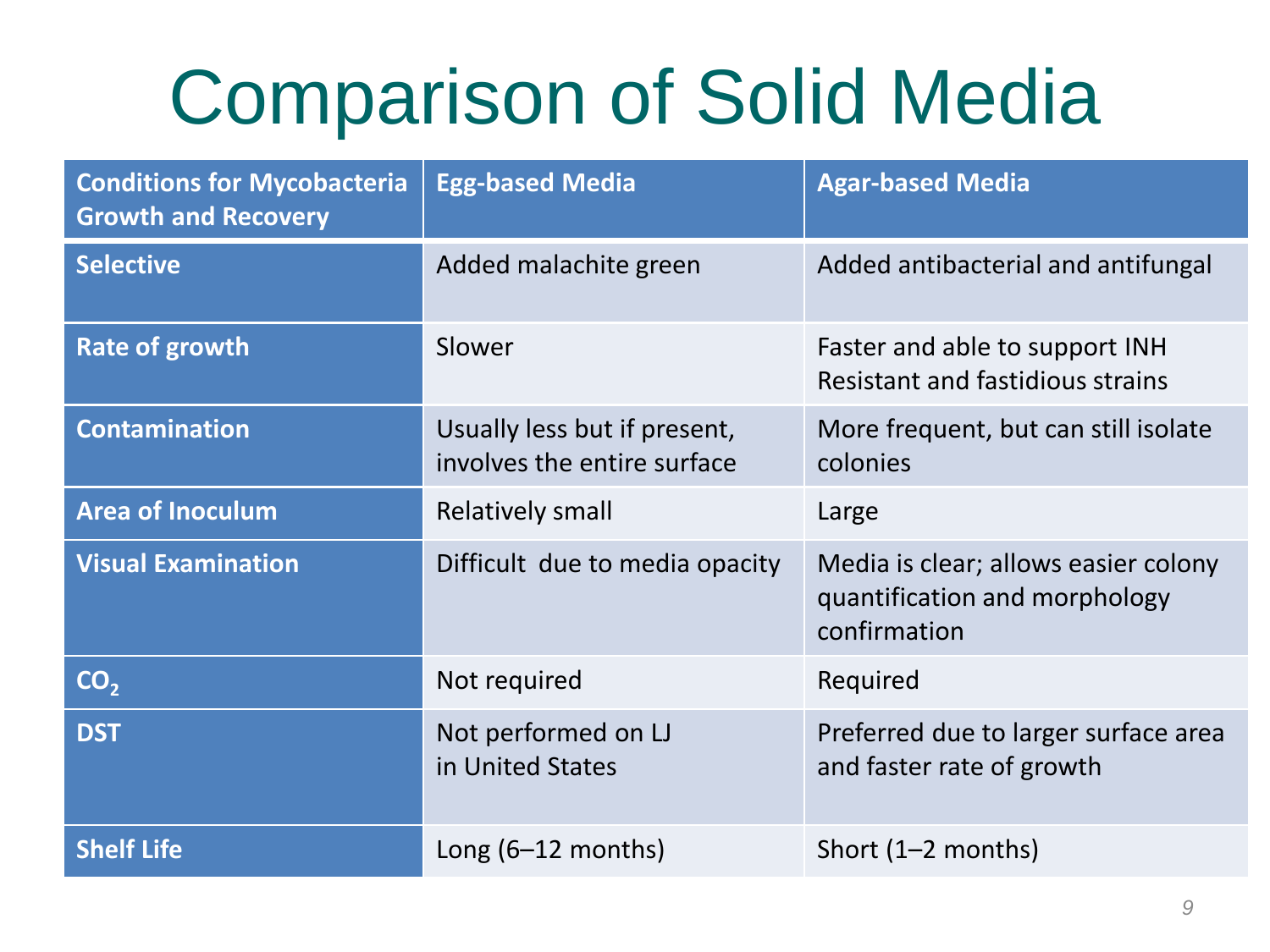# Liquid Media

- Use is recommended standard practice for mycobacteriology laboratories
- Increased recovery of mycobacteria and decreased time to detection compared to solid media
- More easily contaminated than solid and the addition of antimicrobials is required
- Average time for growth detection of slowly growing mycobacteria is 12–16 days
- Some fastidious mycobacteria grow only in liquid media
- Shelf life is long; can be stored at room temperature
- Incubation with additional  $CO<sub>2</sub>$  is not required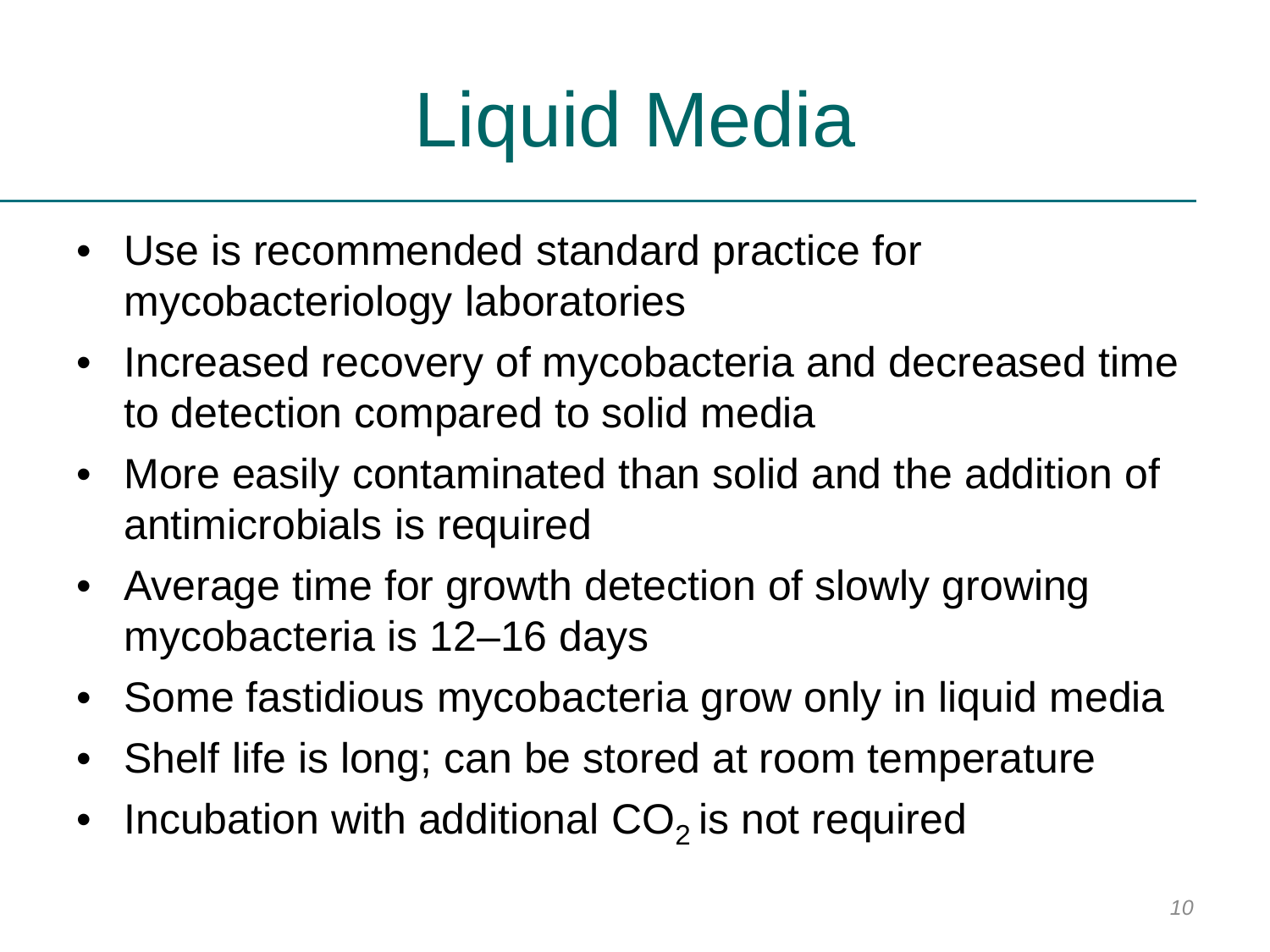#### **AUTOMATED SYSTEMS**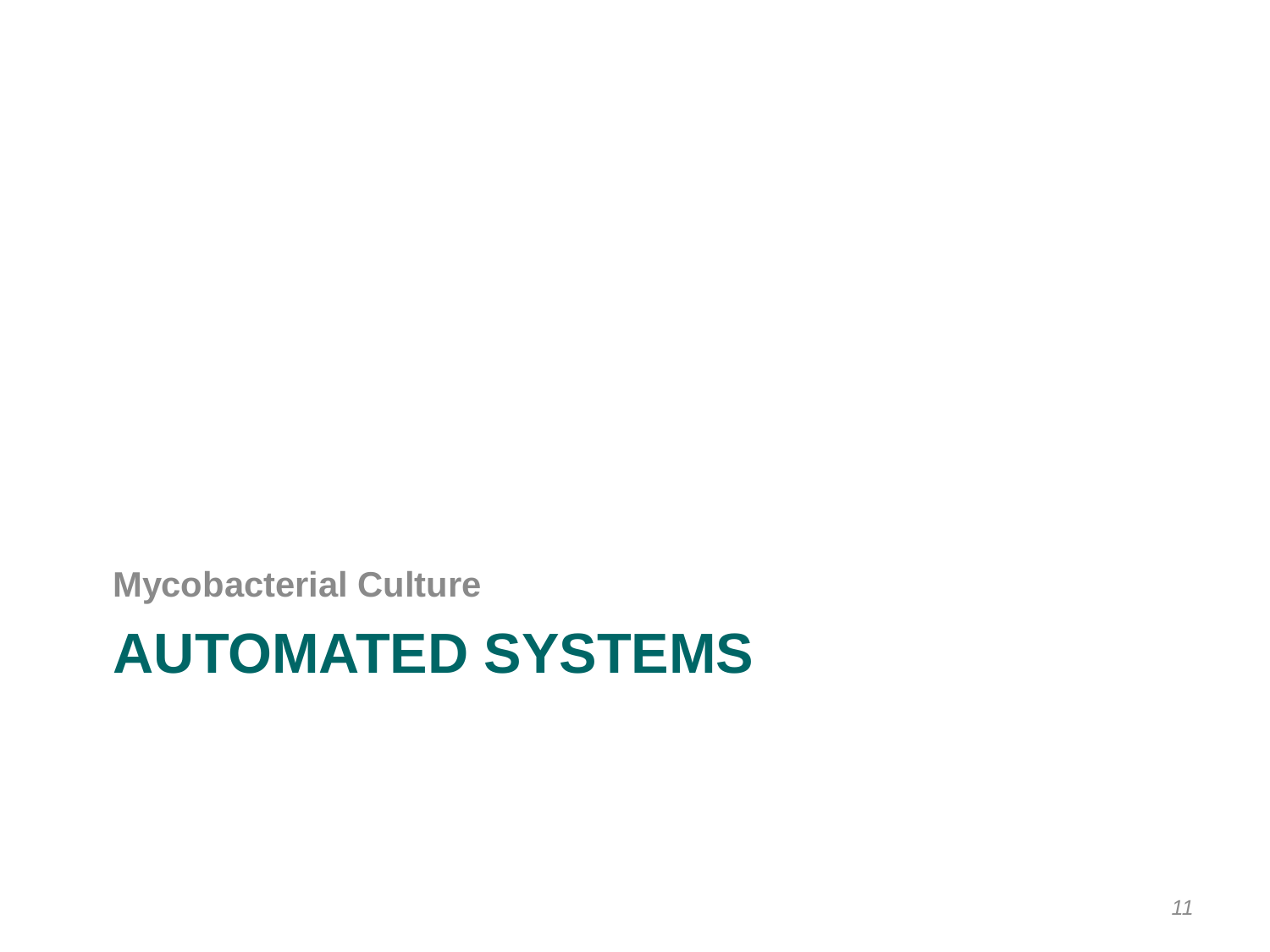## Automated Systems

- Continually monitor the media for detection of mycobacteria for 6 weeks
- Most widely used FDA-cleared automated systems for rapid detection of mycobacteria using liquid media
	- Biomerieux BacT/ALERT® 3D
	- Becton Dickinson BACTEC MGIT™
	- Thermo Scientific VersaTREK™
- MGIT and VersaTrek are also FDA-cleared for susceptibility testing of MTBC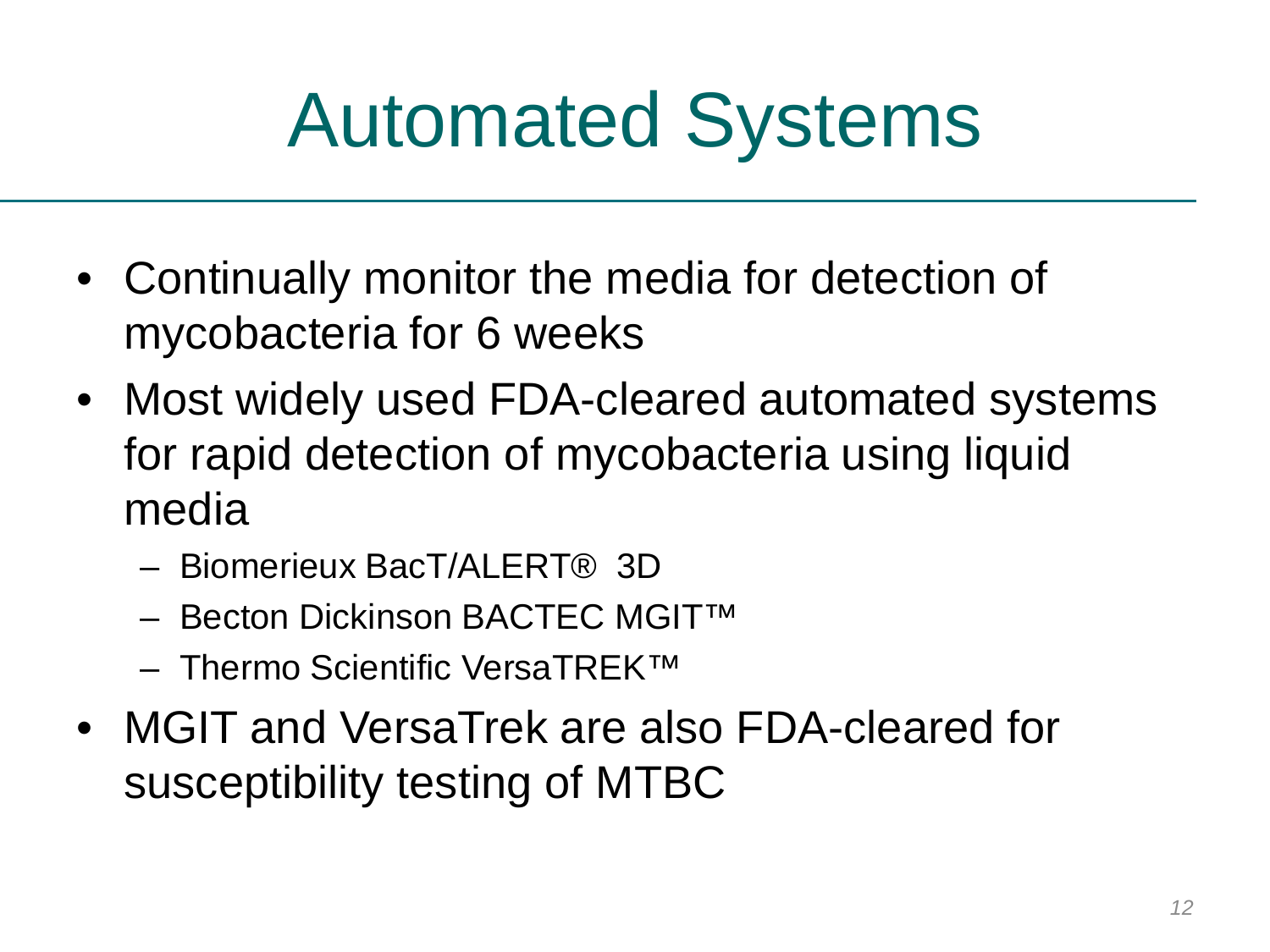# BacT/ALERT 3D

- BacT/ALERT MP media consists of
	- Modified Middlebrook 7H9 broth
	- Reconstitution Fluid
	- Antibiotic Supplement



*http://www.biomerieux-diagnostics.com*

- Non-sterile and sterile body sites except blood
	- Blood specimens require specific bottles—BacT/Alert MB
- Detection of growth
	- Colorimetric sensor monitors changes in  $CO<sub>2</sub>$
	- $-$  As CO<sub>2</sub> is produced, sensor at the bottom of bottle changes from gray to light green or yellow
- Uses sharps for inoculation
	- May use needleless devices but must follow package insert carefully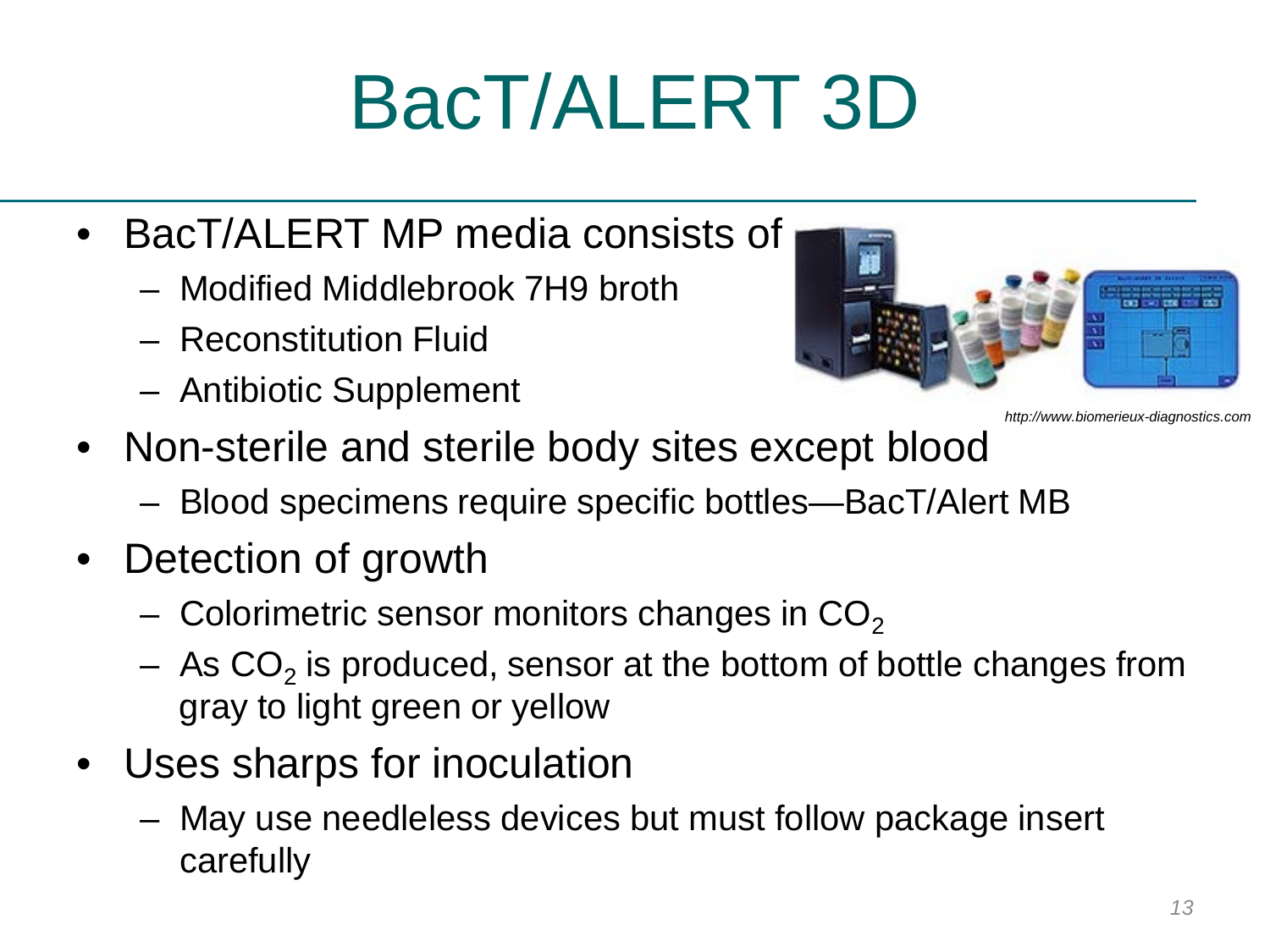# MGIT

- Culture system consists of
	- Modified Middlebrook 7H9 broth
	- Growth supplement
	- Antimicrobial agent mixture—PANTA
		- Inhibits gram-negative and gram-positive bacteria
		- Once reconstituted must be used within 5 days
- Not approved for urine and blood specimens
- Detection of growth
	- Fluorescence detected after consumption of  $O<sub>2</sub>$  by growing organisms
	- A manual fluorescent detector is also available

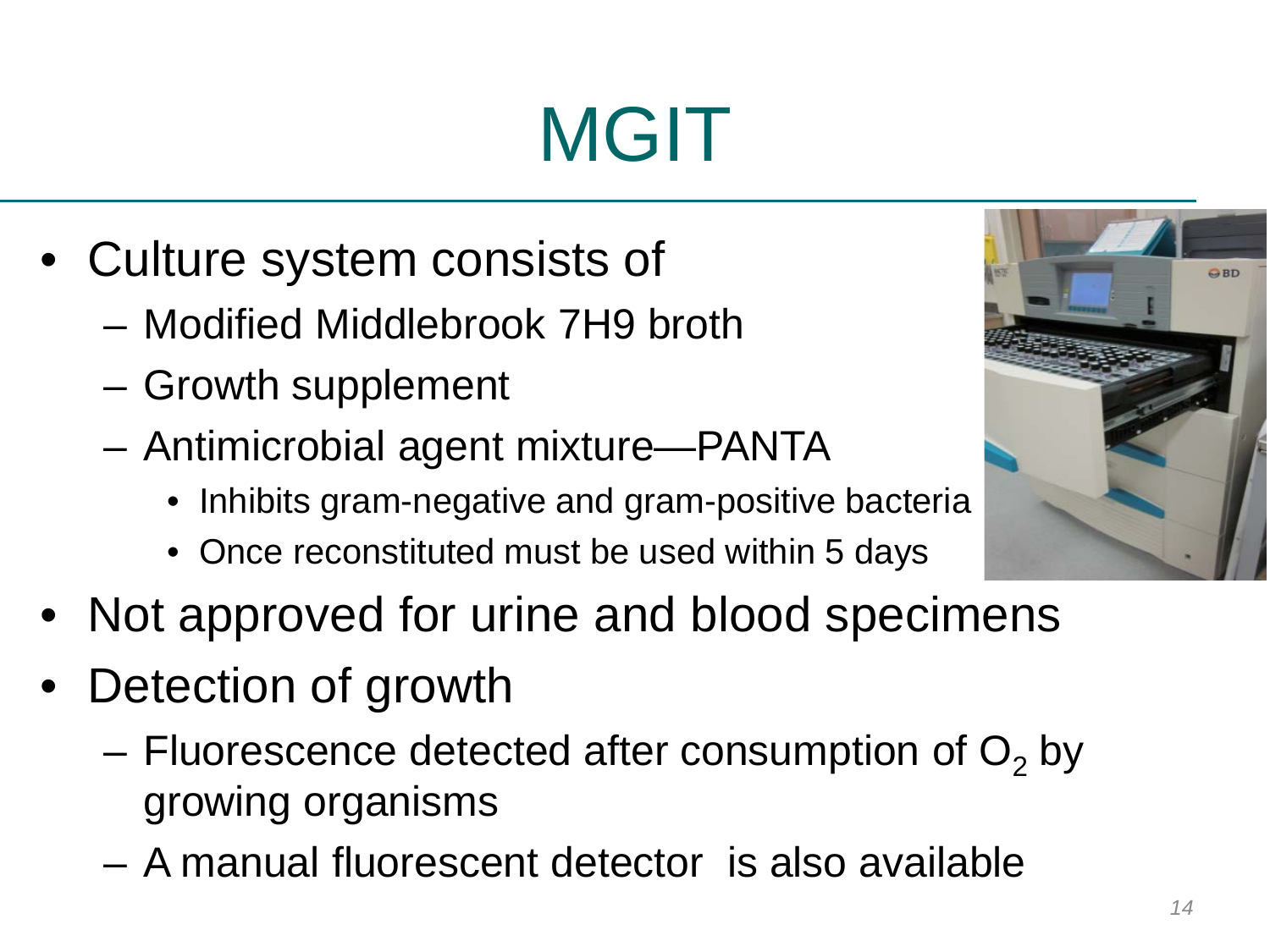## VersaTREK

- Culture System consists of
	- Modified Middlebrook 7H9 broth
	- Growth supplement
	- Antibiotic supplement



- Cellulose sponges provide unique growth matrix
- Can be used for most specimen types including urine and blood
- Detection of growth
	- Changes in headspace pressure due to  $O<sub>2</sub>$ consumption
	- Sensitive to environmental temperature variations

*15*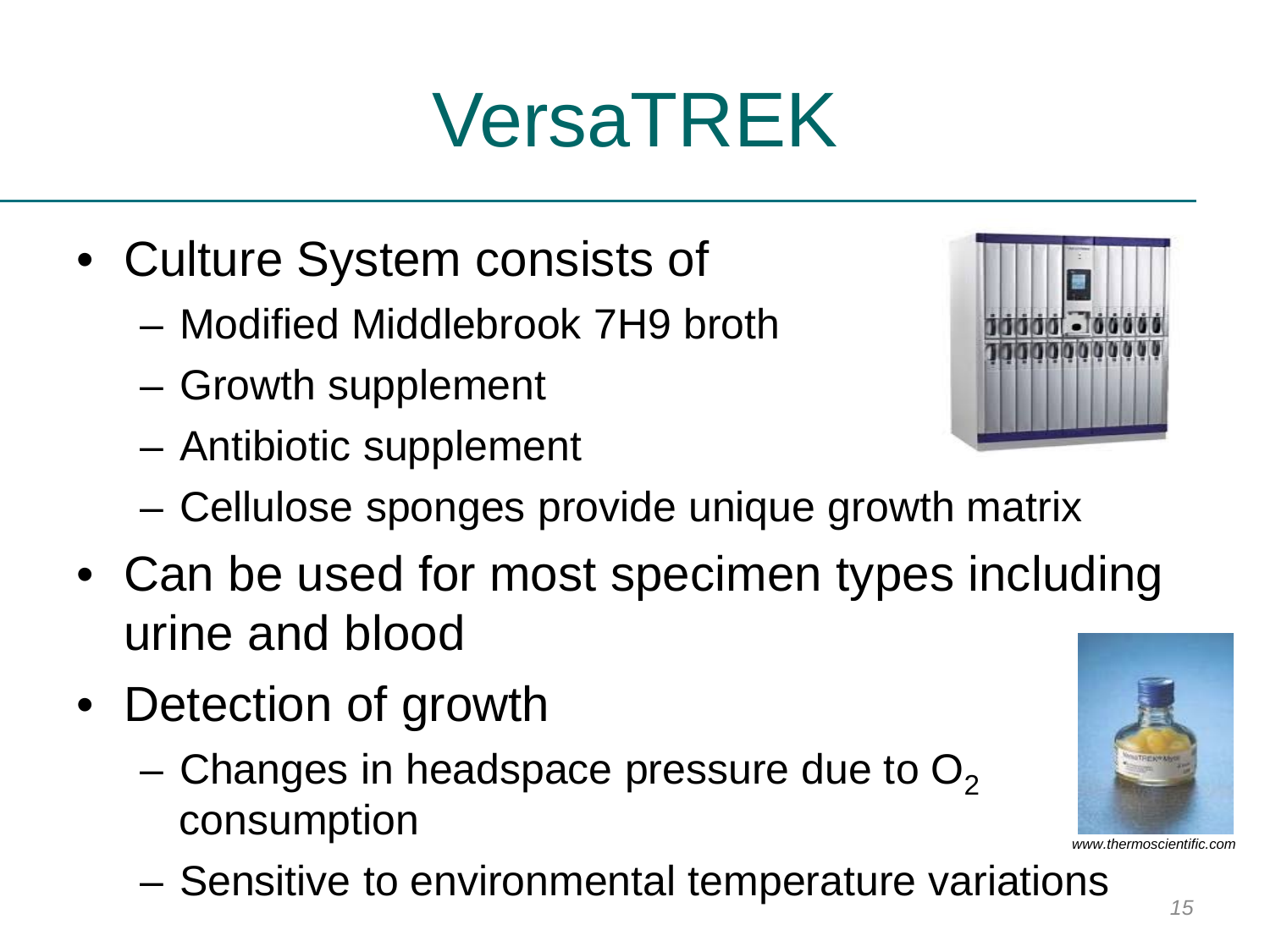## Comparison of Automated **Systems**

|                                        | <b>BacT/ALERT</b>                                                                                 | <b>MGIT</b>                                                                                 | <b>VersaTREK</b>                                                                |
|----------------------------------------|---------------------------------------------------------------------------------------------------|---------------------------------------------------------------------------------------------|---------------------------------------------------------------------------------|
| <b>Means of</b><br><b>Inoculation</b>  | Sharps or<br>needleless devices                                                                   | Disposable pipets                                                                           | Sharps or disposable<br>pipets                                                  |
| <b>Specimen types</b><br>not validated | Blood-must use MB<br>bottles                                                                      | Urine, Blood                                                                                | N/A                                                                             |
| <b>Detection</b>                       | Production of CO <sub>2</sub> -<br>color change                                                   | $O2$ consumption-<br>fluorescence                                                           | $O2$ consumption -<br>pressure change                                           |
| <b>DST</b><br>(FDA Cleared)            | <b>No</b>                                                                                         | Yes                                                                                         | Yes                                                                             |
| <b>Antibiotic</b><br><b>Supplement</b> | amphotericin B,<br>azlocillin, nalidixic<br>acid, polymyxin B,<br>trimethoprim, and<br>vancomycin | PANTA-polymyxin B,<br>amphotericin B,<br>naladixic acid,<br>trimethoprim, and<br>azlocillin | PVNA-polymyxin B,<br>vancomycin,<br>nalidixic acid, and<br>amphotericin B<br>16 |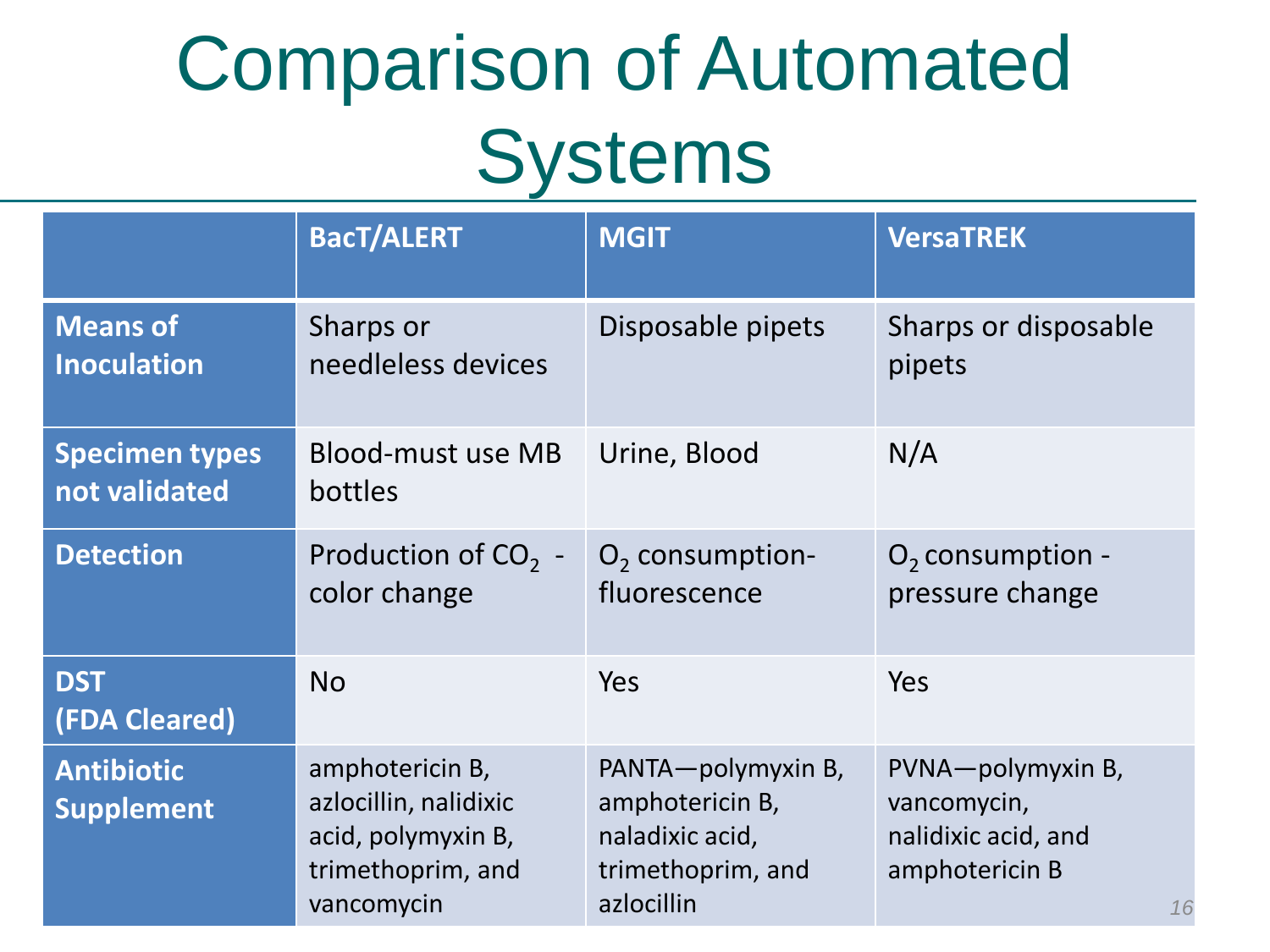#### **CULTURE PROCESS**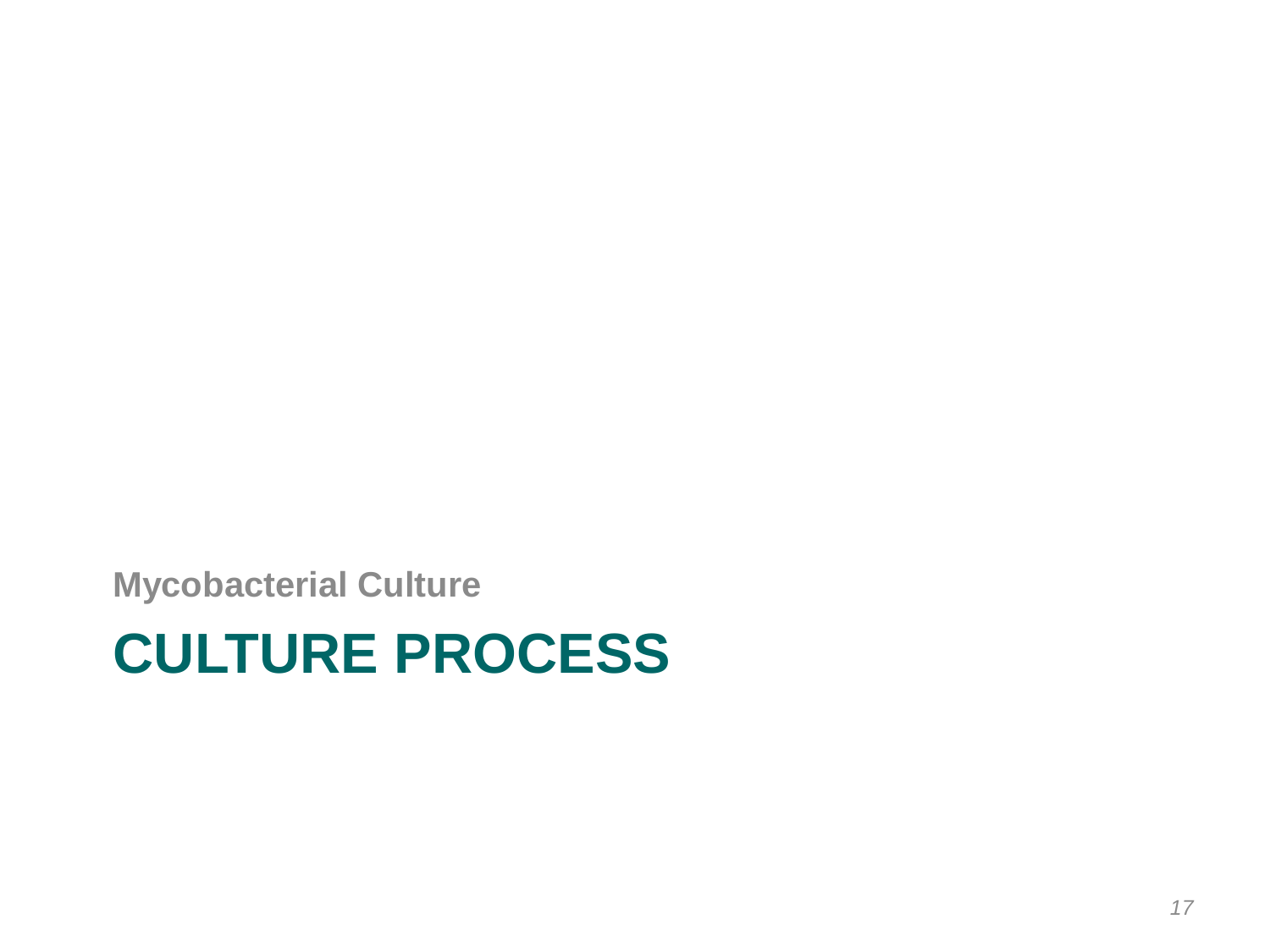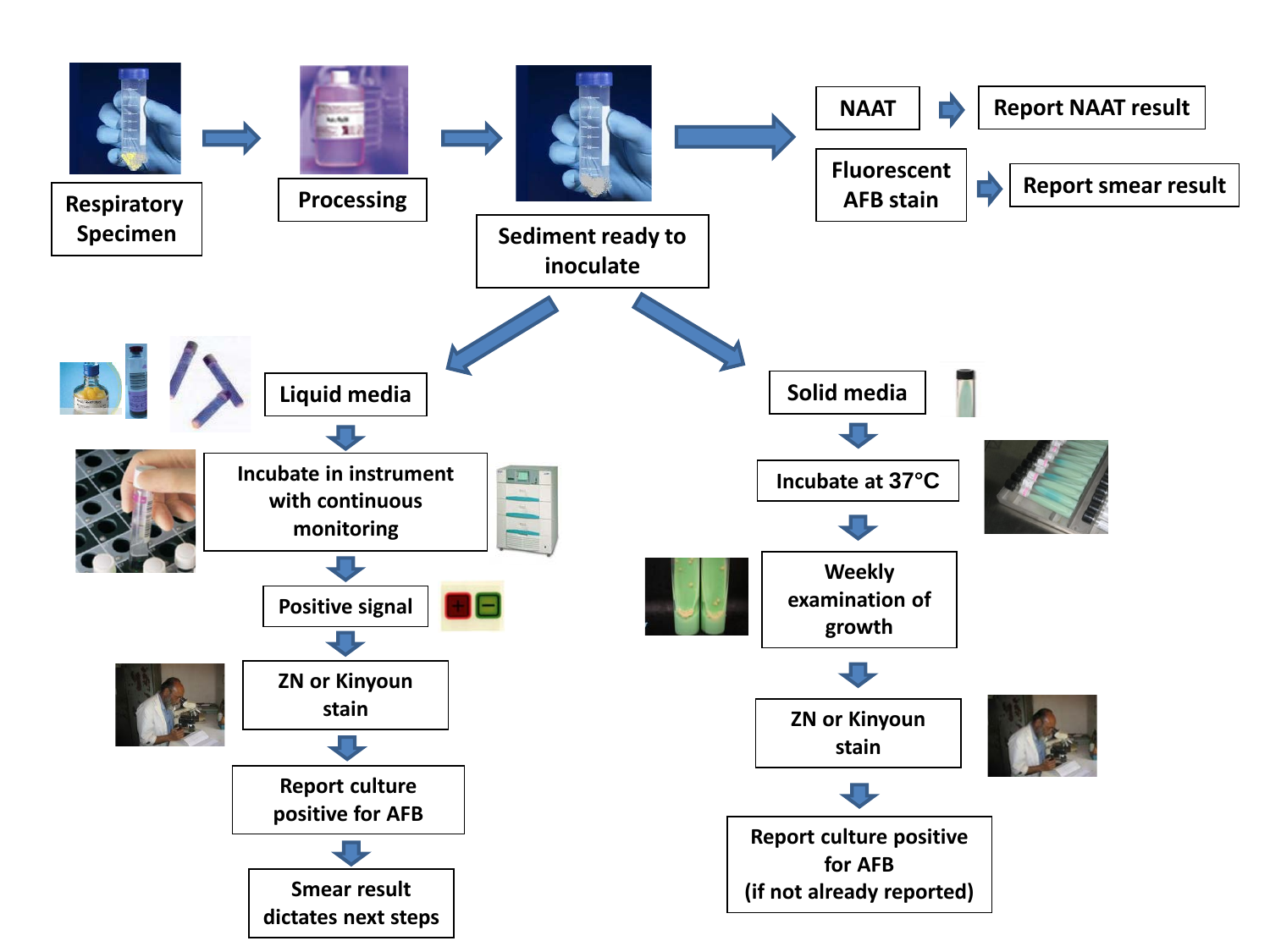## Inoculation

- Solid media
	- Tubed–approximately 2-3 drops of processed specimen
		- Allow to spread over surface
	- Plated Agar–3 drops placed separately on surface
		- Keep at room temperature to completely absorb, then seal in polyethylene bag or with shrink-wrap
- Liquid media
	- Pipette against inside of tube/bottle to reduce splash
		- BacT/Alert 3D–0.5 ml
		- MGIT–0.5 ml
		- VersaTrek–up to 1.0 ml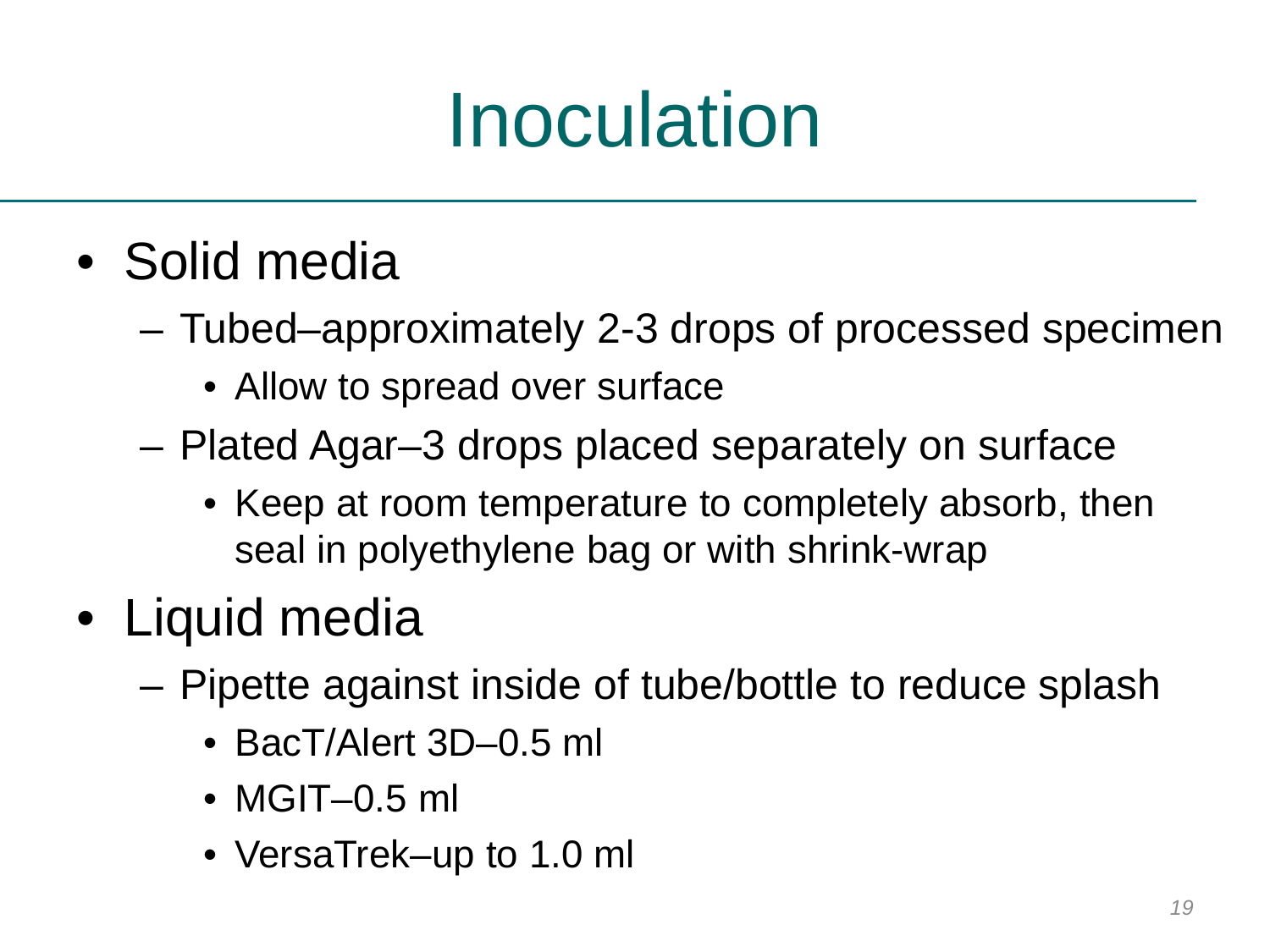## Incubation

- Tubed solid media
	- Slanted position with screw caps loose for 5–7 days
	- After 7 days caps should be tightened and tubes may be positioned upright
- Plated solid media
	- $-$  Place in CO<sub>2</sub>-permeable plastic bags, medium-side down
	- Stack plates no more than six high
- Temperature
	- Optimal temperature for MTBC is 35–37°C
	- Some species of NTM grow best at 25–33°C
		- For skin, bone, and joint biopsies, inoculate two sets of media, one at 37°C and the other at the lower optimal temperature
	- *M. xenopi* requires 40–42°C for optimal growth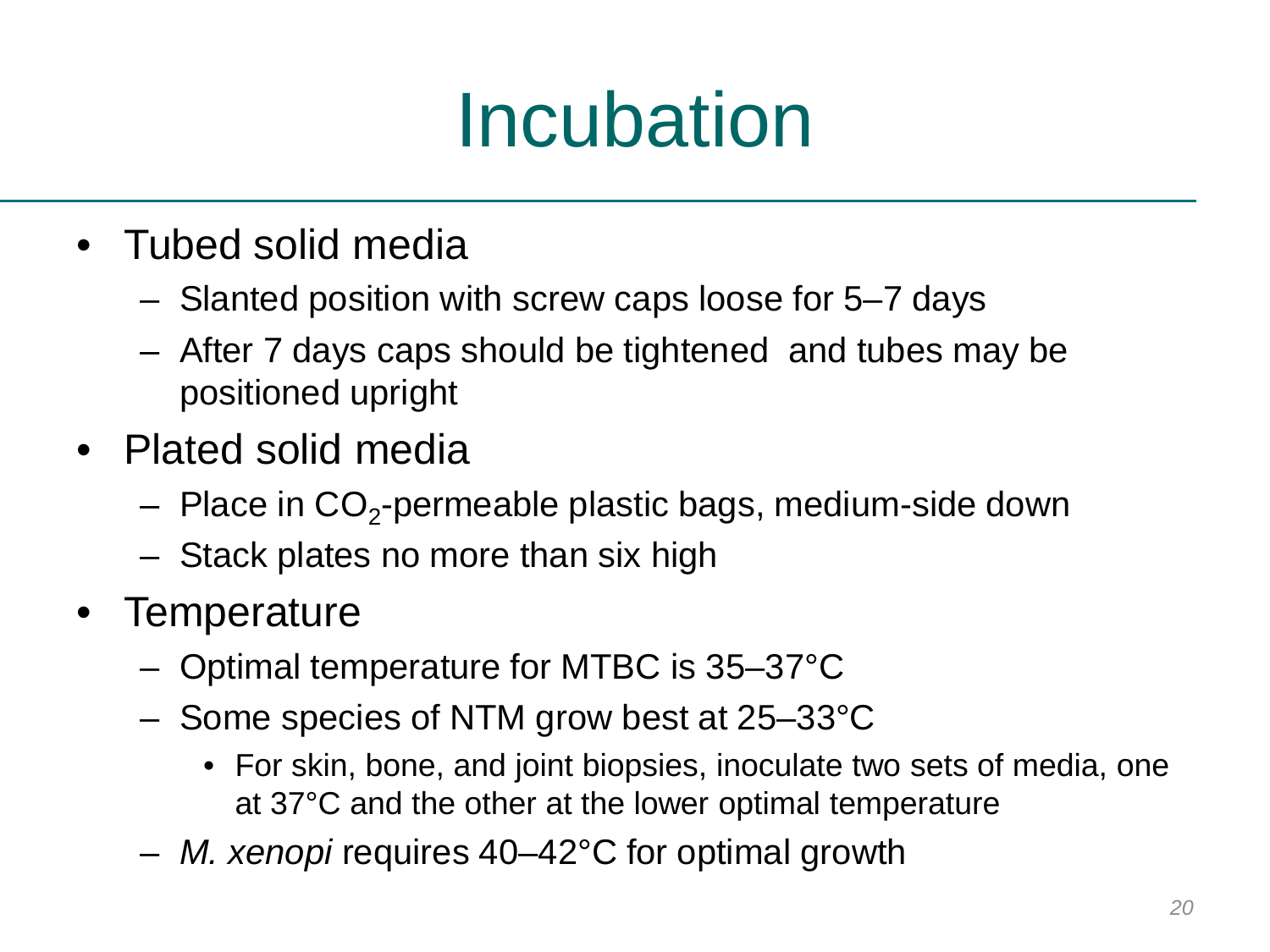# Incubation (2)

- Atmosphere
	- For solid media, growth is optimized in an atmosphere containing  $5-10\%$  CO<sub>2</sub>
- Length
	- Incubation of solid media for 6–8 weeks
		- Laboratories should analyze isolation data to determine time before reporting as culture negative
	- Most commercial liquid media require a maximum of six weeks
	- Certain species of NTM, such as *M. ulcerans* (skin specimens), *M. genavense,* and *M. malmoense,* require 8– 12 weeks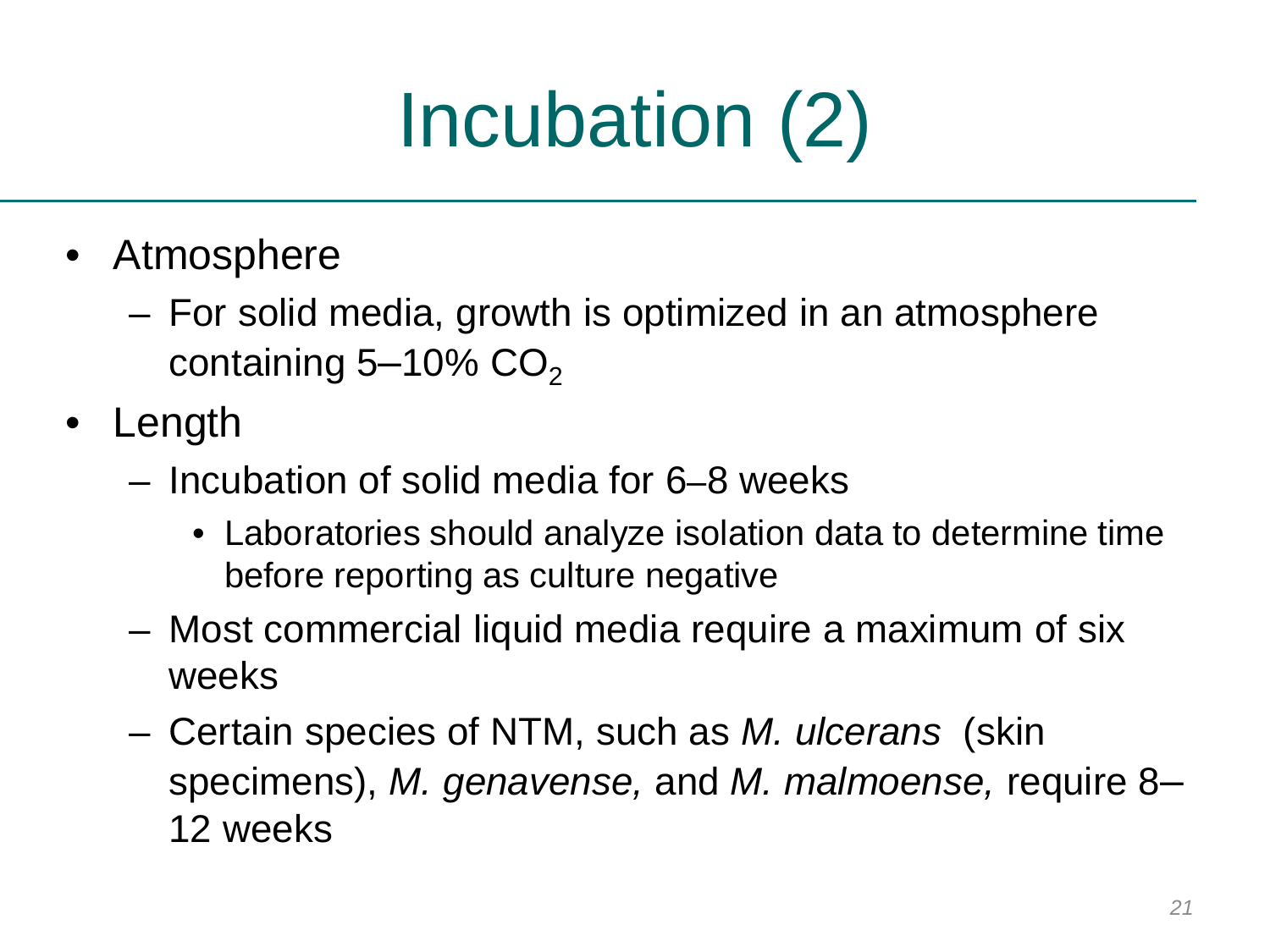# Typical Growth Rates

- Rapid Growers will grow in 3–7 days
- MTBC is detected in an average of 14 days using MGIT versus 25 days on LJ
- Detection may be delayed by
	- Harsh specimen processing
	- Tightened caps during the first week of incubation
	- Incorrect temperature
	- Low bacterial load such as in smear-negative specimens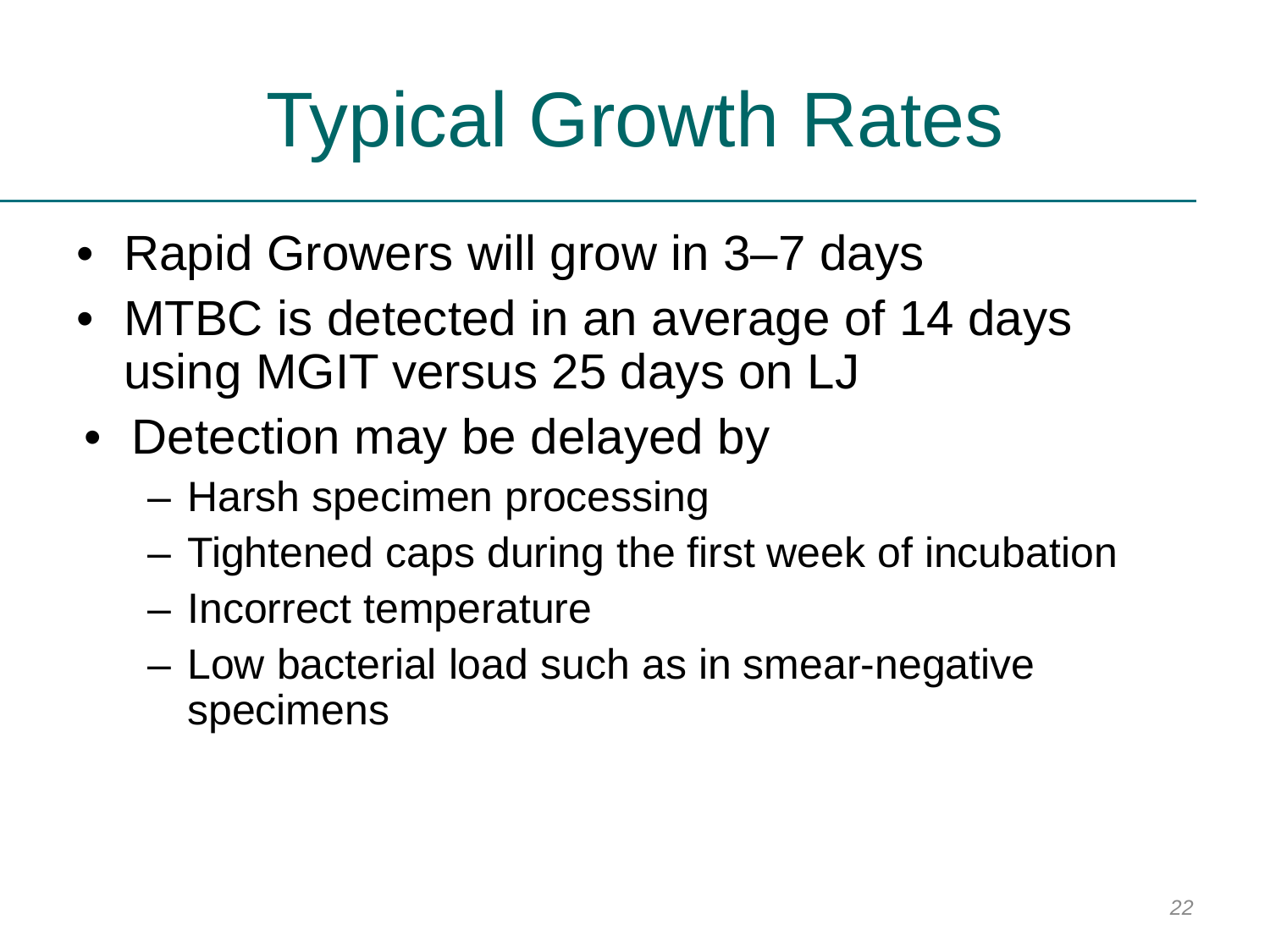## Solid Media Examination **Schedule**

- Examine at end of week 1 to assess growth and possible contamination
- Continue to examine weekly for 6–8 weeks
- Corresponding liquid media is likely to become positive first but continue to incubate solid media until growth is observed or end of incubation time is reached
	- Growth should be identified as soon as possible regardless of media type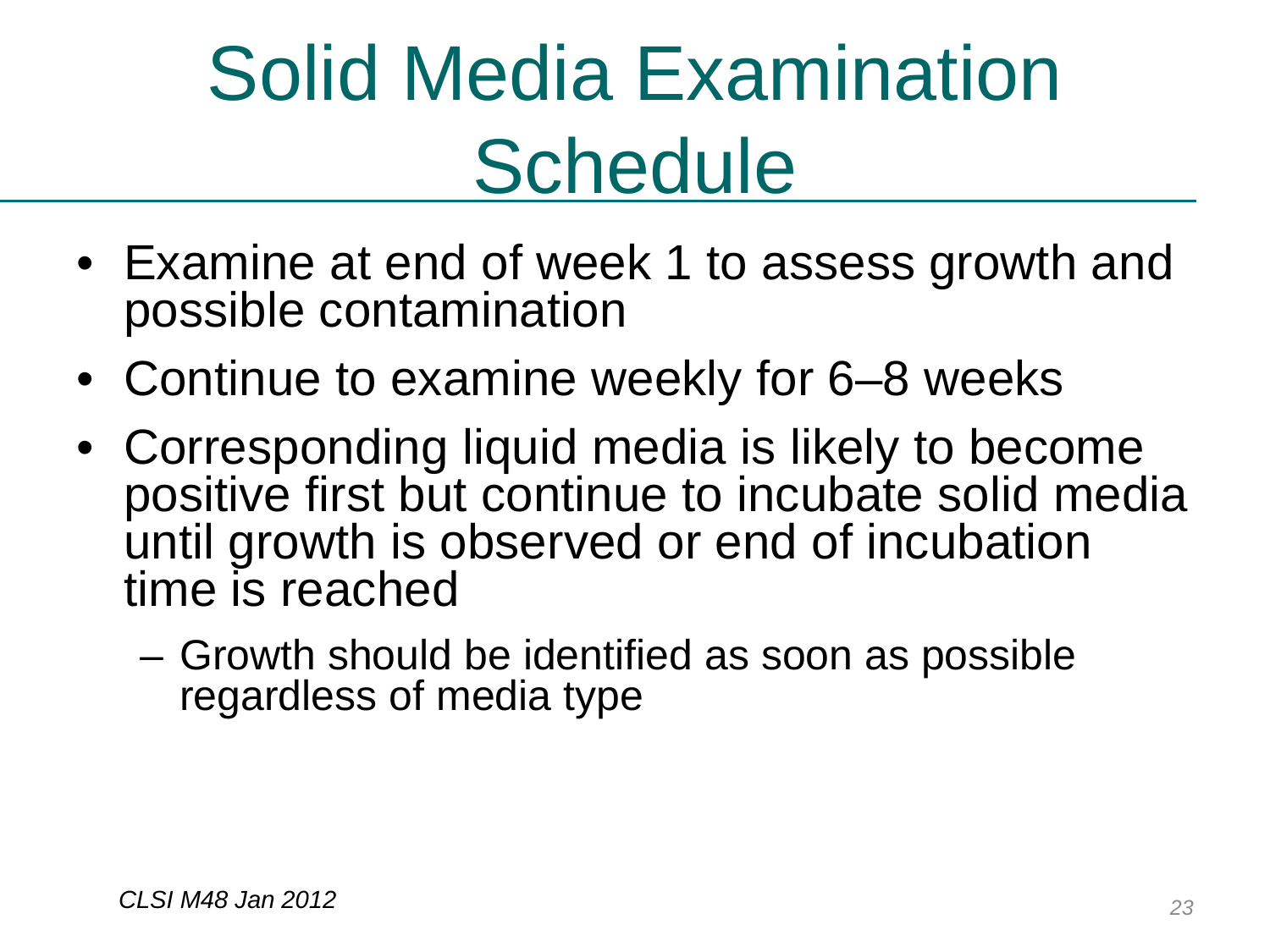### Visual Examination

- Colony Morphology on solid media
	- *M. tuberculosis* is rough and non-pigmented
	- *M. bovis* is flat, smooth and non-pigmented





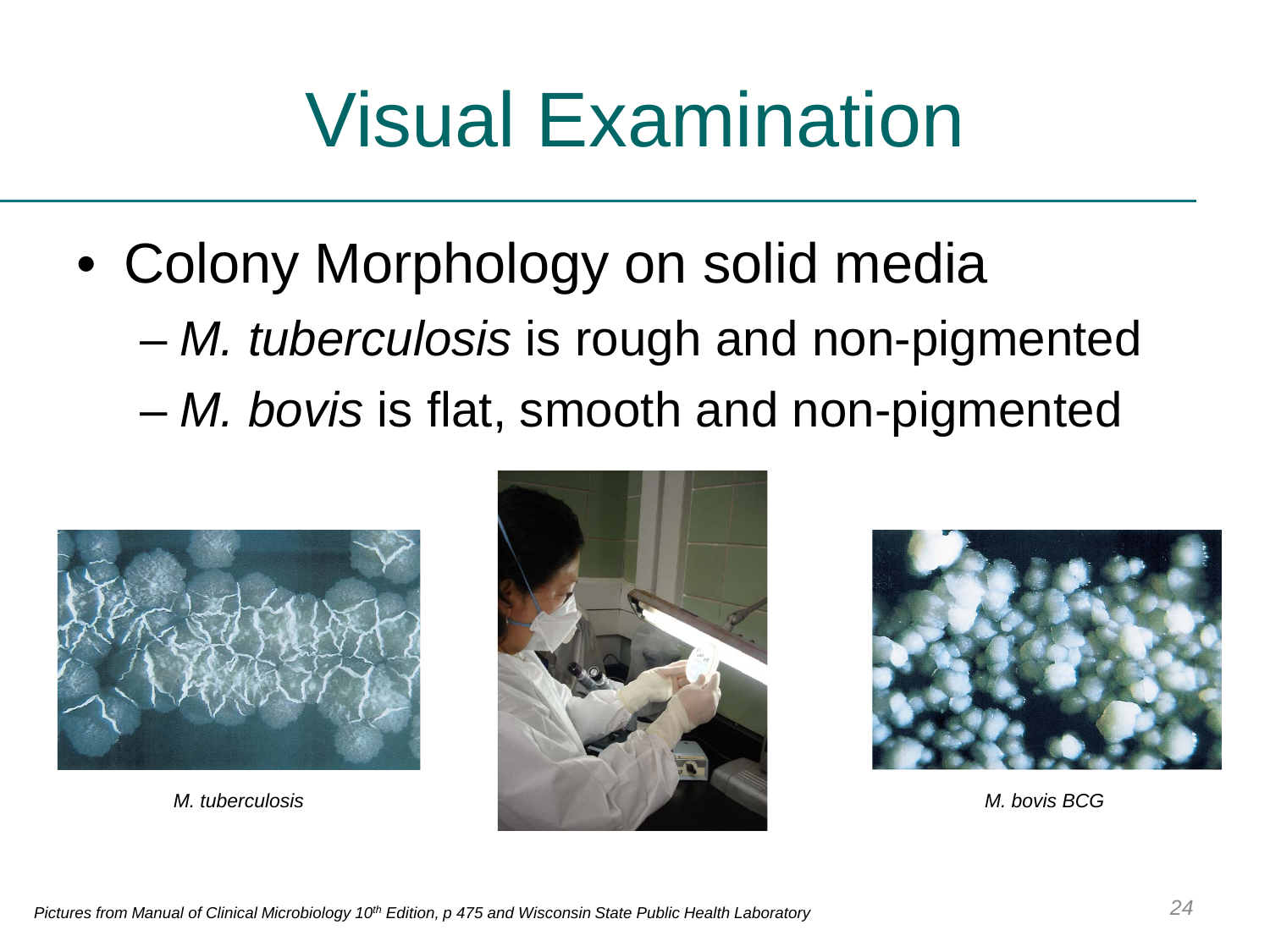#### Use of Low Power Stereoscope







Young MTBC culture; plate and colonies under stereoscope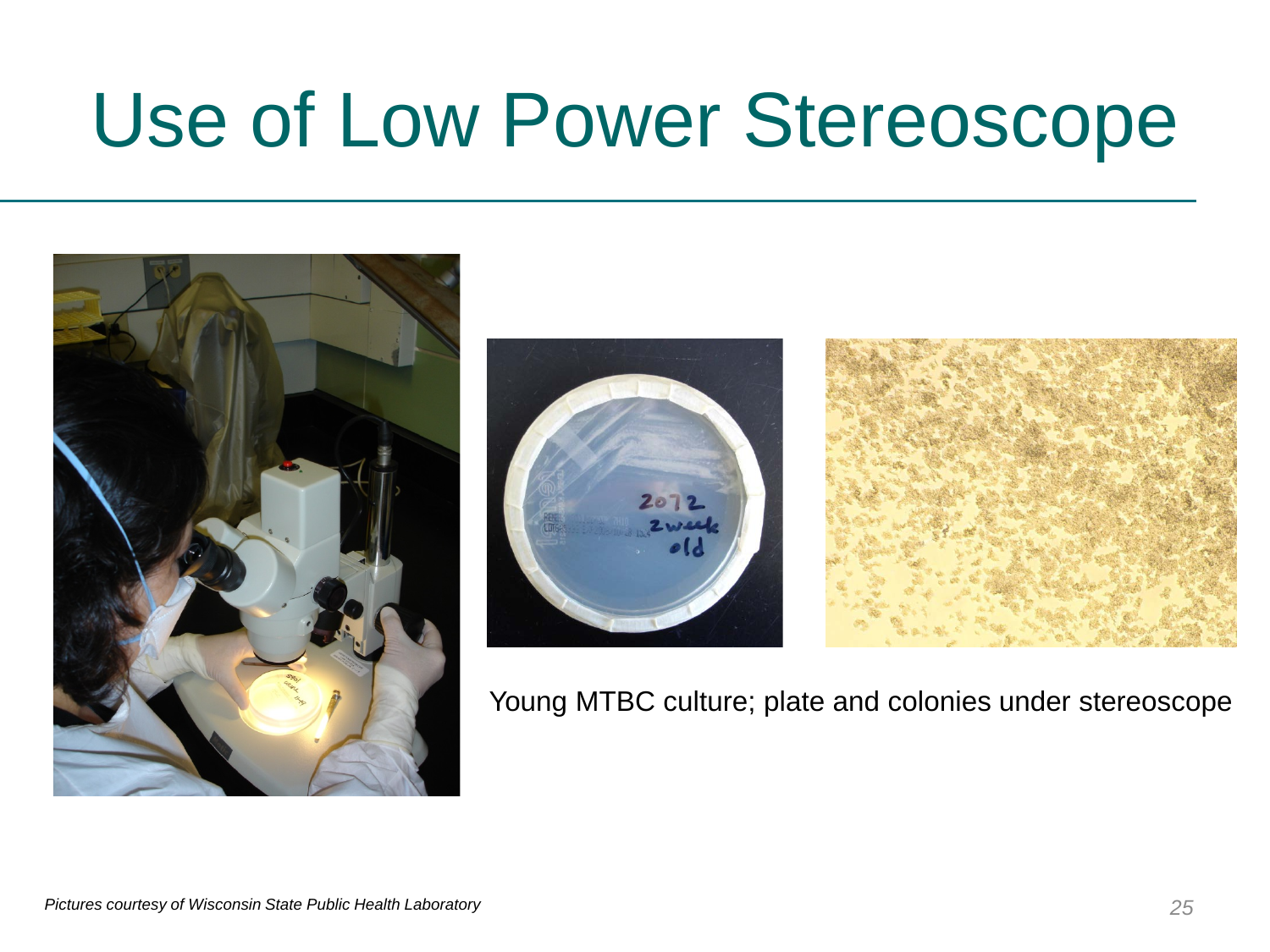### Mixed Culture Under **Stereoscope**



This picture shows MTBC mixed with a Gordonia species (non-mycobacteria, partially acid-fast)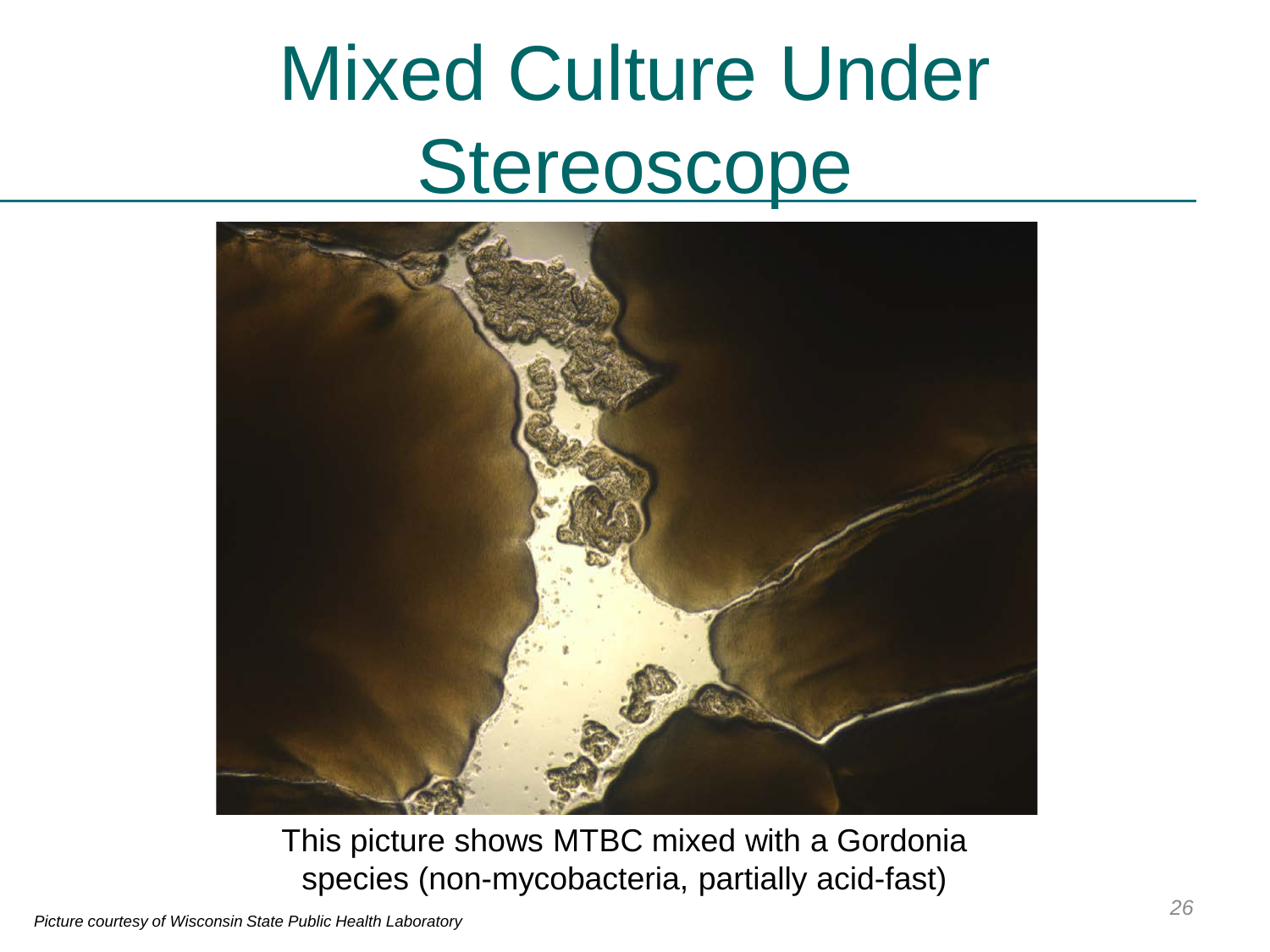# Liquid Media Examination Schedule

- In automated systems, tubes are read continuously and flagged when positive
	- Perform acid-fast bacteria (AFB) smear with Zeihl-Neelson (ZN) or Kinyoun
	- Smear result determines next steps
- All MGIT and VersaTREK negative tubes at end of incubation period should be visually checked for evidence of growth before being discarded

. *Typical appearance of mycobacterial growth in instrument-negative broth culture. The organisms tend to form colony-like clumps (arrows) at the bottom of the tube, along the surface of the fluorescent indicator. (Pena, J. A., et al. (2012). "Growth detection failures by the nonradiometric Bactec MGIT 960 mycobacterial culture system." J Clin Microbiol 50(6): 2092-2095.)*

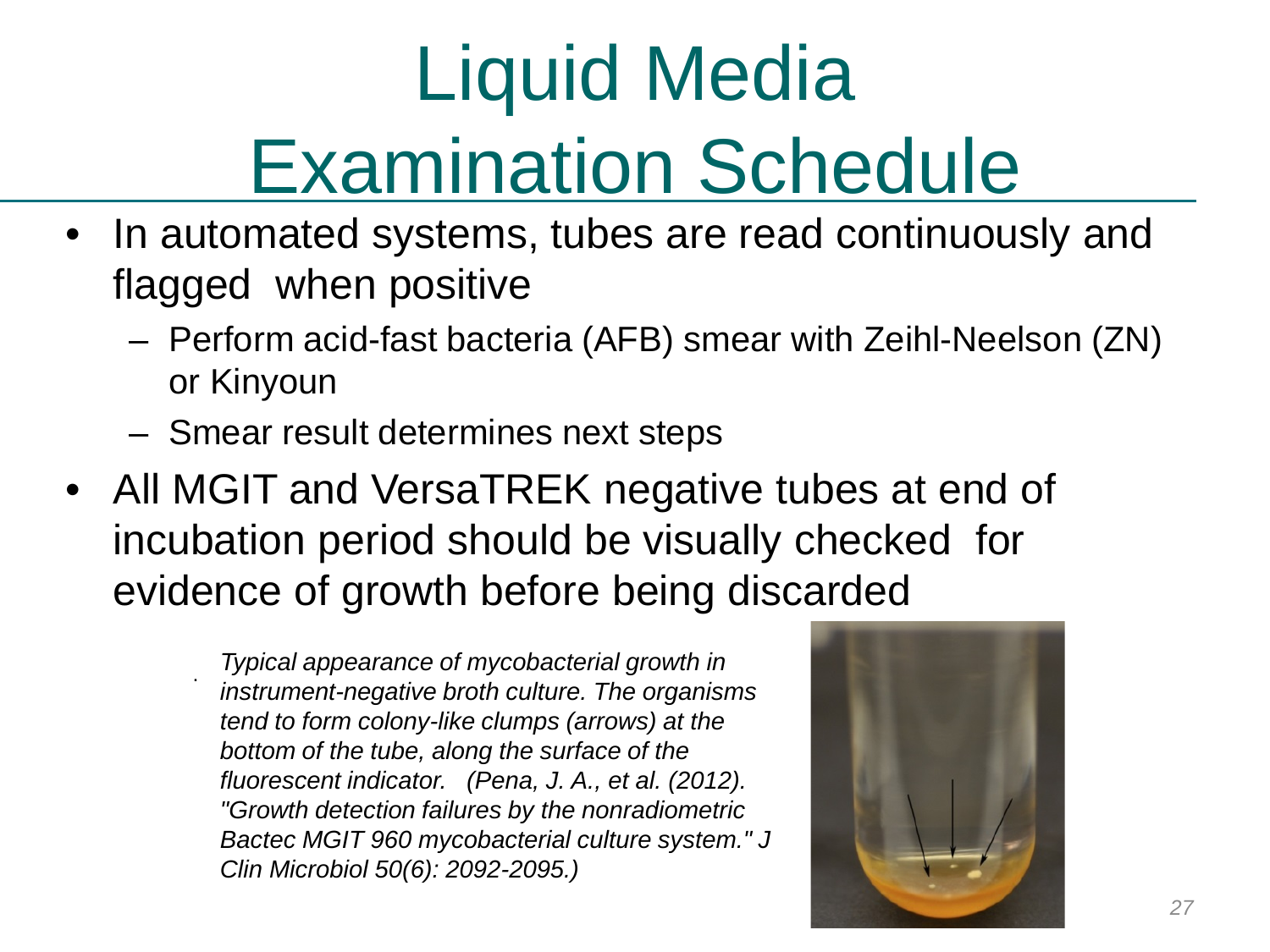# AFB Smear of Growth in Liquid Media

- ZN or Kinyoun staining should be performed on growth as soon as possible
- Deposit drop of culture on glass slide, let dry in biological safety cabinet, fix, and proceed with staining protocol
- After staining, culture should be handled according to the results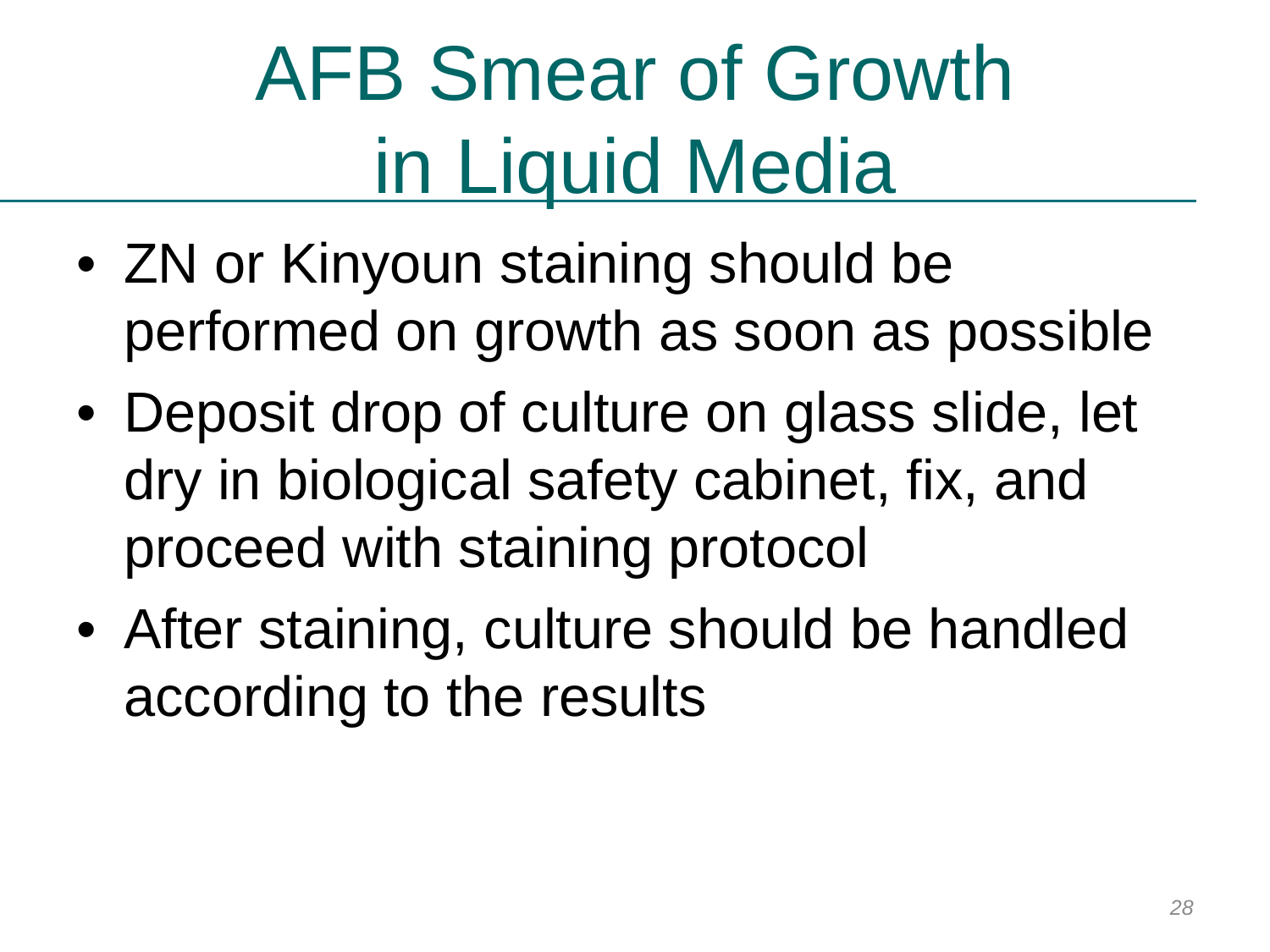## Algorithm for Growth in Liquid Media

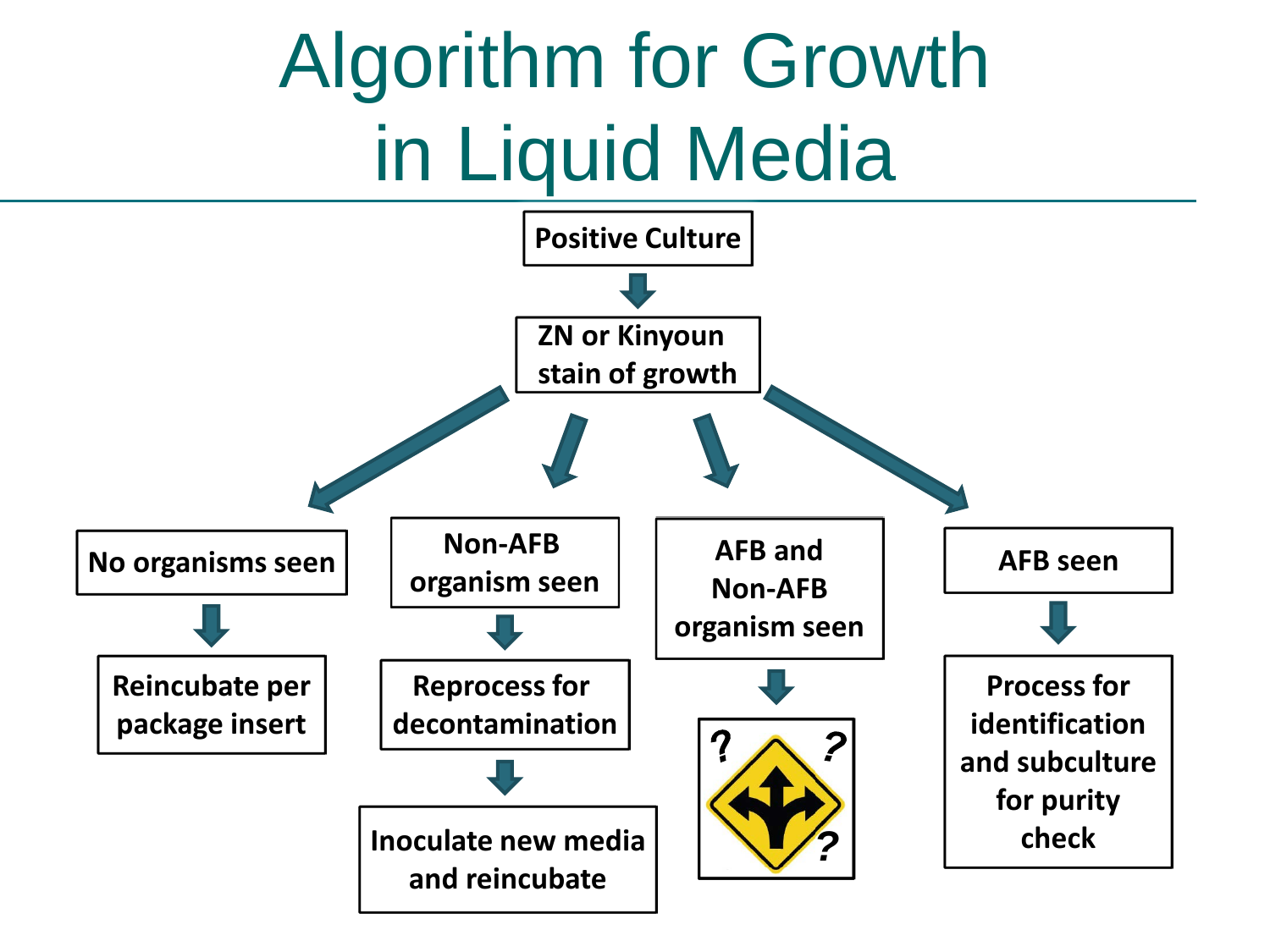#### If both AFB and Non-AFB are seen in the smear, would you…

- **25% 25% 25% 25%** A. Not attempt an ID, but redecontaminate the tube and reinoculate a new culture
- B. Attempt an ID despite the contamination
- C. Not attempt an ID, but subculture to selective solid media
- D. Combination of the above

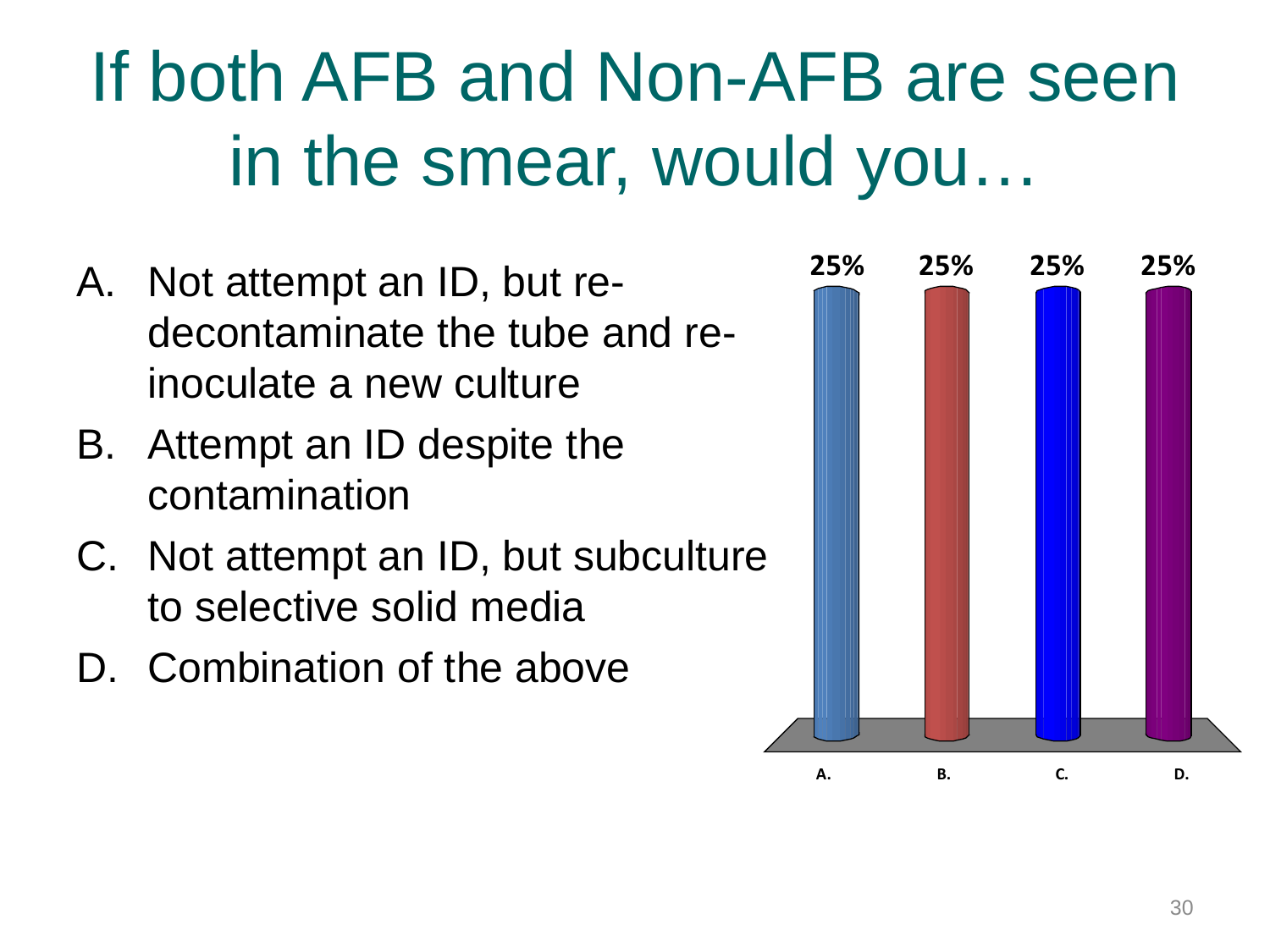## Algorithm for Growth in Liquid Media (2)

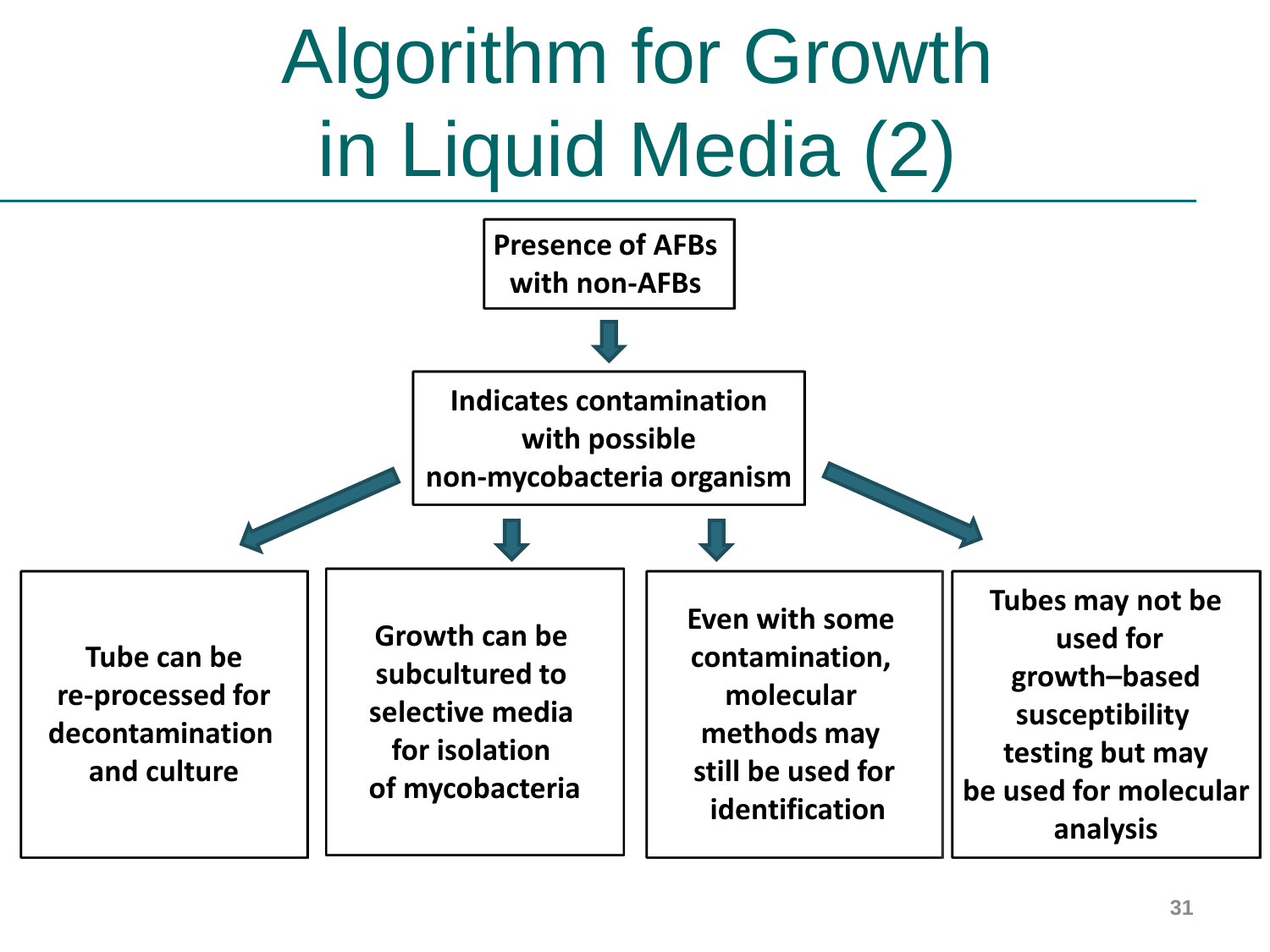#### **REPORTING**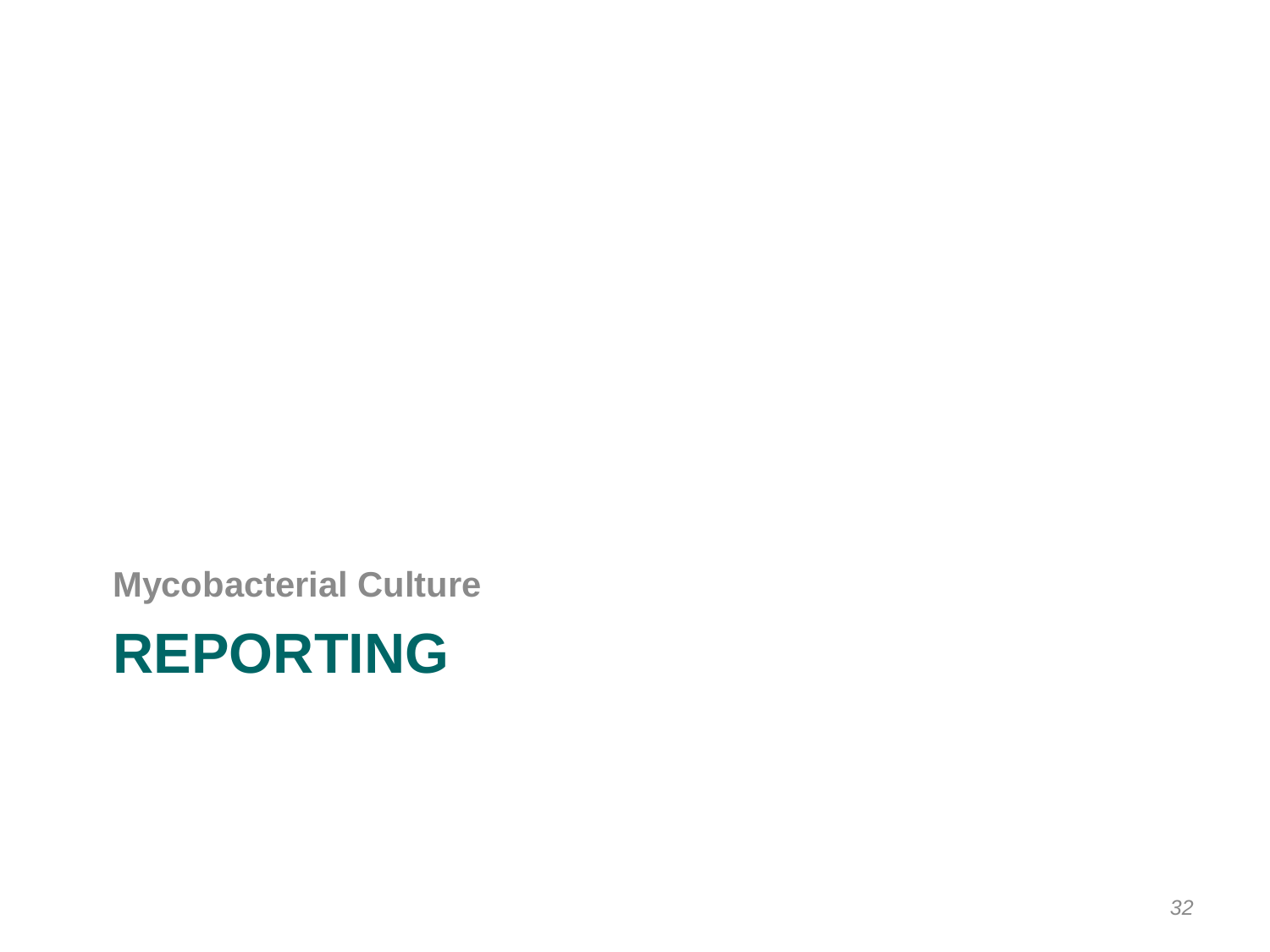# Reporting Positive Cultures

- Provide interim report as soon as media turns positive and AFB are observed, indicating identification to follow
- Report should be updated when identification made
- Minimally, report should indicate either MTBC or NTM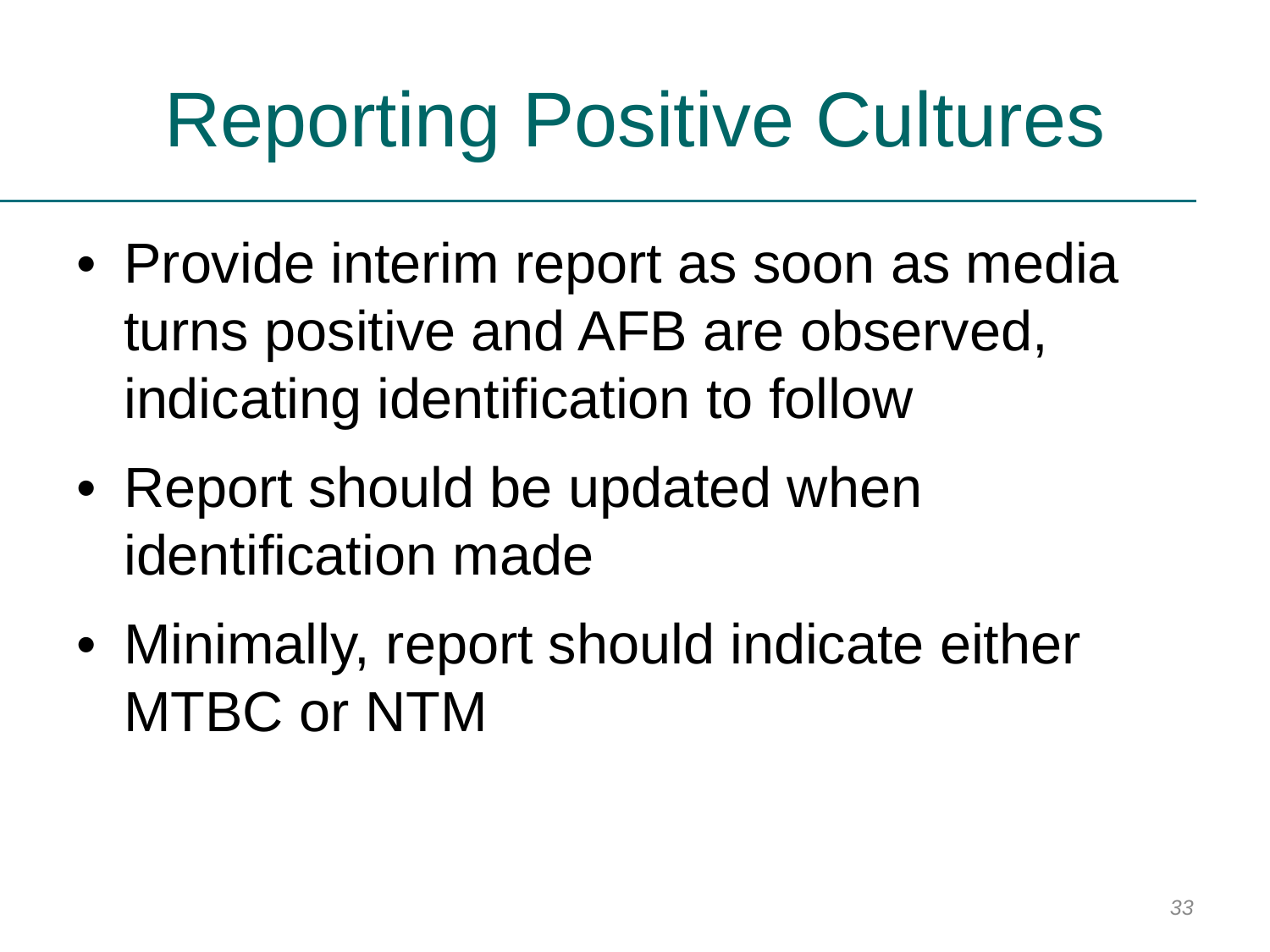# Reporting Negative Result

- No clear guidance regarding when to issue a no growth (negative) report
- Final Report issued at 6–8 weeks (e.g., No growth of mycobacteria) with typically no interim report of no growth to date
	- Automated systems incubate liquid media for 6 weeks
	- Historically, solid media has been incubated for 8 weeks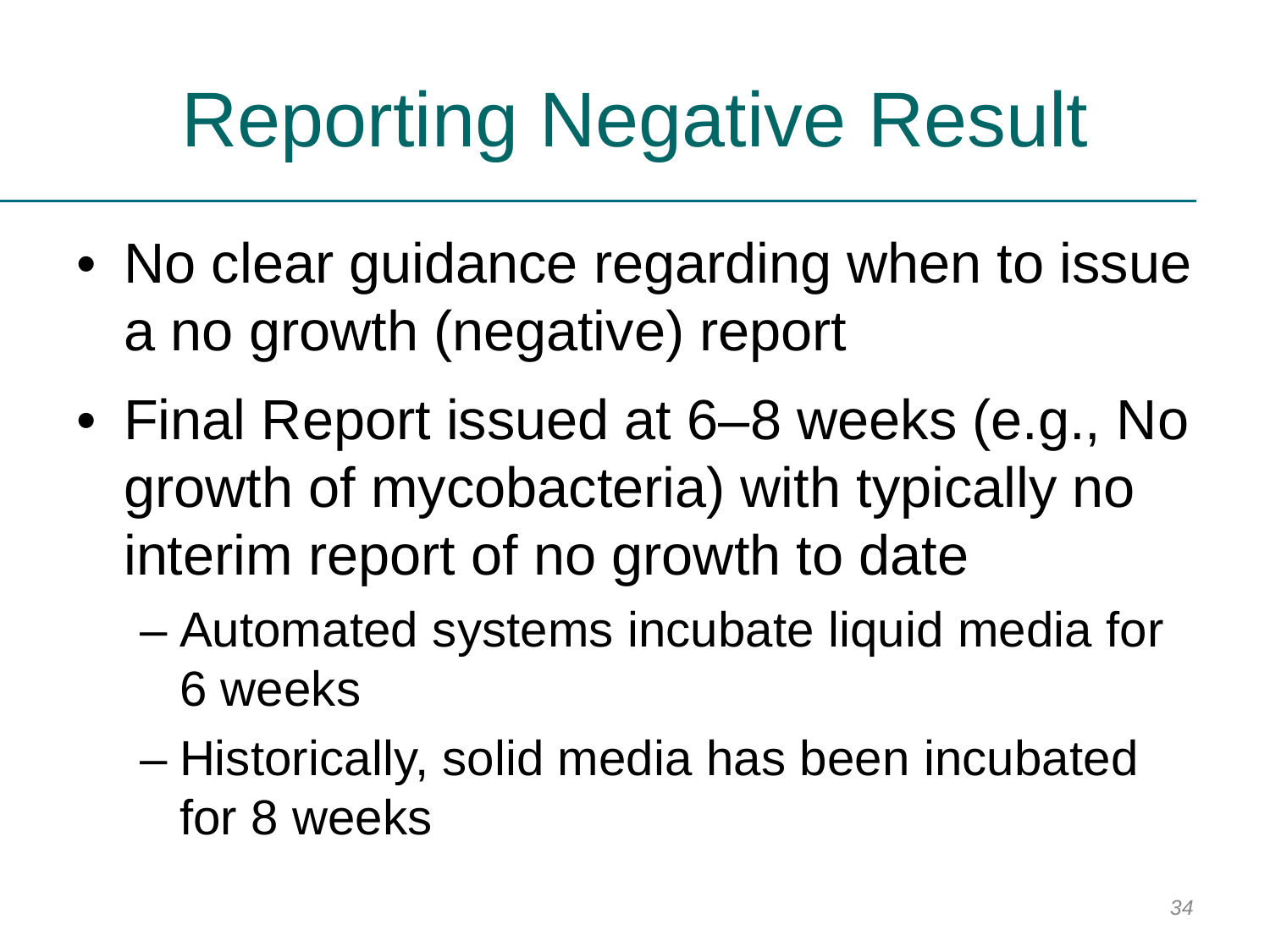## Should an Interim Negative Report be Issued?

- Studies have shown that, using MGIT, respiratory specimens that are culture negative at 4 weeks have a 95–100% probability of a final negative result at 6 weeks
- Consider reporting interim report (e.g., No growth of mycobacteria at 4 weeks. Final report to follow)
	- May help physician with differential diagnosis and patient management decisions
	- Reduce questions or phone calls to laboratory
	- May reduce unnecessary repeat specimens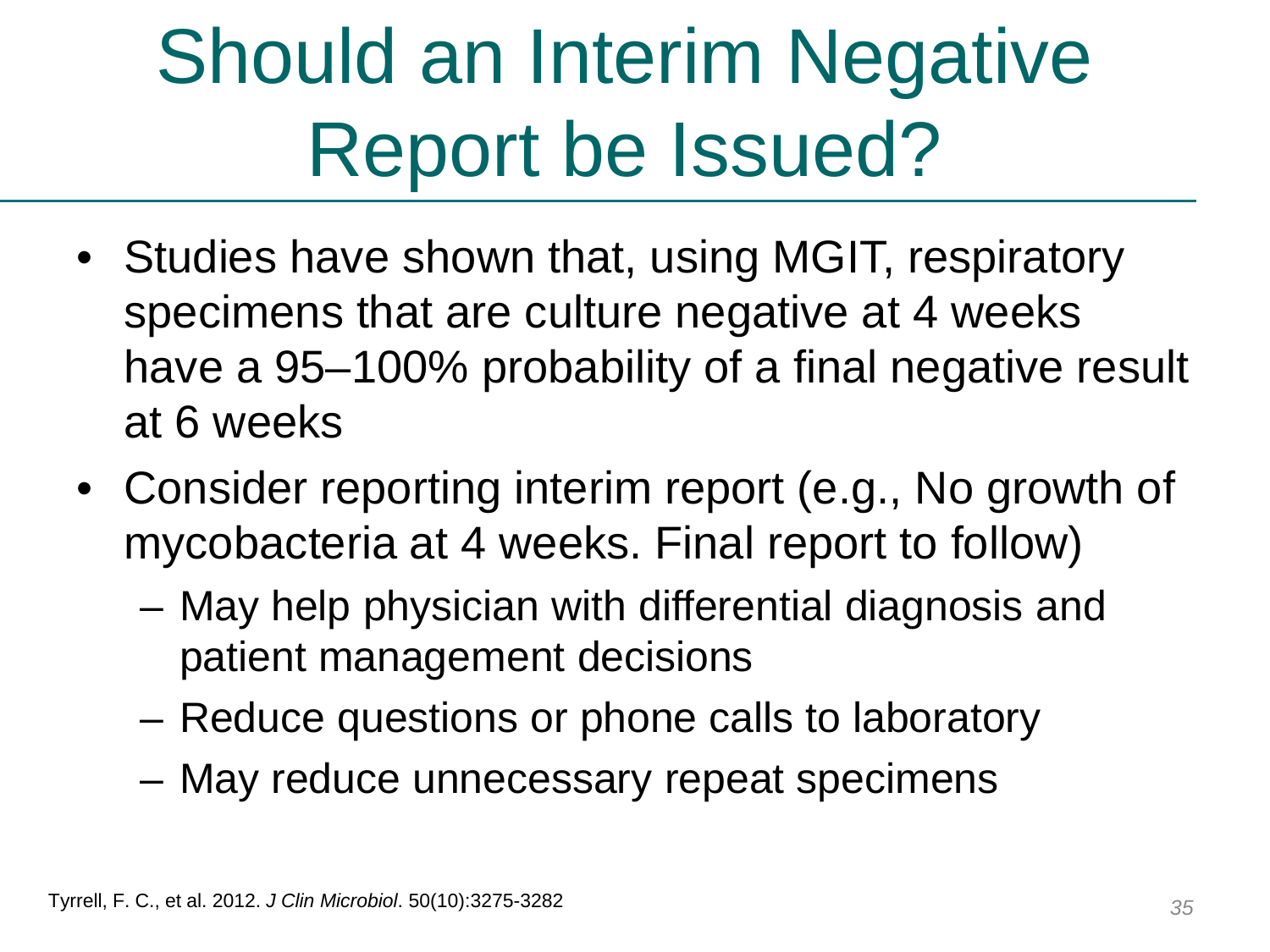#### Time to Detection



Tyrrell, F. C., et al. 2012. *J Clin Microbiol*. 50(10):3275-3282 *36*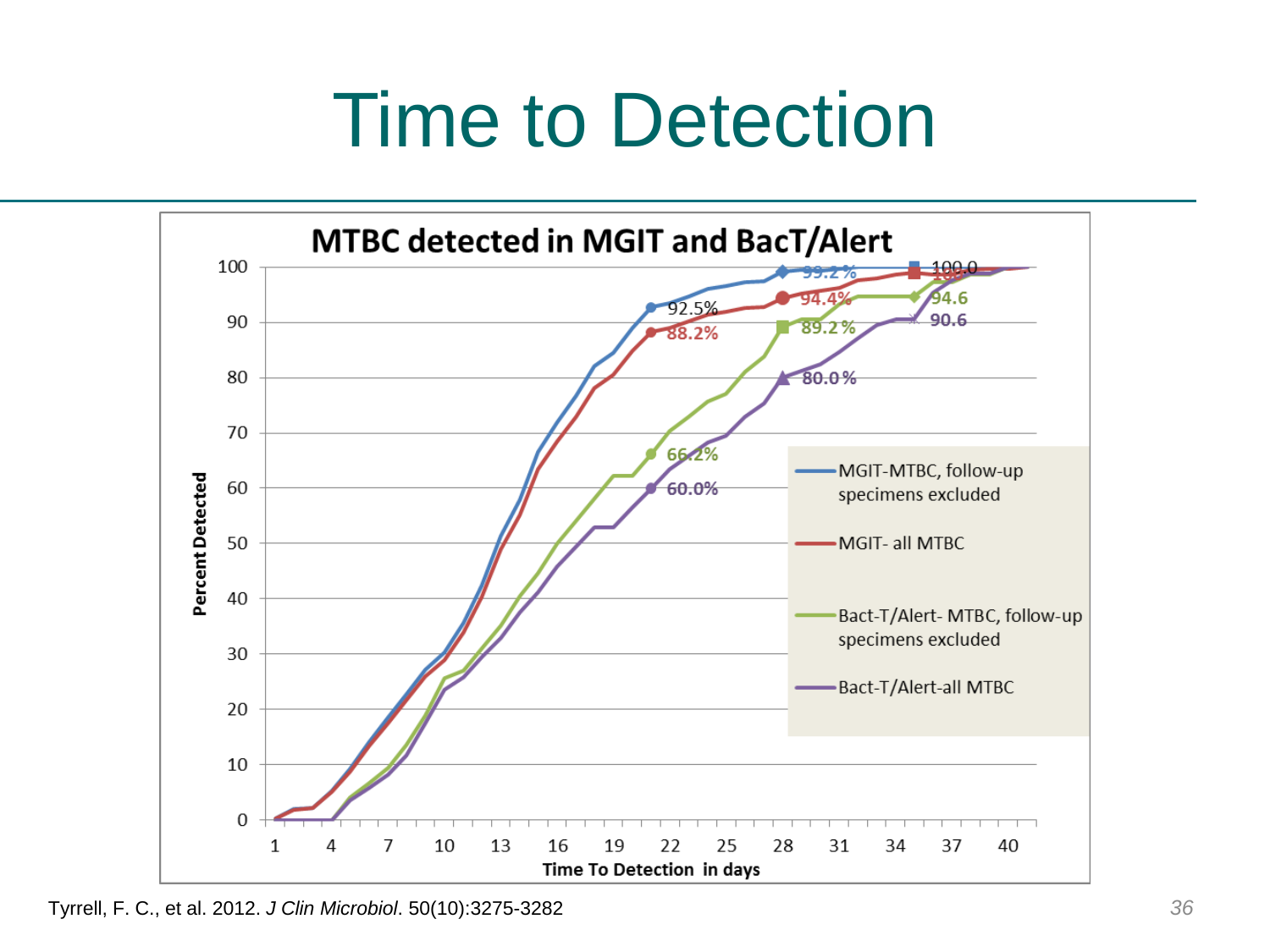**Mycobacterial Culture**

#### **CONTAMINATION**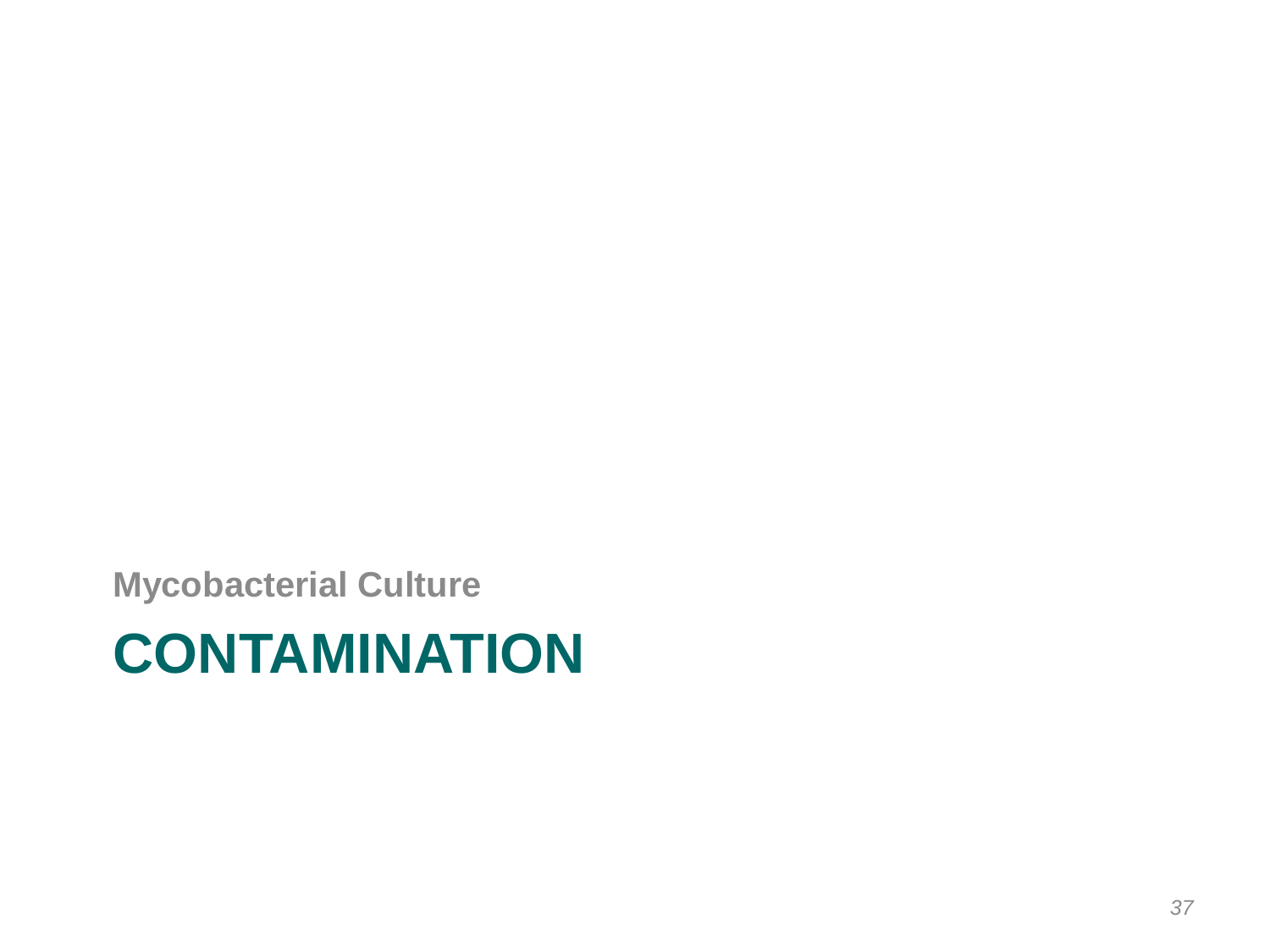#### Contamination

• Most specimens for AFB testing come from non-sterile sites, and despite the decontamination process, some contamination of culture media is to be expected.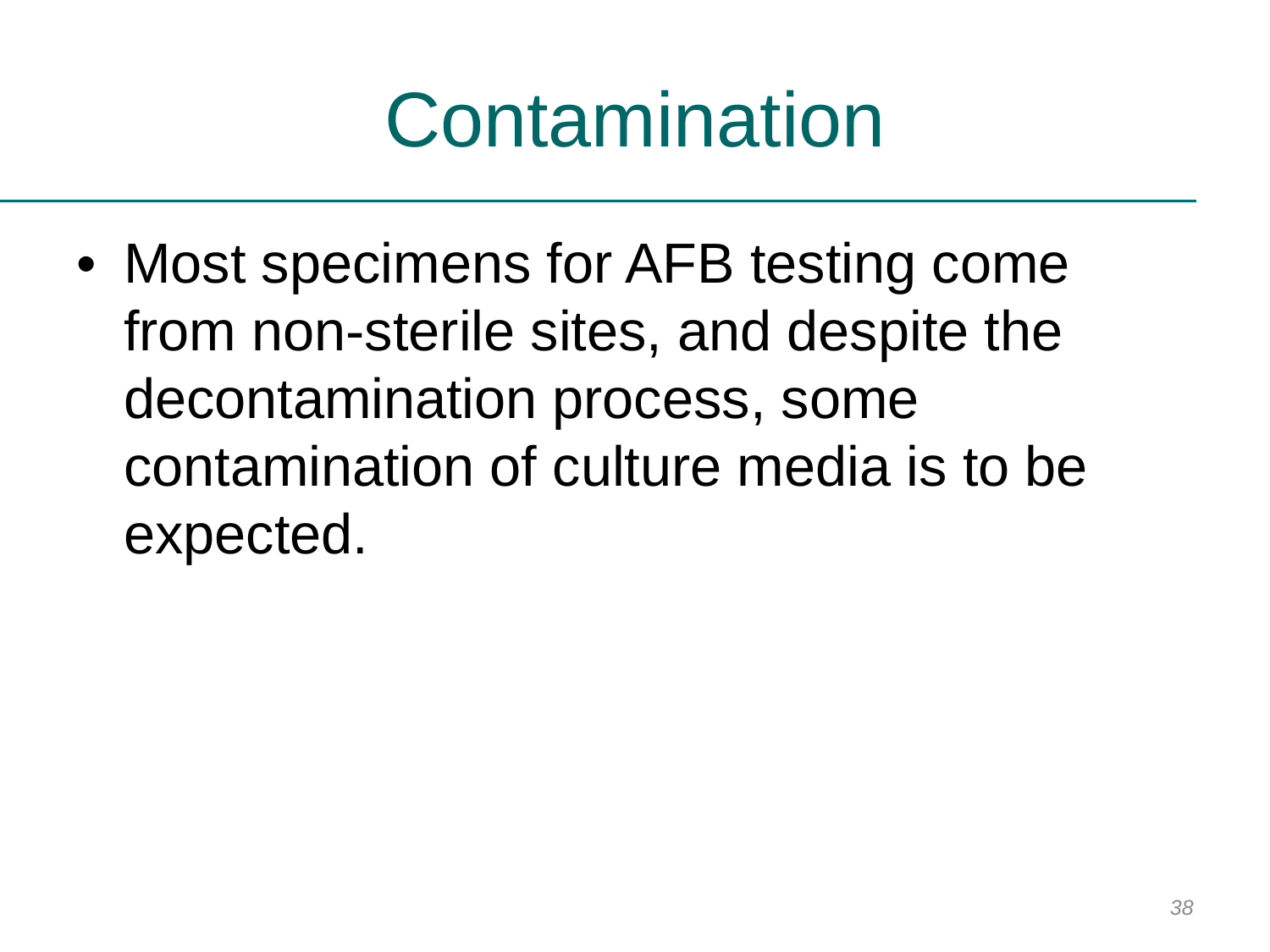#### Contamination – Solid media

- Most common contaminant is mold
	- Any culture showing the presence of mold contamination should be discarded
- Some bacterial species can liquefy or discolor the solid medium and those tubes should be discarded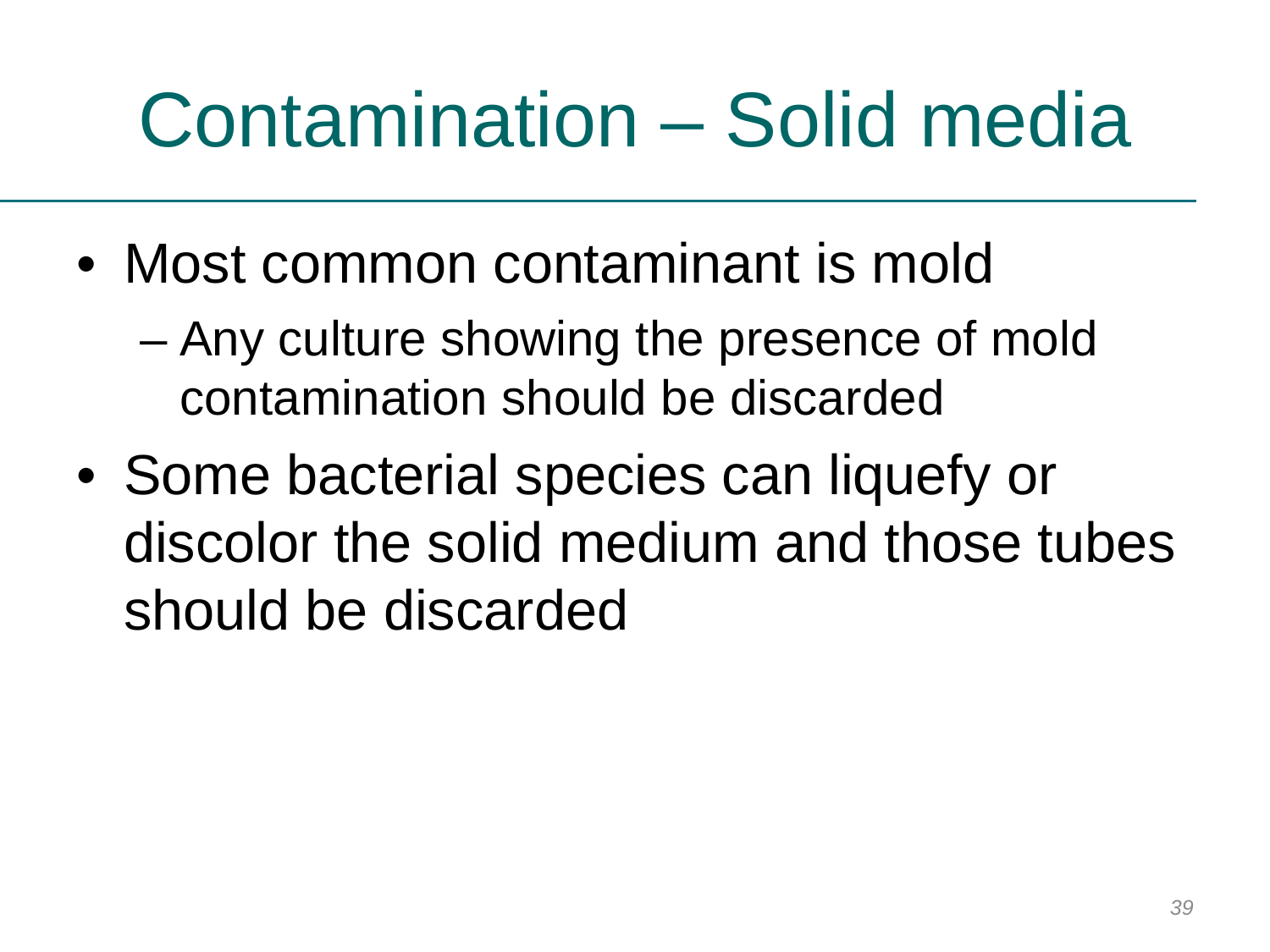## Contamination – Solid media (2)

- If partial contamination present
	- Culture can be retained if not discolored or liquified
	- Smear can be prepared from surface of the medium
		- If smear shows AFB, growth may be streaked for isolation or re-decontaminated and re-inoculated
	- Many laboratories discard contaminated solid media and continue the culture with only the corresponding liquid media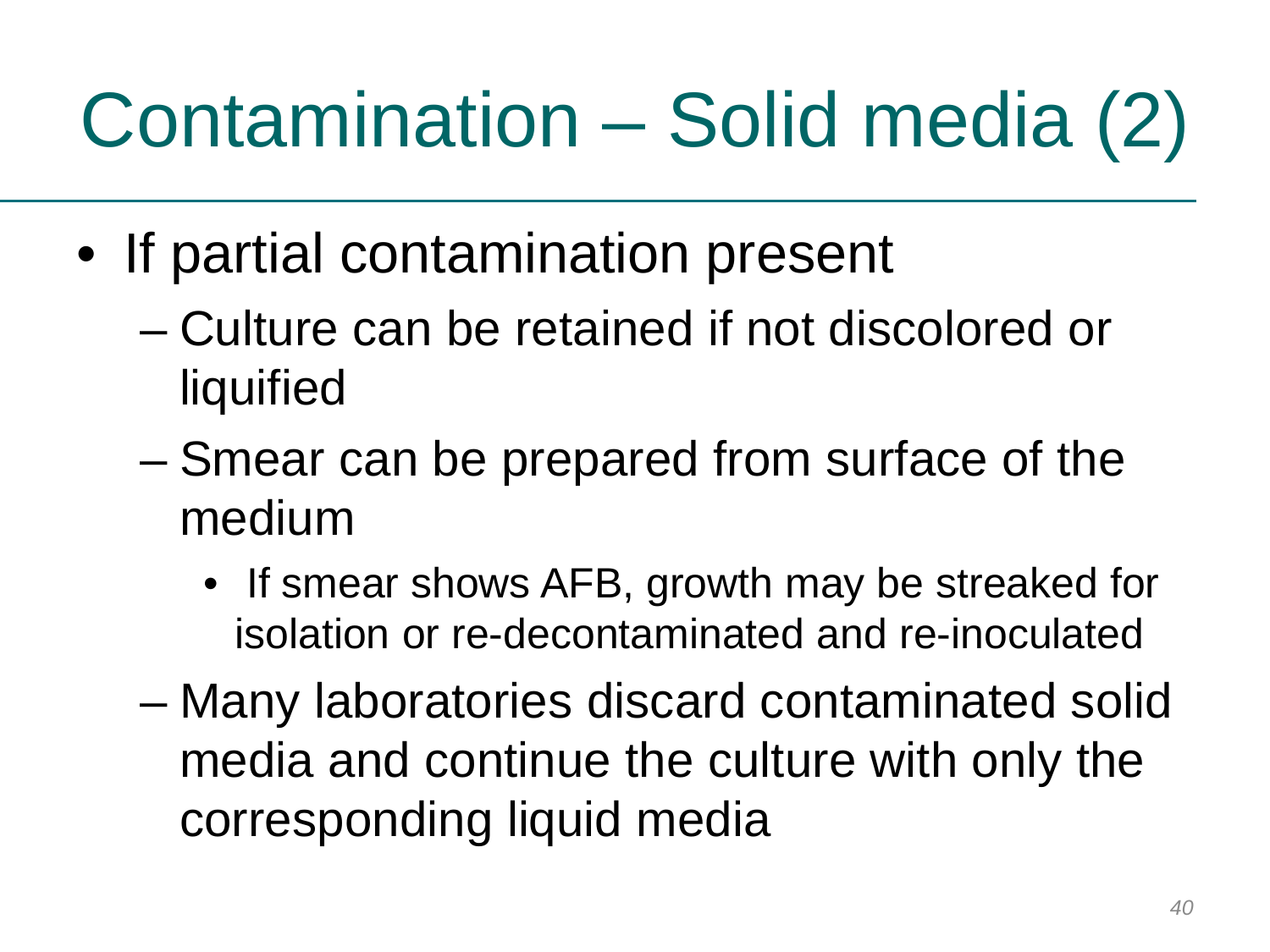### Contamination of Liquid Media

- More susceptible to contamination than solid media
- Needs to be supplemented with mixture of specific antibiotics to reduce contaminants
- Contamination should be suspected if homogeneous turbidity is seen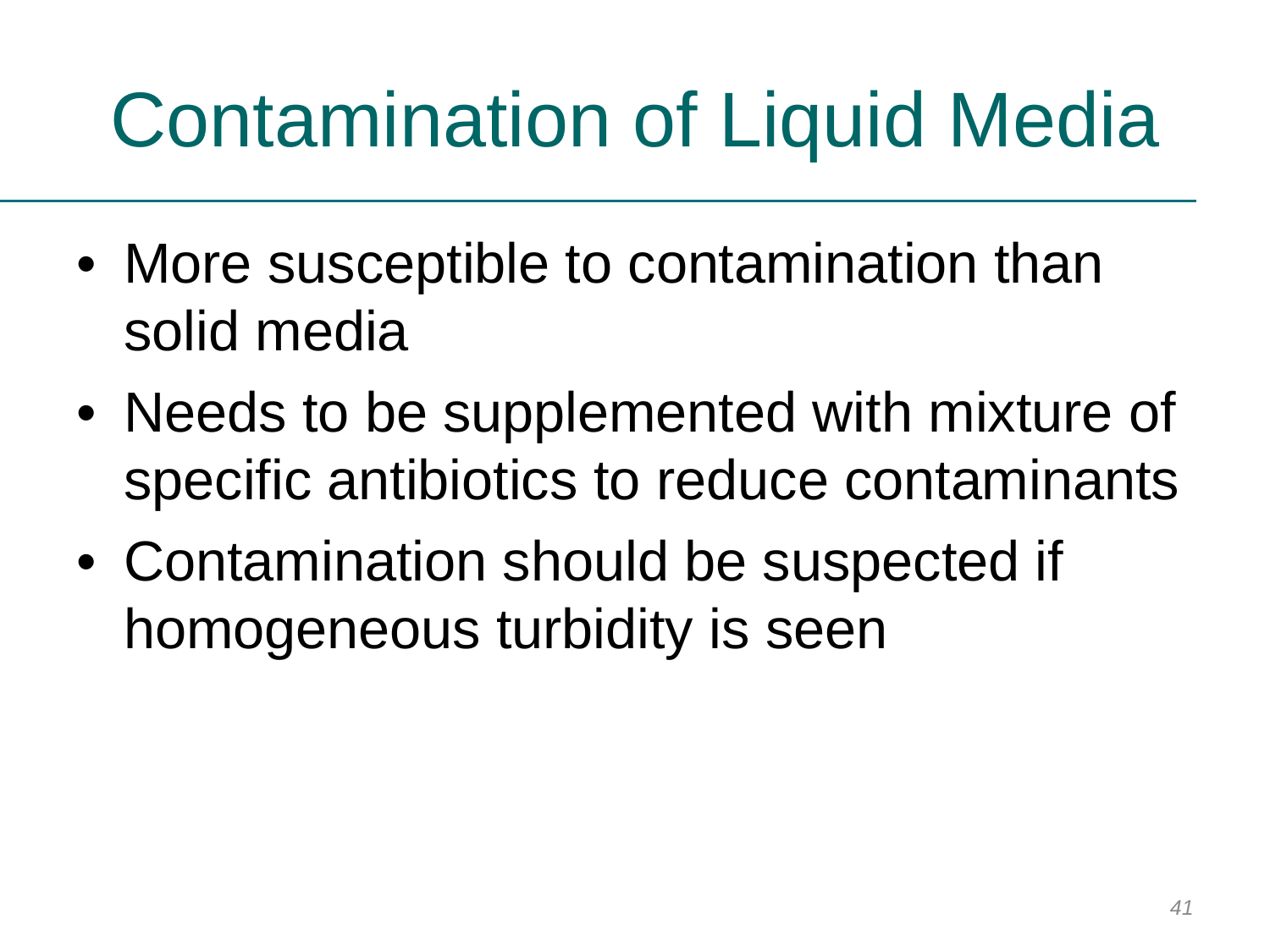## Contamination – NTMs

- Many NTM are found in the environment (e.g., *M. gordonae* in tap water)
- The significance of the isolation of NTM may be difficult to assess since many species are opportunistic pathogens but may also be contaminants
- Laboratories should communicate with healthcare provider to determine need for further identification of NTM based on clinical need *<sup>42</sup>*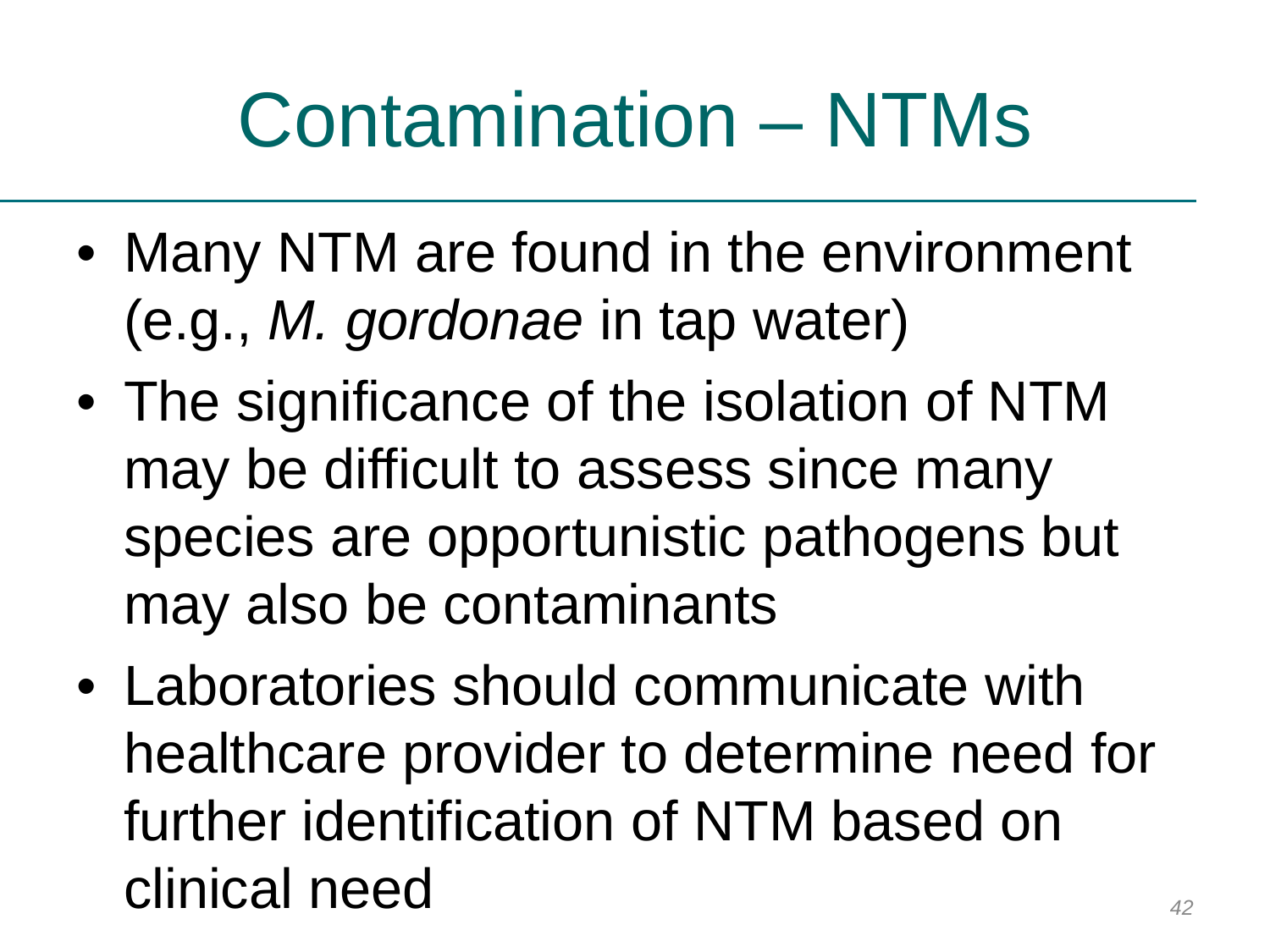## Monitoring Contamination

- Monitoring of contamination rates is a fundamental quality indicator
- *Specimen* contamination is defined as all media inoculated per specimen (liquid and solid) being completely compromised
- Important to monitor liquid and solid media contamination rates separately
	- Monitoring only specimen contamination rates may mask a problem with either liquid or solid media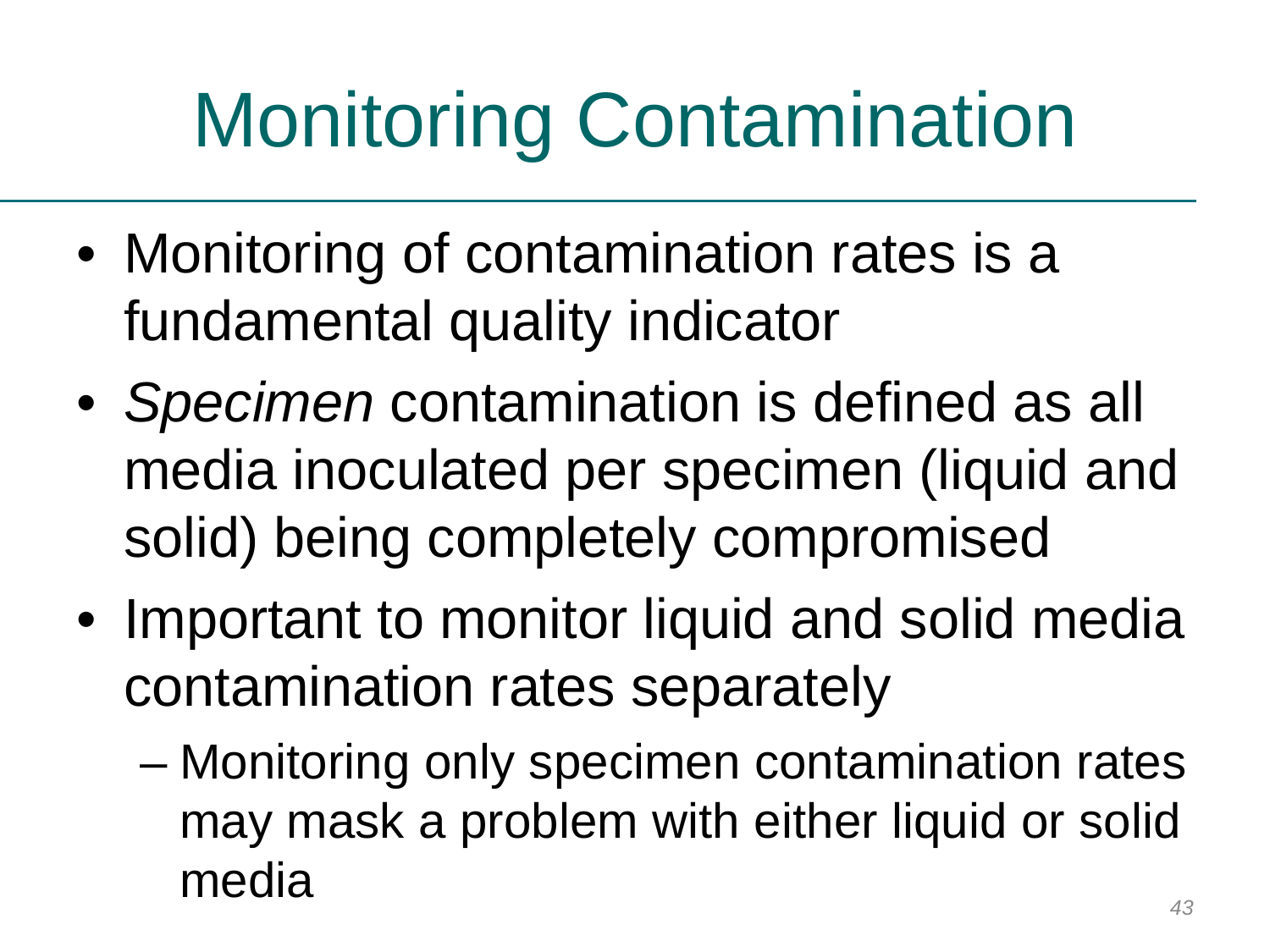## Monitoring Contamination (2)

- Acceptable rate for liquid media is 5–8% and 3–5% for solid media
	- Higher percentages may indicate incomplete processing or the use of contaminated reagents, media or equipment
	- Lower percentages may indicate the use of harsh reagents or excessive processing
- Percent contamination should be examined monthly for high volume and bi-monthly or quarterly for low volume laboratories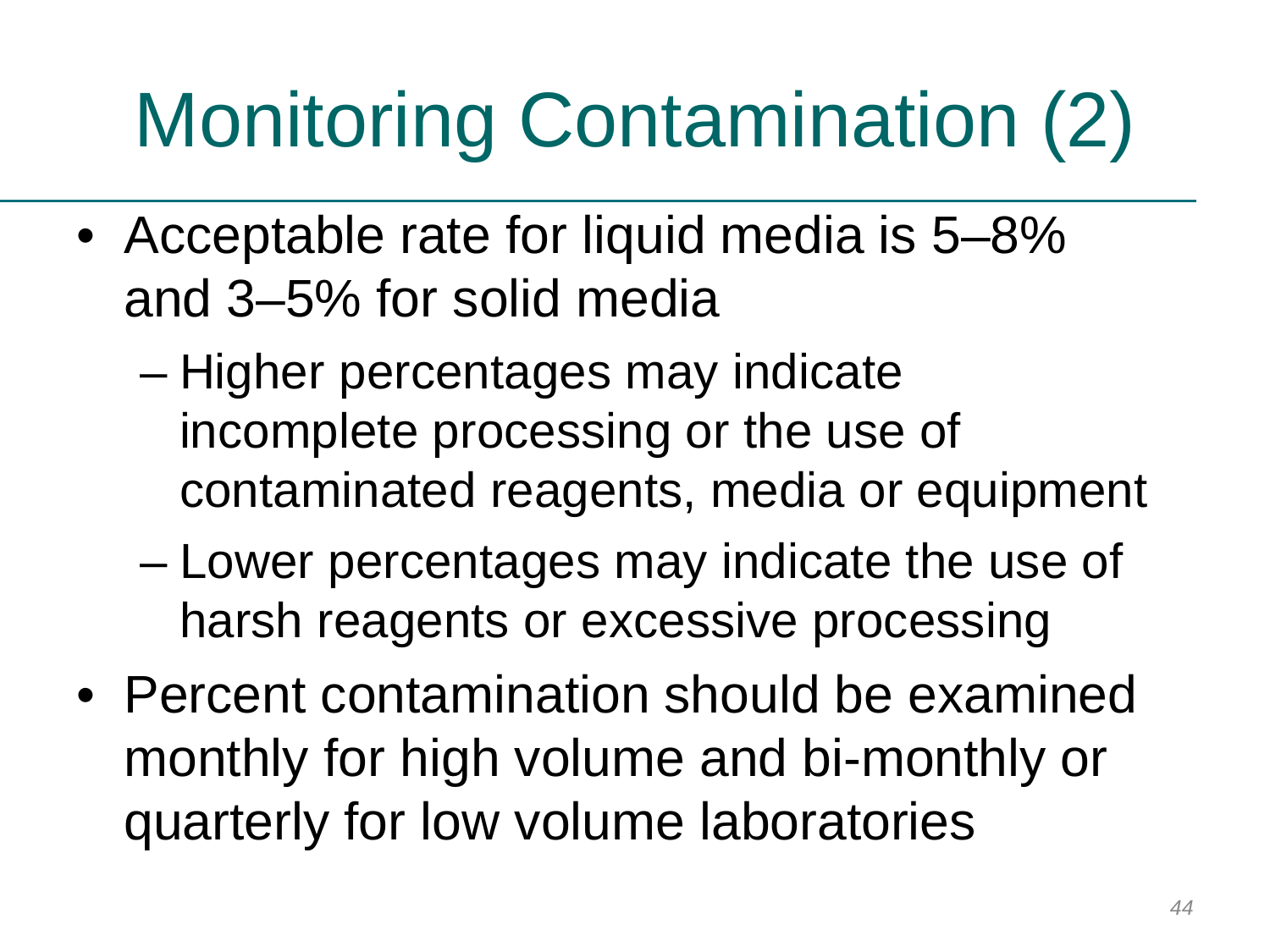#### Monitoring Contamination (3)

|                               | <b>Numerator/Denominator</b>                                                                                                                                  | <b>Recommended</b><br>levels | Investigative actions*                                                                                                                          |                                                                                                          |
|-------------------------------|---------------------------------------------------------------------------------------------------------------------------------------------------------------|------------------------------|-------------------------------------------------------------------------------------------------------------------------------------------------|----------------------------------------------------------------------------------------------------------|
|                               |                                                                                                                                                               |                              | <b>Potential causes-</b>                                                                                                                        | <b>Potential causes-</b><br>decreases                                                                    |
| <b>Specimen</b>               | # cultures reported out as<br>"contaminated" in one<br>month/Total # of cultures<br>reported in one month                                                     | $3 - 5%$                     | <b>increases</b><br>May indicate<br>insufficient<br>processing, specimen<br>delivery delays,<br>contaminated<br>reagents, media or<br>equipment | May indicate use of<br>harsh specimen<br>processing reagents<br>or excessive<br>processing<br>procedures |
| <b>Liquid</b><br><b>Media</b> | # inoculated tubes discarded<br>due to contamination in one<br>month/Total # of tubes<br>inoculated in one month**                                            | $5 - 8%$                     | See above (>8% for<br>upper threshold),<br>PANTA volume<br>insufficient or expired                                                              | See above                                                                                                |
| <b>Solid</b><br><b>Media</b>  | # solid media (slants or<br>plates)*** discarded due to<br>contamination in one<br>month/Total # solid media<br>(slants or plates) inoculated in<br>one month | $3 - 5%$                     | See above. LJ media<br>old/expired, increase<br>in pseudomonas in<br>cultures.                                                                  | See above                                                                                                |

\*List is not all - inclusive

\*\*This calculation should not include specimens that have been re-decontaminated from aliquots of previously processed or stored specimens

\*\*\* Slants or plates used in the initial set-up.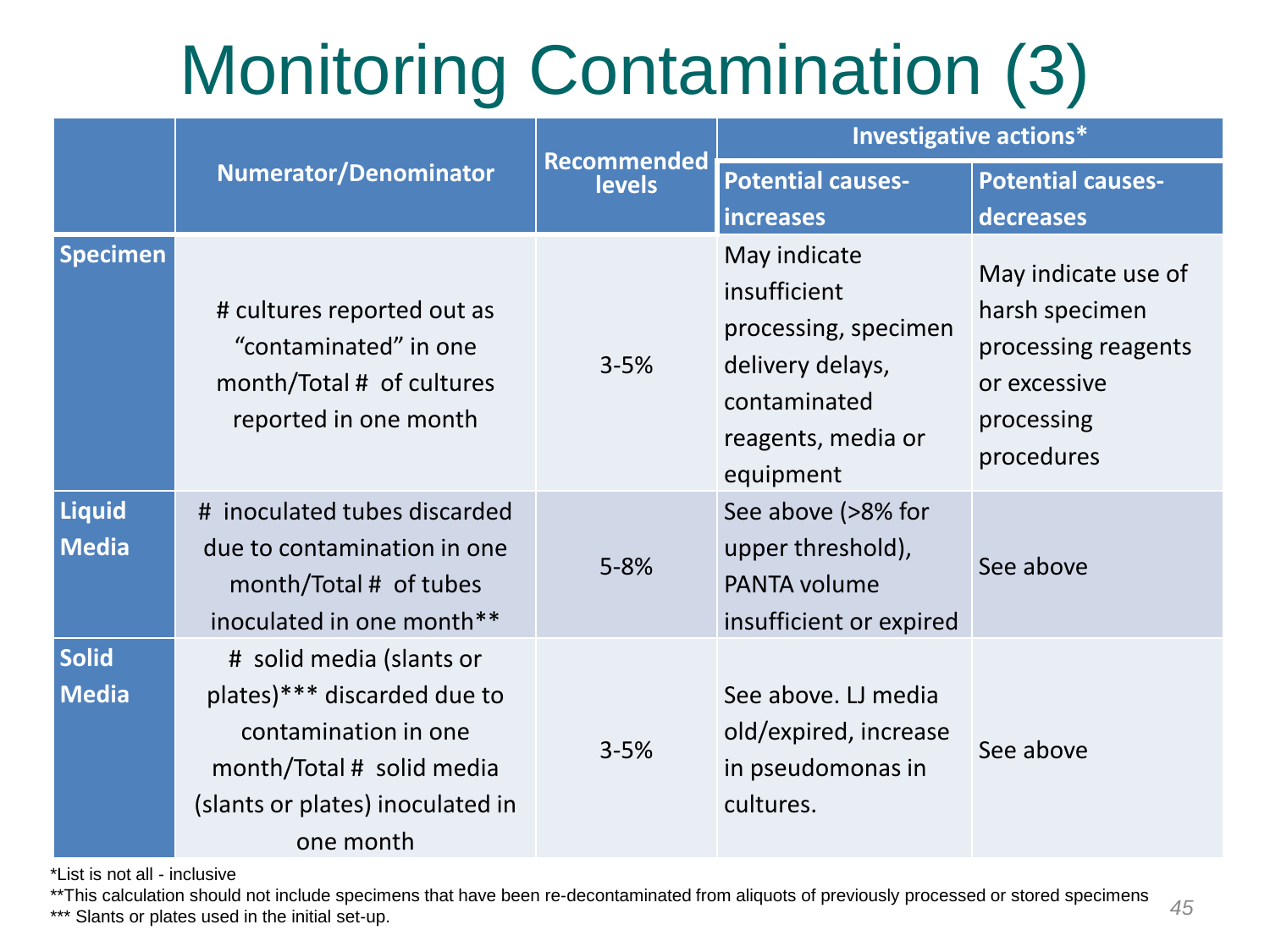# Monitoring Contamination (4)

- If contamination rate is increased, also consider these non-laboratory causes
	- Specimens experiencing delays in transportation to laboratory
	- Specimens not refrigerated during shipment
	- Shifts in patient populations (e.g., more patients with cystic fibrosis)
- Carefully examining your laboratory's data may reveal possible causes and solutions to contamination problems *46*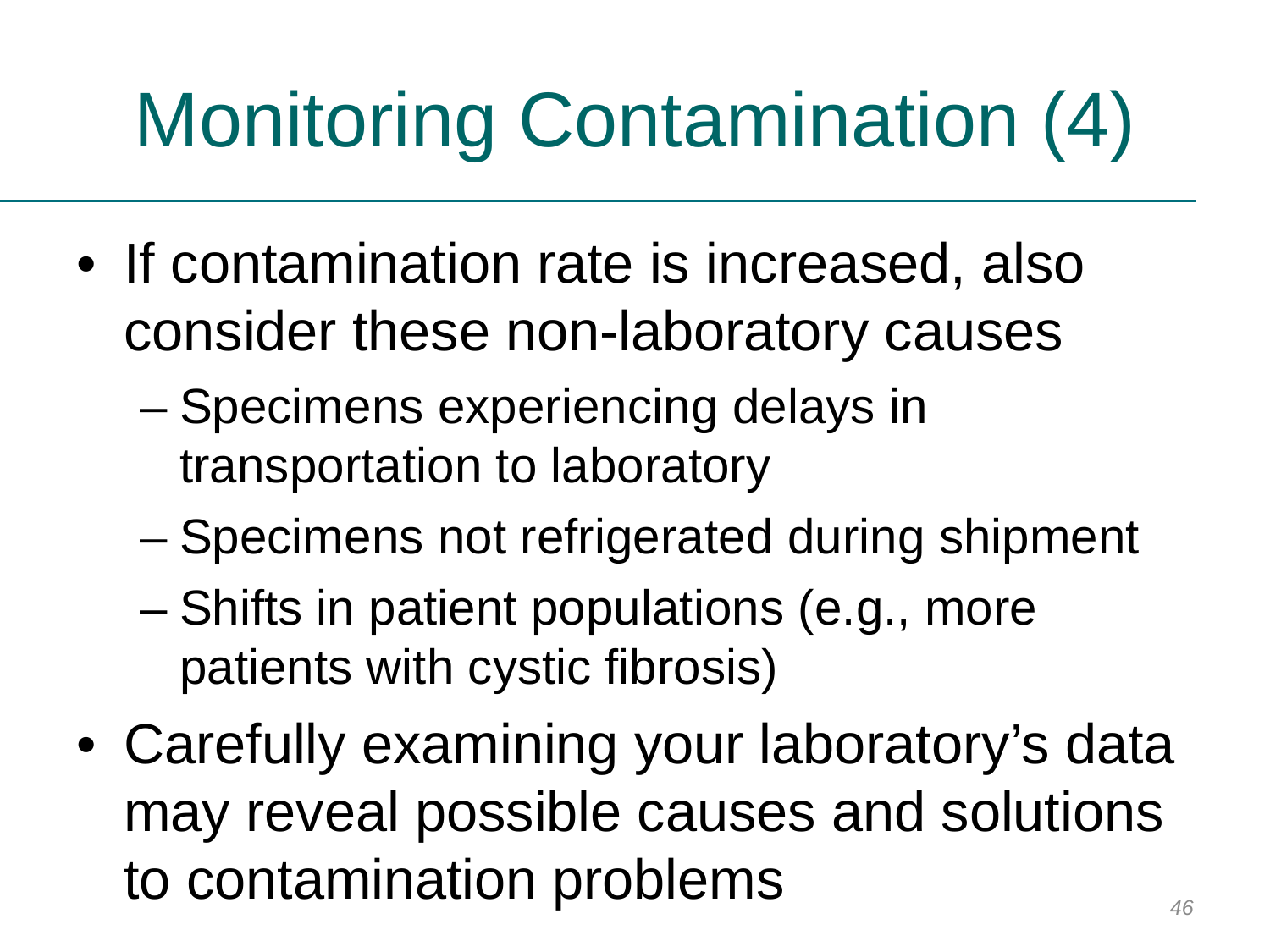**Mycobacterial Culture**

#### **FALSE POSITIVES**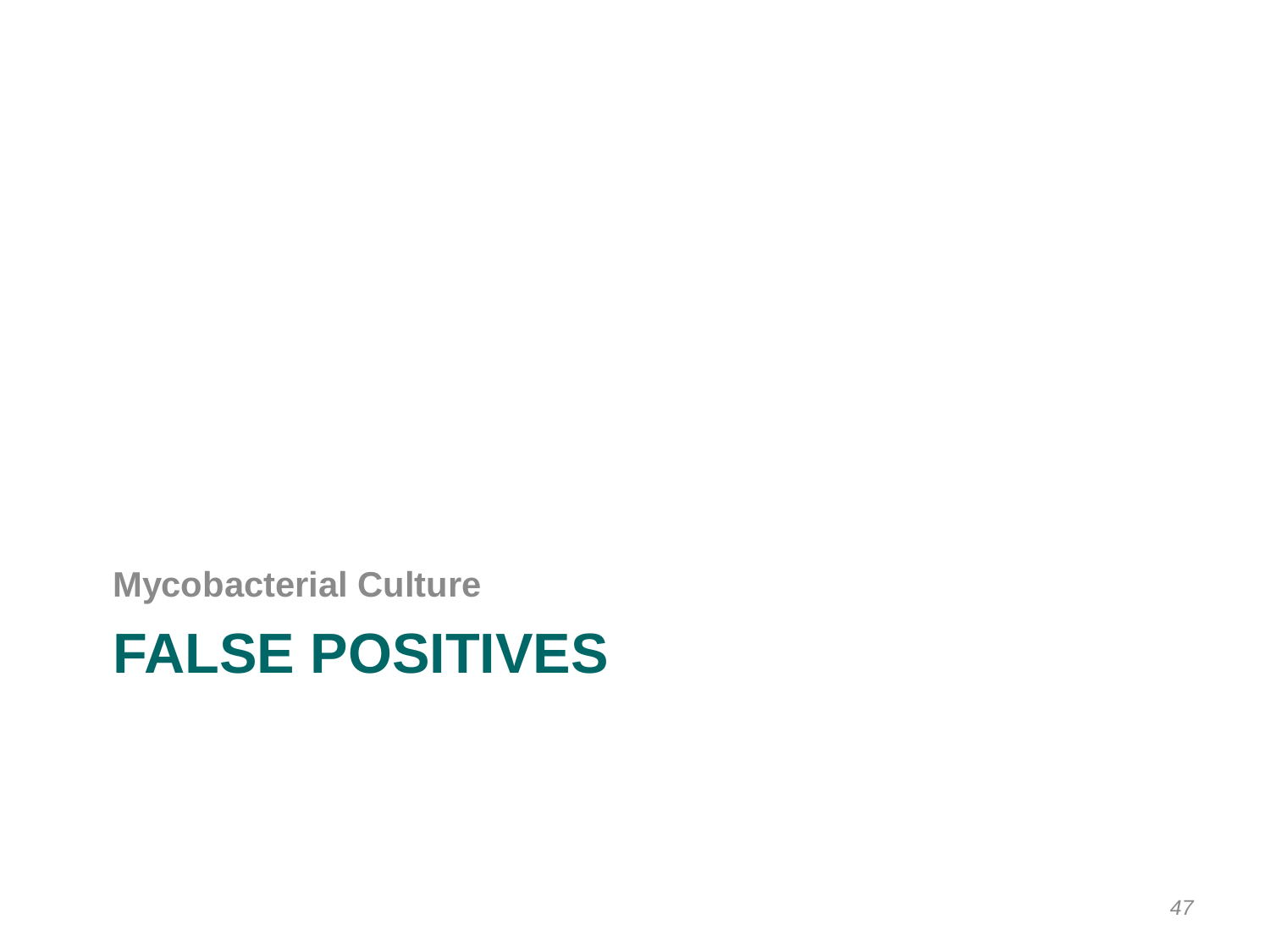

- False positives are test results reported as positive for a *Mycobacterium* species not present in the patient specimen
	- Not all false positives are due to laboratory cross contamination
	- All laboratories are capable of producing false positive results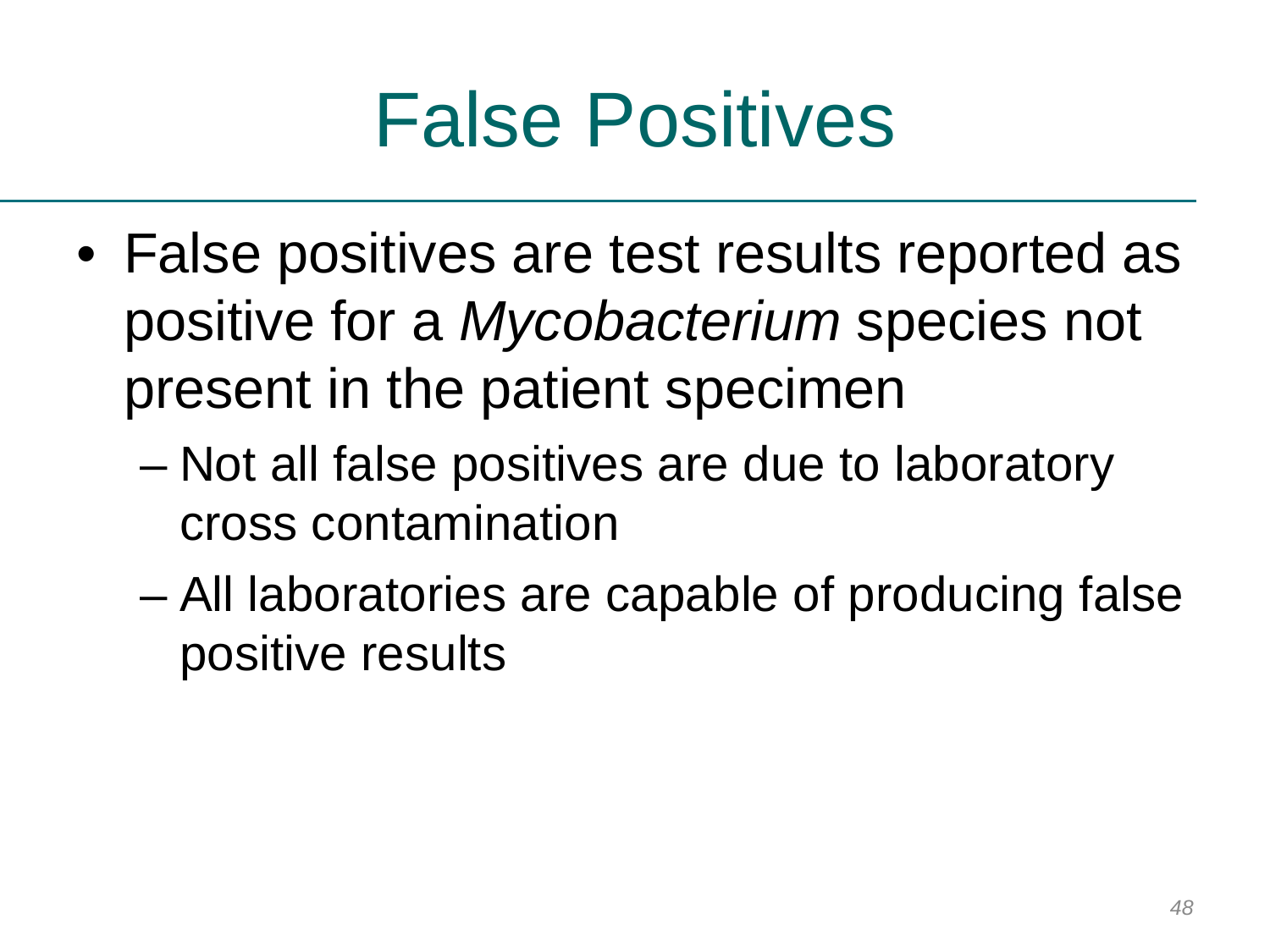## False Positives (2)

- Burman and Reves meta-analysis showed 3.1% of positive results for MTBC from laboratories are false positives (range of 2.2–10.5%)
	- False positive results may be generated at any step between specimen collection and reporting
	- May go unrecognized in previously confirmed patients
- In the study, 67% of patients with false positive cultures were treated for TB disease
- Previously confirmed TB patients were thought to have failed treatment due to false-positive culture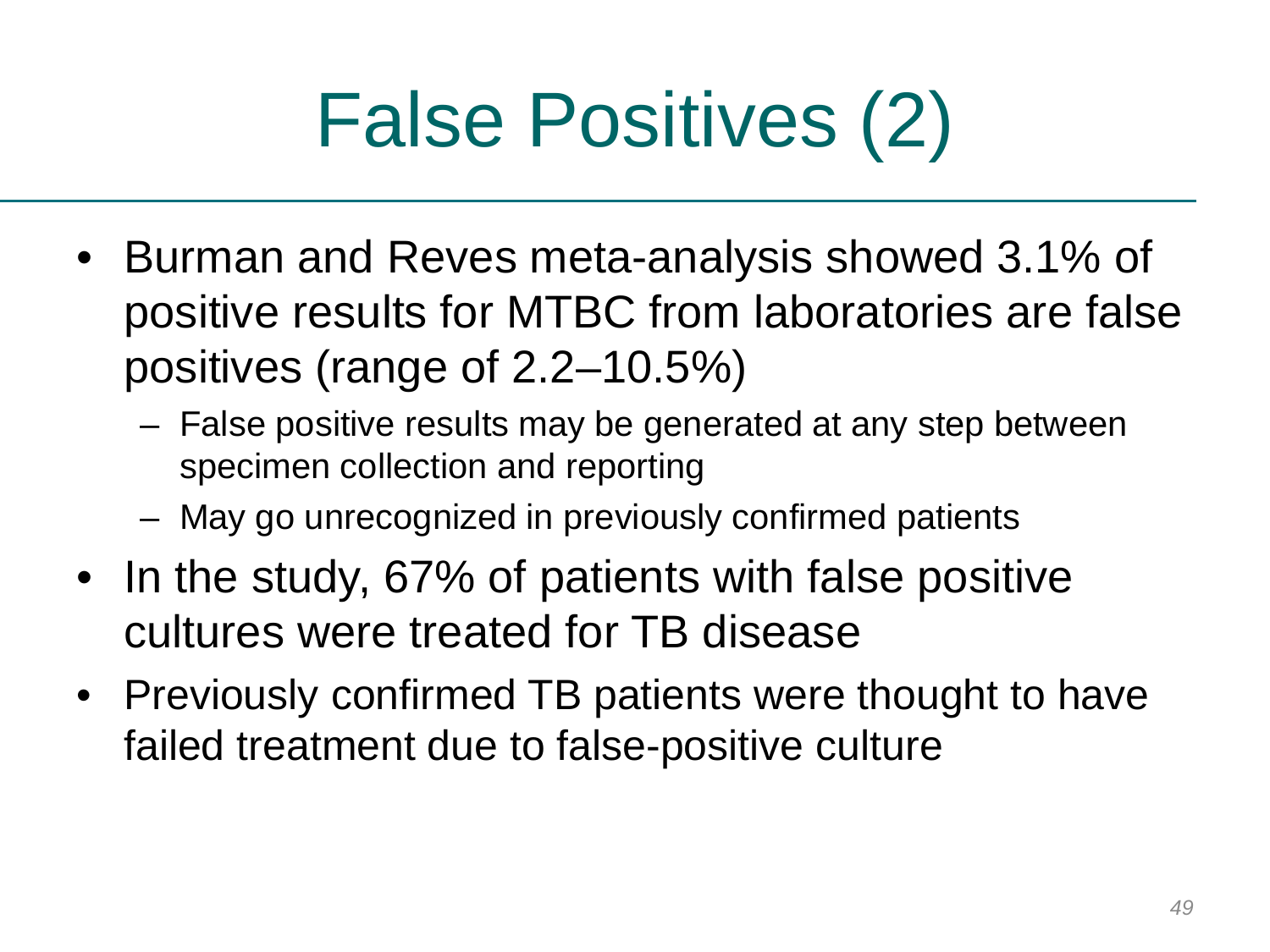### Consequences of False Positives

- Patients may be managed incorrectly
	- Unnecessary treatment and toxicity
	- Unnecessary isolation, hospitalization, and healthcare costs
	- Emotional repercussions to the patient
	- Unnecessary contact investigations
- Credibility of the laboratory, hospital, or clinician may be questioned
- May increase laboratory workload and testing costs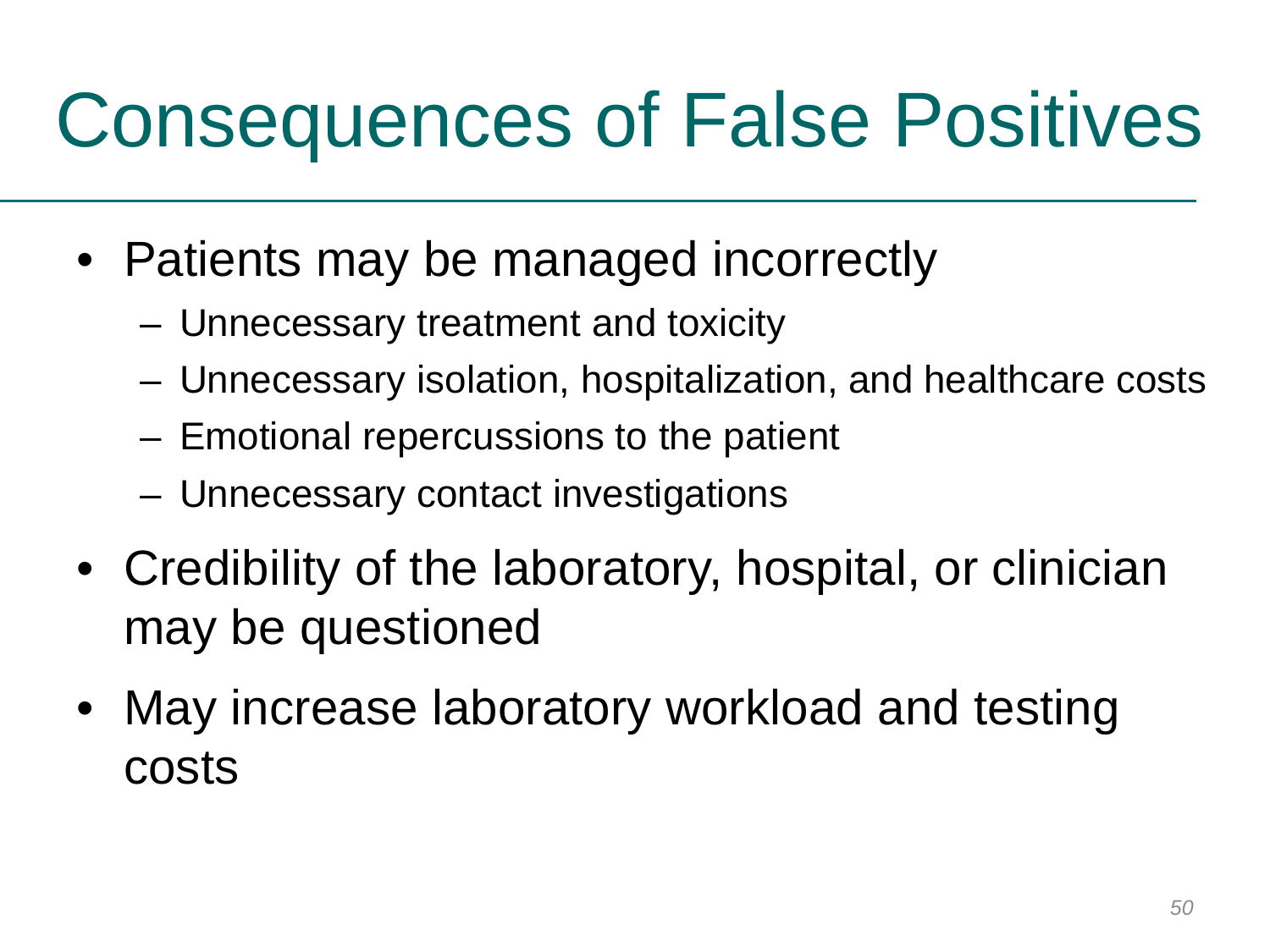#### Practices that can Lead to False Positive Cultures

- Inadequate sterilization of instruments such as bronchoscopes
- Mislabeling at time of collection or time of accessioning
- Use of contaminated water for specimen collection or laboratory procedures
- Shared reagents and dispensers
- Opening more than one specimen container at a time while processing
- Mix-up of testing samples or lids
- Failure to take precautions to minimize aerosol production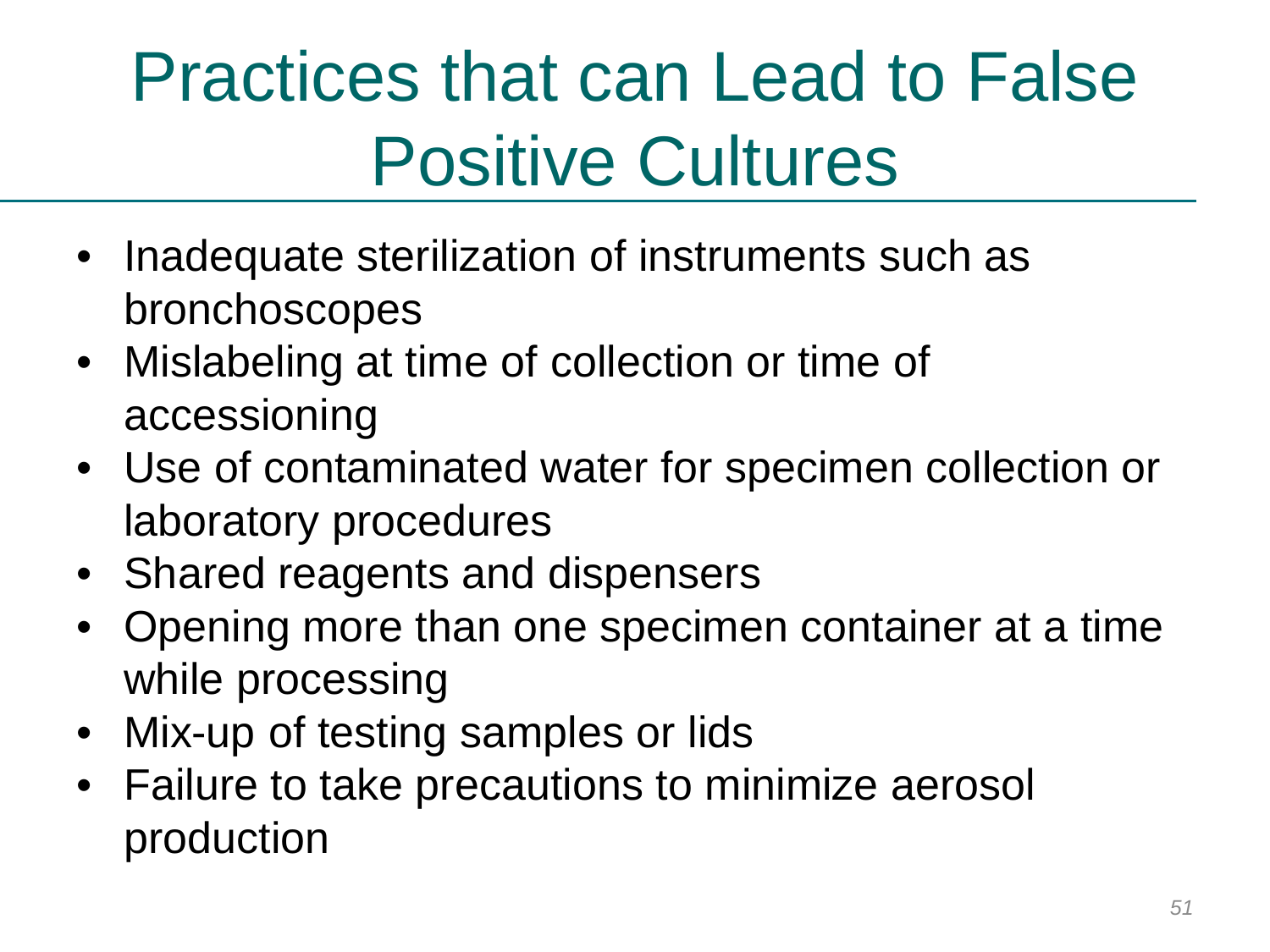## Triggers for Investigating a Possible False Positive Culture

- Only one positive culture from a patient
- Culture result not compatible with the clinical picture
- Late-appearing cluster of cultures that have scanty growth or long time to detection
- Increase in the percentage of culture positivity
- Increased number of isolates of a species that is usually rare in the laboratory or is normally considered an environmental contaminant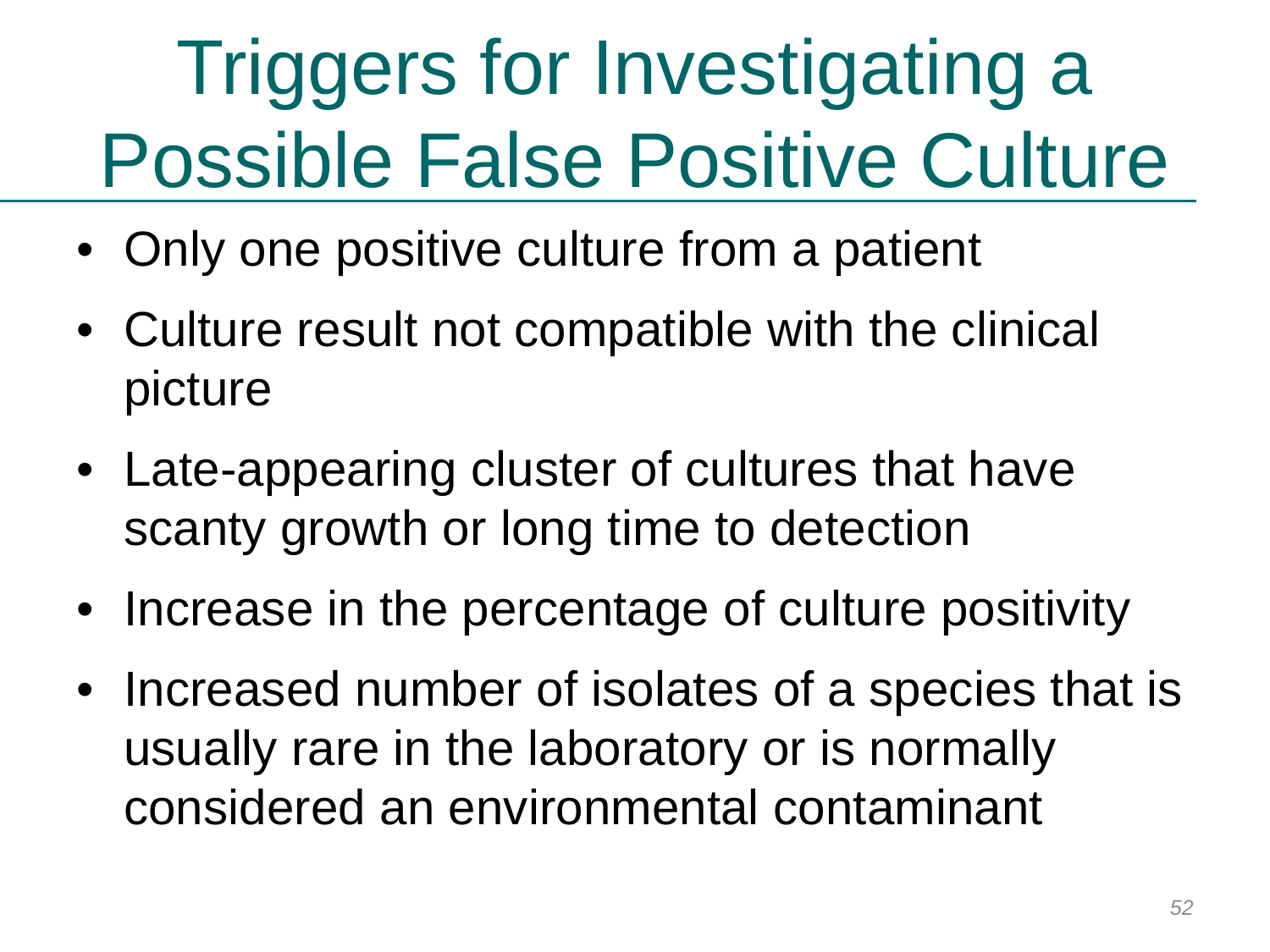## The Role of Genotyping

- TB genotyping identifies genetic linkages between MTBC isolates
- All culture-confirmed TB cases should receive genotyping through referral to a CDC-funded genotyping laboratory via state public health laboratories
- Can help confirm instances of false positive cultures
- Genotyping can determine if two or more isolates are likely the same or different
	- If the genotypes match, isolates are likely the same, but this does not confirm cross contamination
- If suspected, the laboratory should expedite referring the isolate for genotyping with a notation that it is a potential false positive isolate *<sup>53</sup>*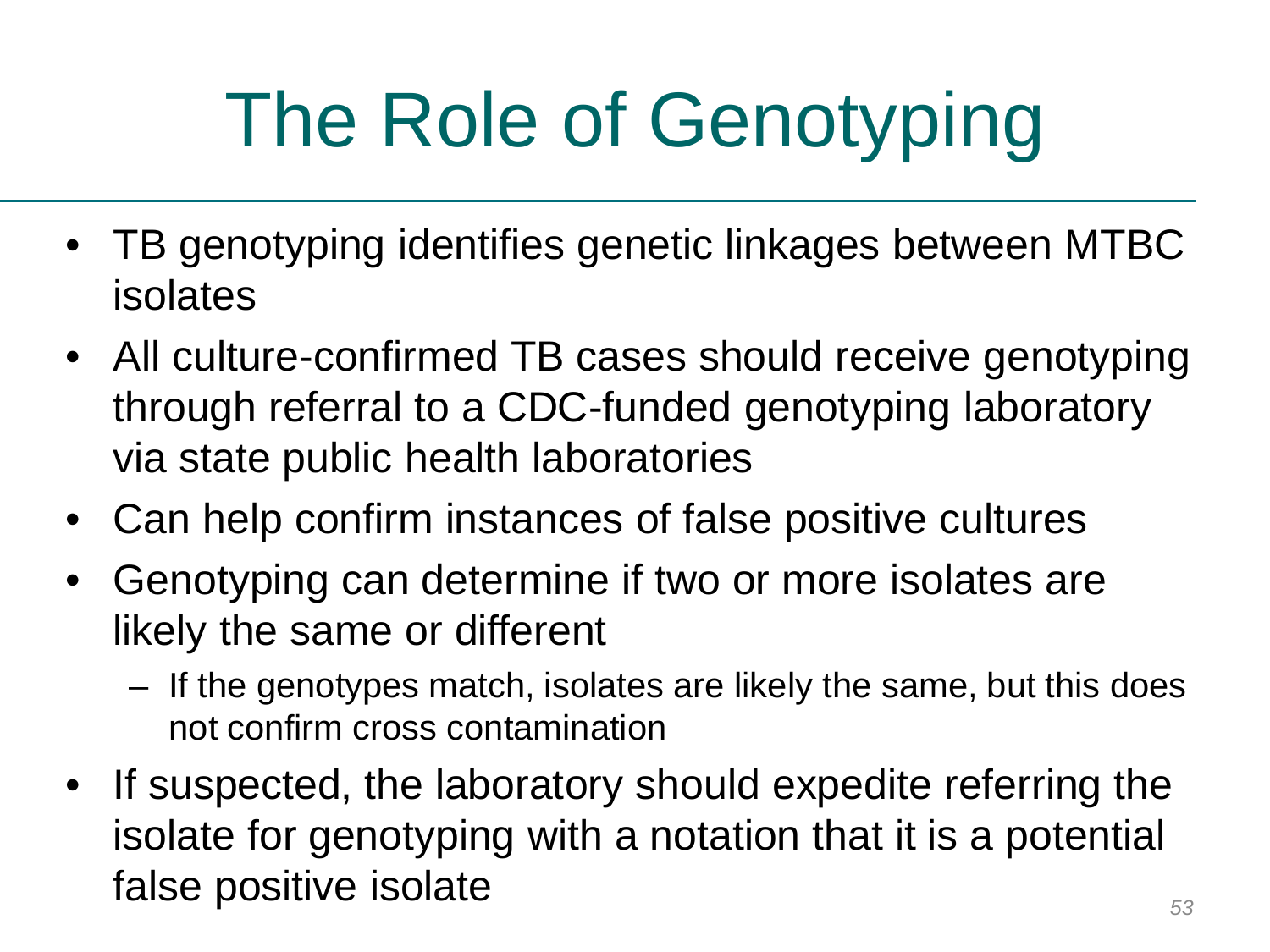## The Laboratory Must be Vigilant

- Clinical laboratories have a low positivity rate for MTBC
	- Most episodes of false-positives are recognized only *after* a review of laboratory records, including genotyping results
- Laboratories need a review process to detect false positive cultures earlier
	- Single positive cultures should be reviewed on a case-by-case basis to identify possible false positive cultures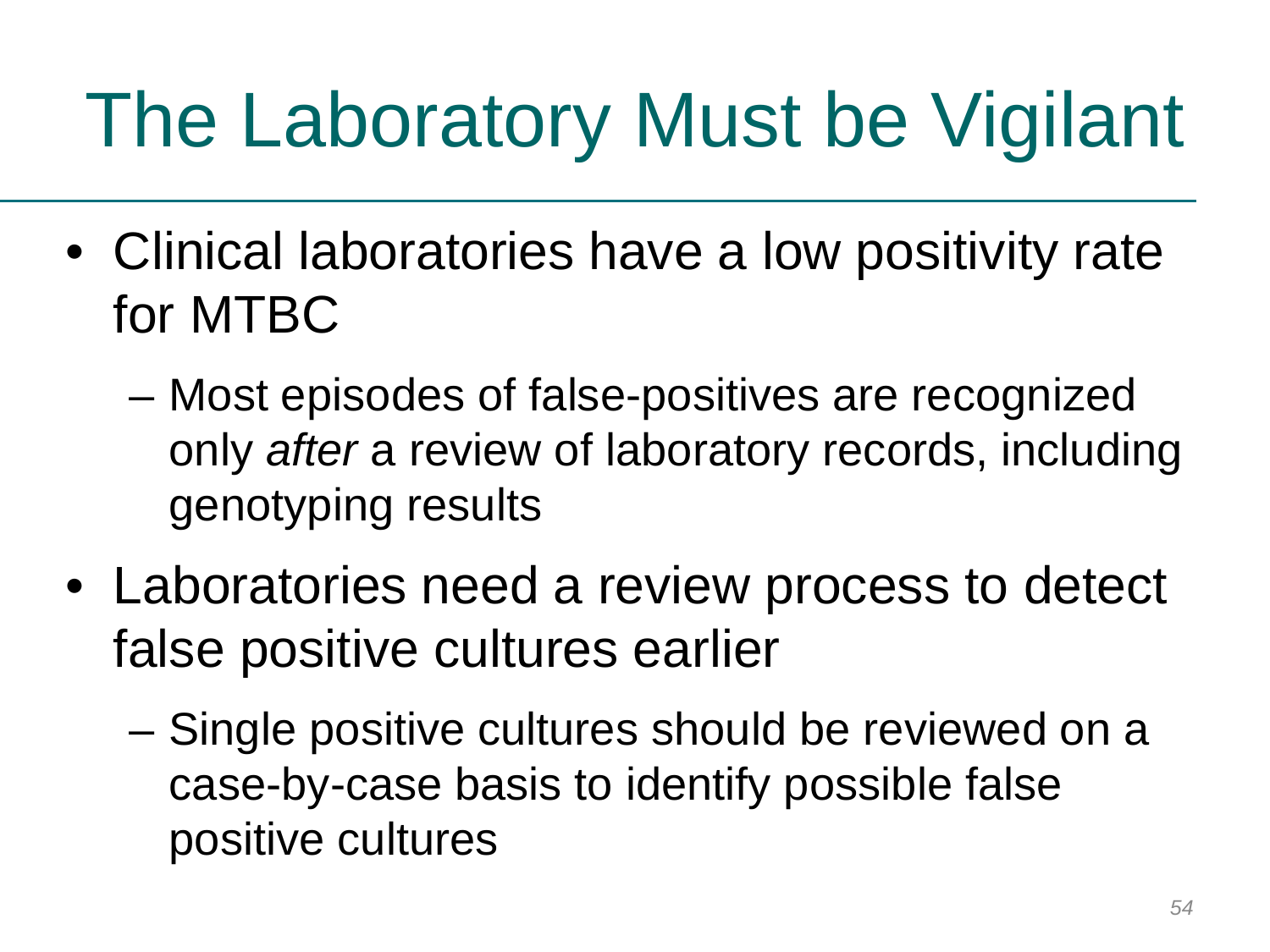### The Laboratory Must be Vigilant (2)

- Laboratories need a mechanism to determine possible causes of false positive results (e.g., personnel logs, lot numbers used)
- Practices should be evaluated to determine where changes can to be made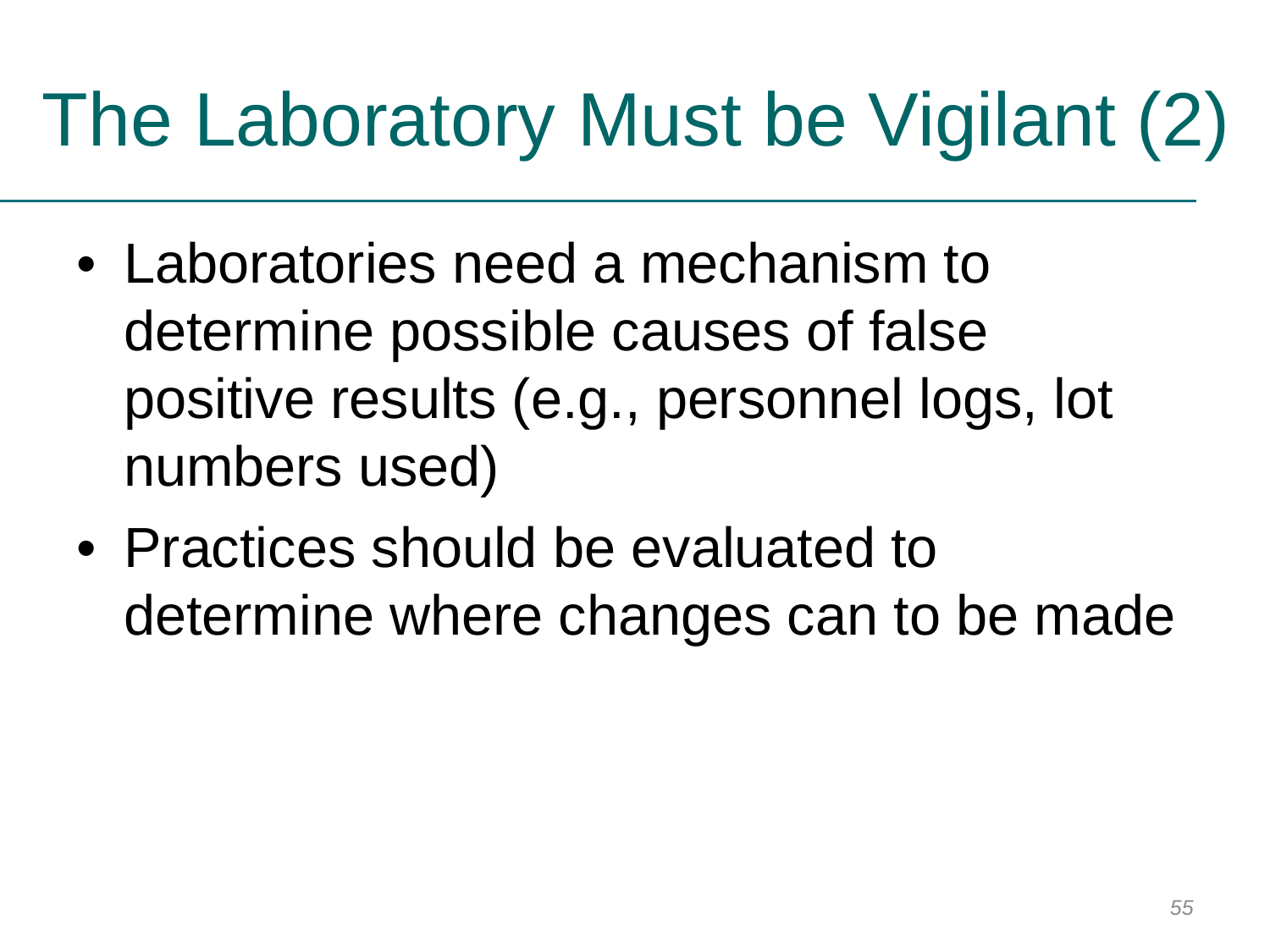#### Practices to Reduce Possibility of Cross Contamination

- Use daily aliquots of processing reagents and buffers
	- Any leftover should be discarded
	- Never use common beakers or flasks when processing
- Keep the specimen tubes tightly closed and clean the outside of the tube prior to vortexing or shaking
- Pour reagents slowly against the inside of the tube to minimize splashing
- Do not touch the container of reagents to the lip of the tube at any time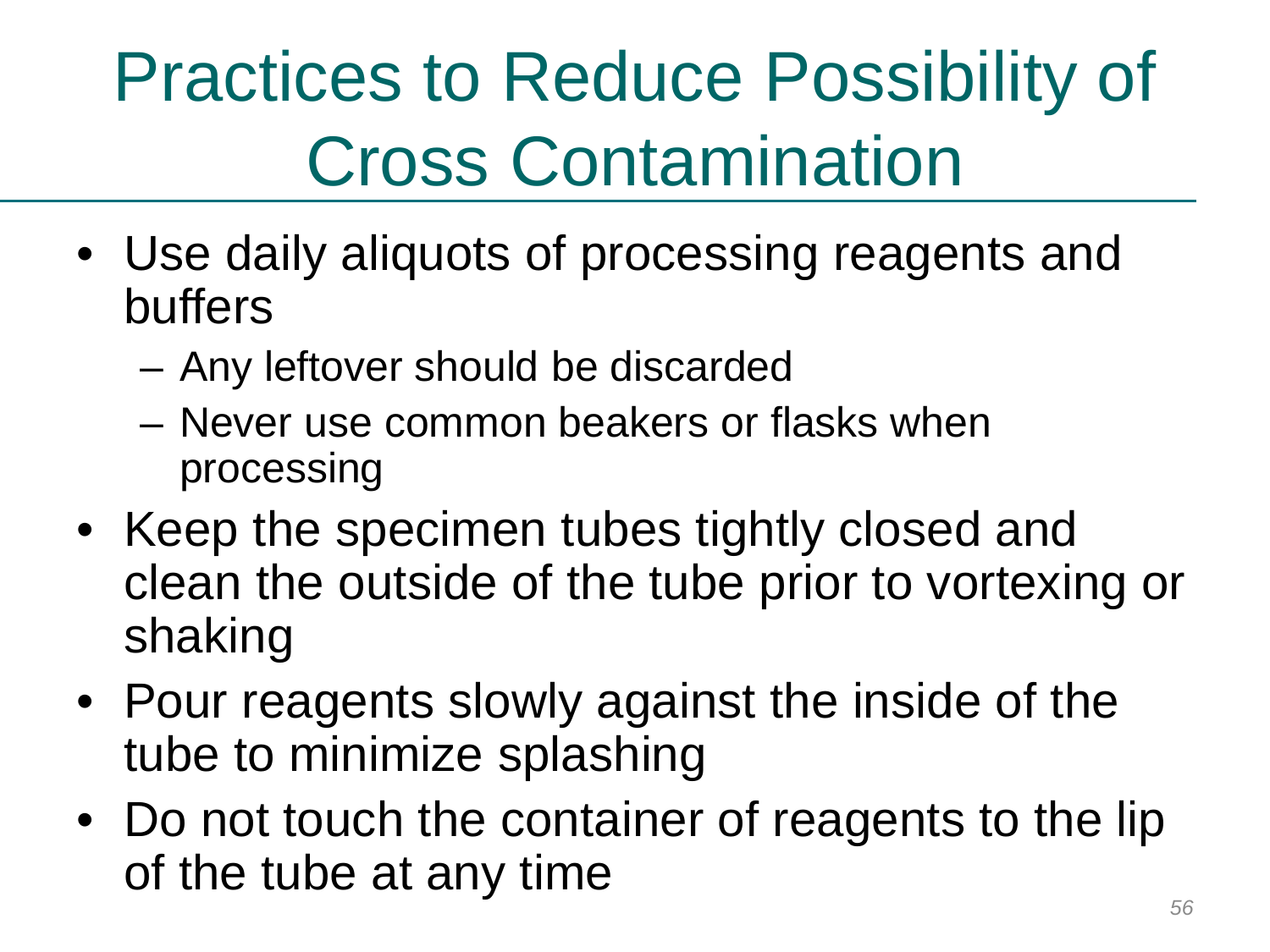Practices to Reduce Possibility of Cross Contamination (2)

- Open the specimen tubes gently to avoid aerosol generation
- When adding reagents to the tubes, open one tube at a time
- Leave space between tubes in rack
- Change gloves often
- Avoid manipulation of proficiency test specimens at the same time as patient specimens
- Disinfect biological safety cabinet work surfaces routinely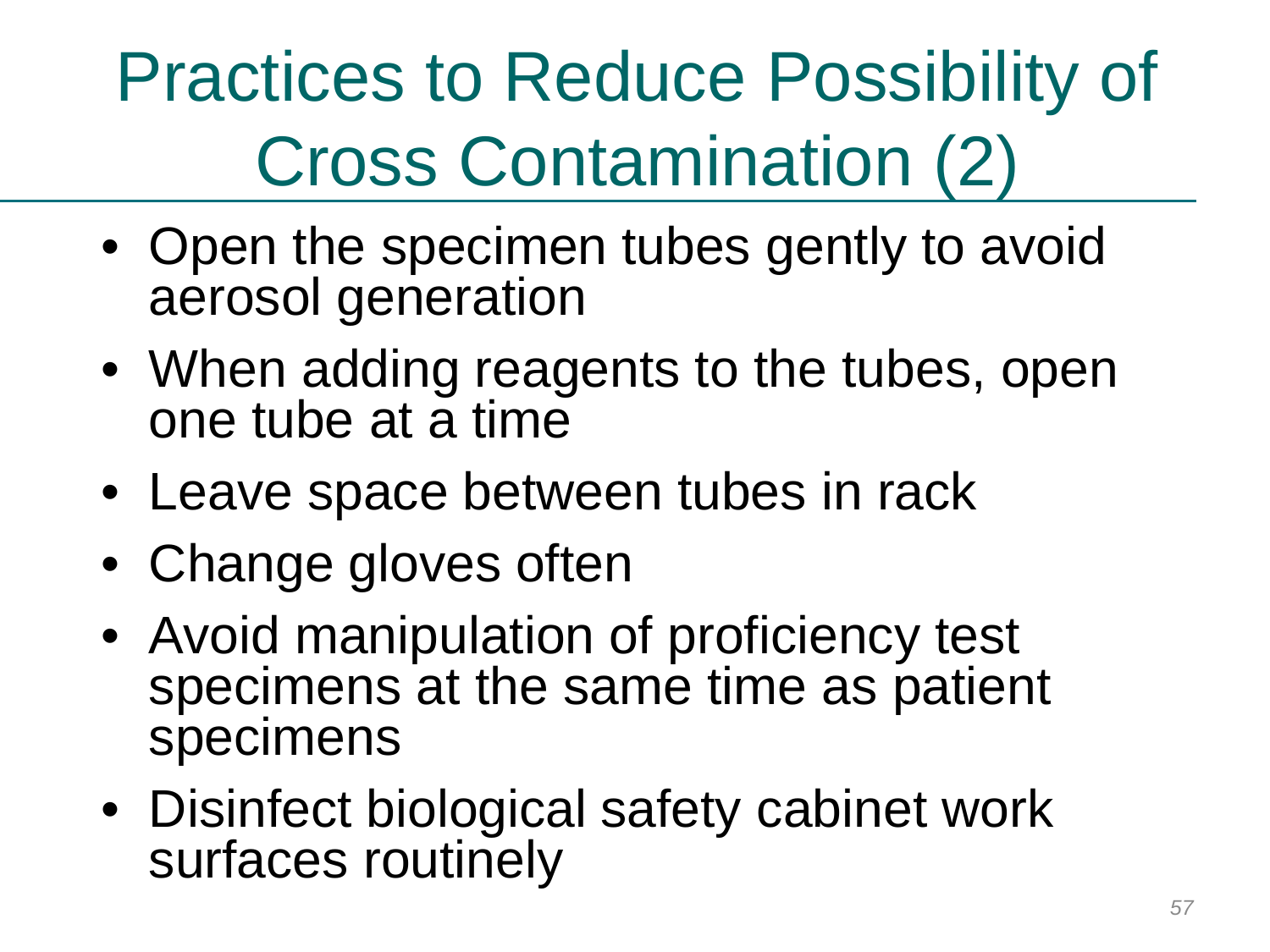## Determination of a False Positive Result

- Determination cannot be made by the laboratory alone
- If false positive culture is suspected, communication between the laboratory, clinician, and TB control is imperative to avoid unnecessary treatment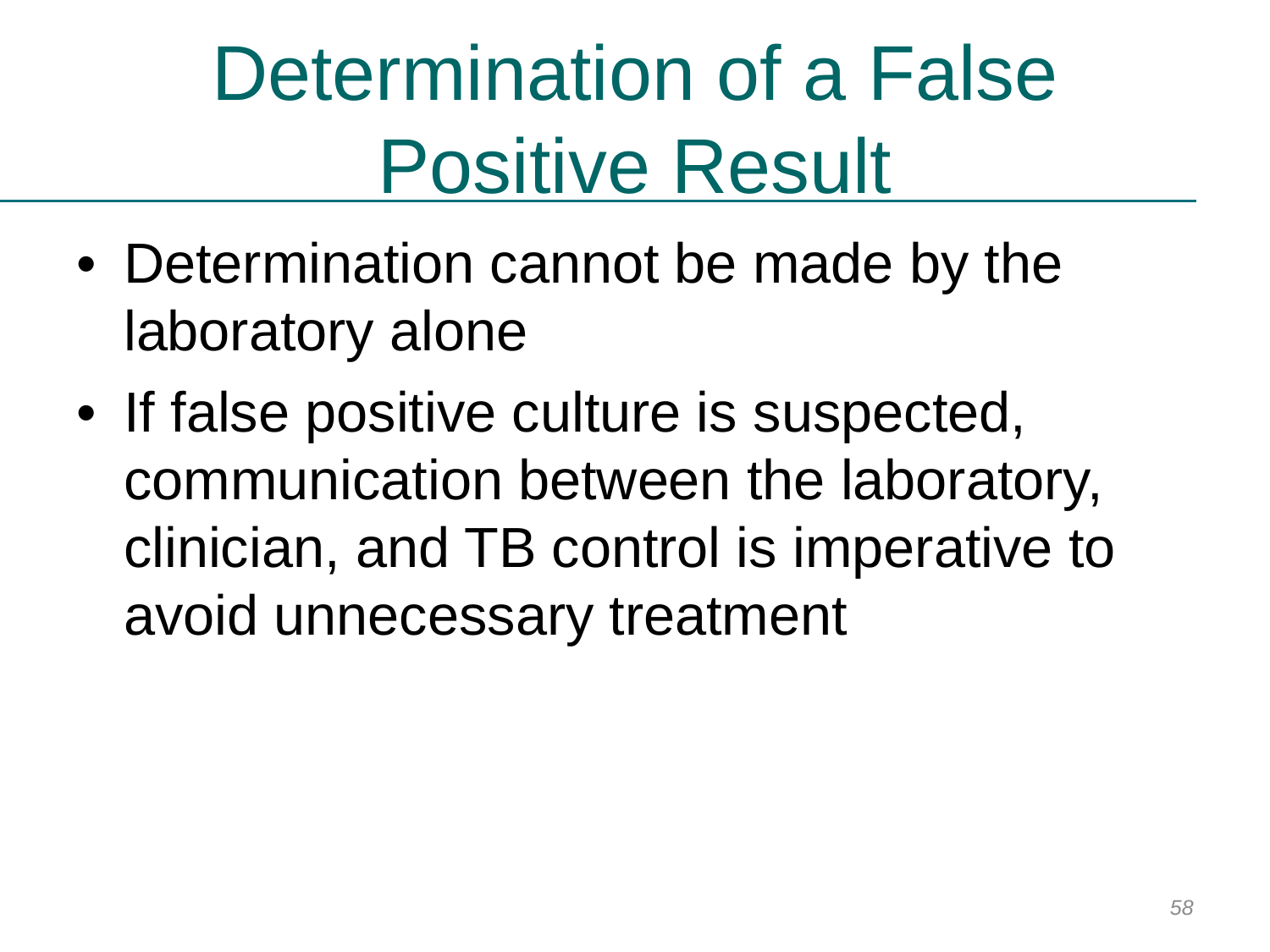#### References

- European CDC: [http://www.ecdc.europa.eu/en/publications/Publications/1105\\_TER\\_Basics\\_TB\\_contr](http://www.ecdc.europa.eu/en/publications/Publications/1105_TER_Basics_TB_control.pdf) [ol.pdf](http://www.ecdc.europa.eu/en/publications/Publications/1105_TER_Basics_TB_control.pdf)
- ACILT African Centre for Integrated Laboratory Training <http://www.cdc.gov/globalaids/resources/laboratory/Lab-Training-Center.html>
- "Monitoring the performance of mycobacteriology laboratories: a proposal for standardized indicators," KD McCarthy et al., INT J TUBERC LUNG DIS 12(9):1015– 1020.
- Manual of Clinical Microbiology, 10th Edition.Chapter 28
- http://www.ecdc.europa.eu/en/publications/Publications/1105 TER Basics TB contr [ol.pdf](http://www.ecdc.europa.eu/en/publications/Publications/1105_TER_Basics_TB_control.pdf)
- Bauer, J., et al. (1997). "False-positive results from cultures of Mycobacterium tuberculosis due to laboratory cross-contamination confirmed by restriction fragment length polymorphism." J Clin Microbiol 35(4): 988-991.
- APHL. Assessing Your Laboratory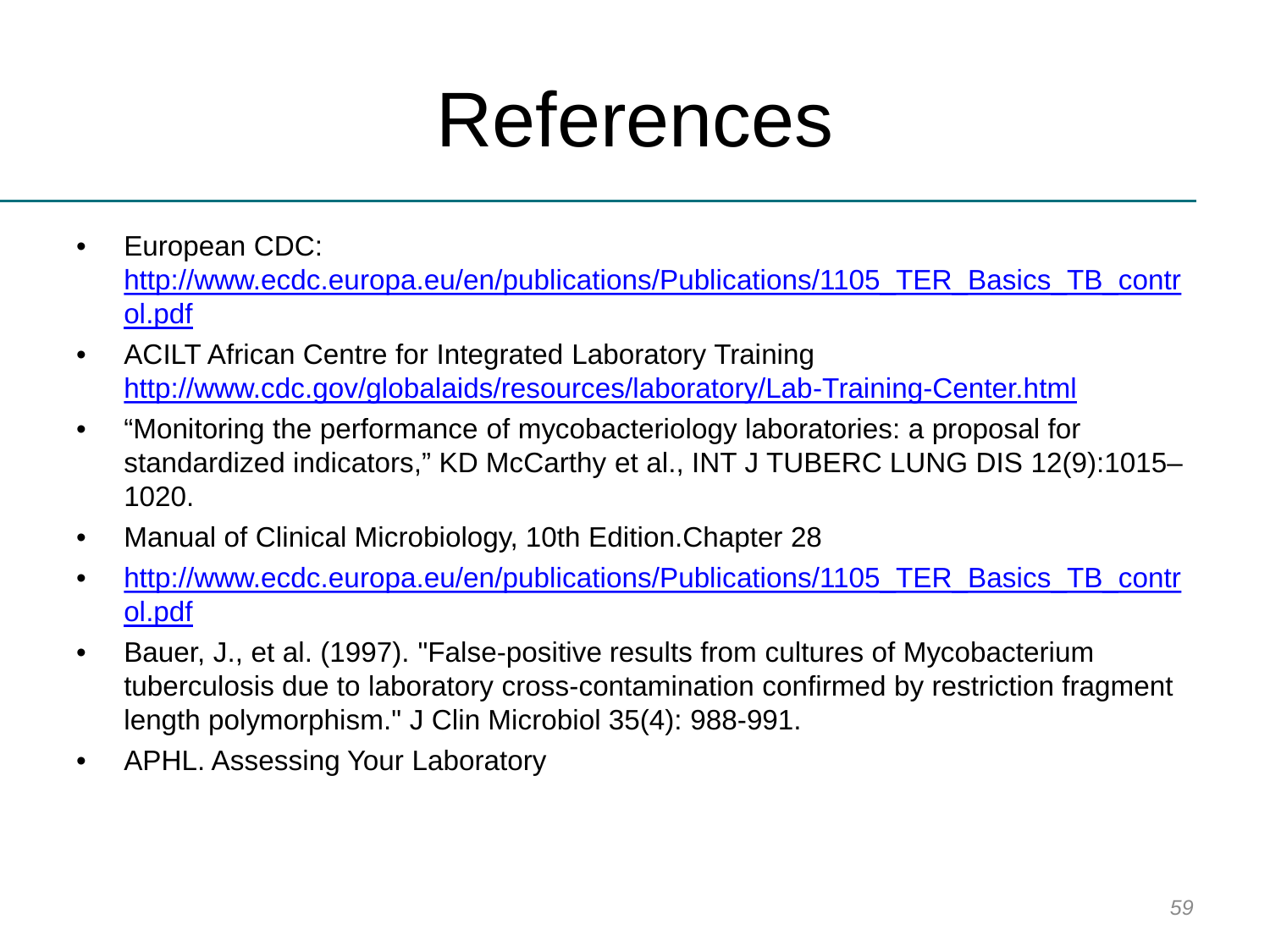#### References

- Manual of Clinical Microbiology, 10th Edition. Chapter 28
- [http://www.ecdc.europa.eu/en/publications/Publications/1105\\_TER\\_Basics\\_TB\\_contr](http://www.ecdc.europa.eu/en/publications/Publications/1105_TER_Basics_TB_control.pdf) [ol.pdf](http://www.ecdc.europa.eu/en/publications/Publications/1105_TER_Basics_TB_control.pdf)
- Bauer, J., et al. (1997). "False-positive results from cultures of Mycobacterium tuberculosis due to laboratory cross-contamination confirmed by restriction fragment length polymorphism." J Clin Microbiol 35(4): 988-991.
- Review of False-Positive Cultures for Mycobacterium tuberculosis and Recommendations for Avoiding Unnecessary Treatment William J. Burman and Randall R. Reves
- Estimated Costs of False Laboratory Diagnoses of Tuberculosis in Three Patients Jill M. Northrup, et. al.
- Investigation of suspected laboratory cross-contamination: interpretation of single smear-negative, positive cultures for Mycobacterium tuberculosis V. J. Cook, et. al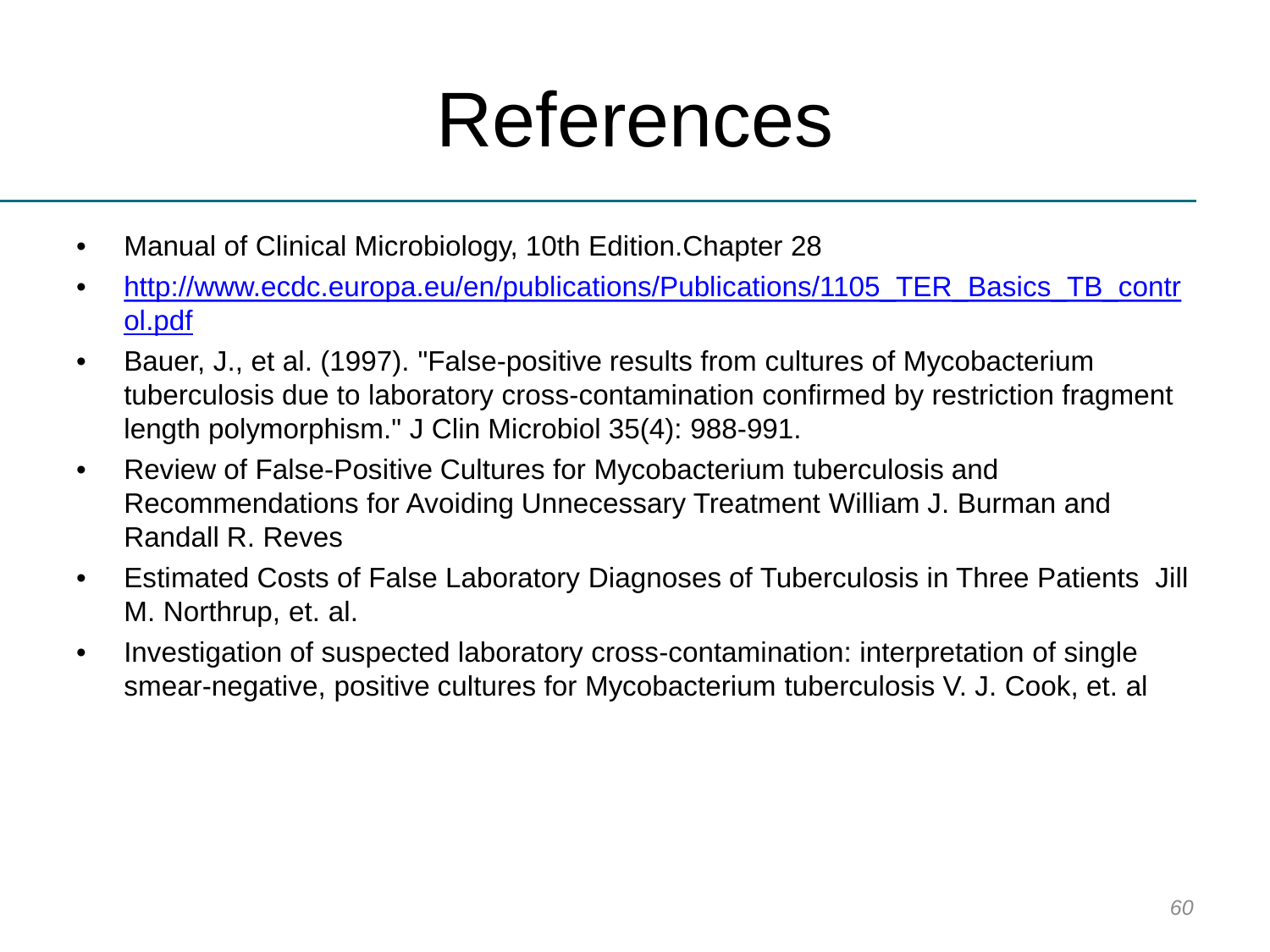#### **DELETED SLIDES AND SUPPLEMENTAL MATERIAL**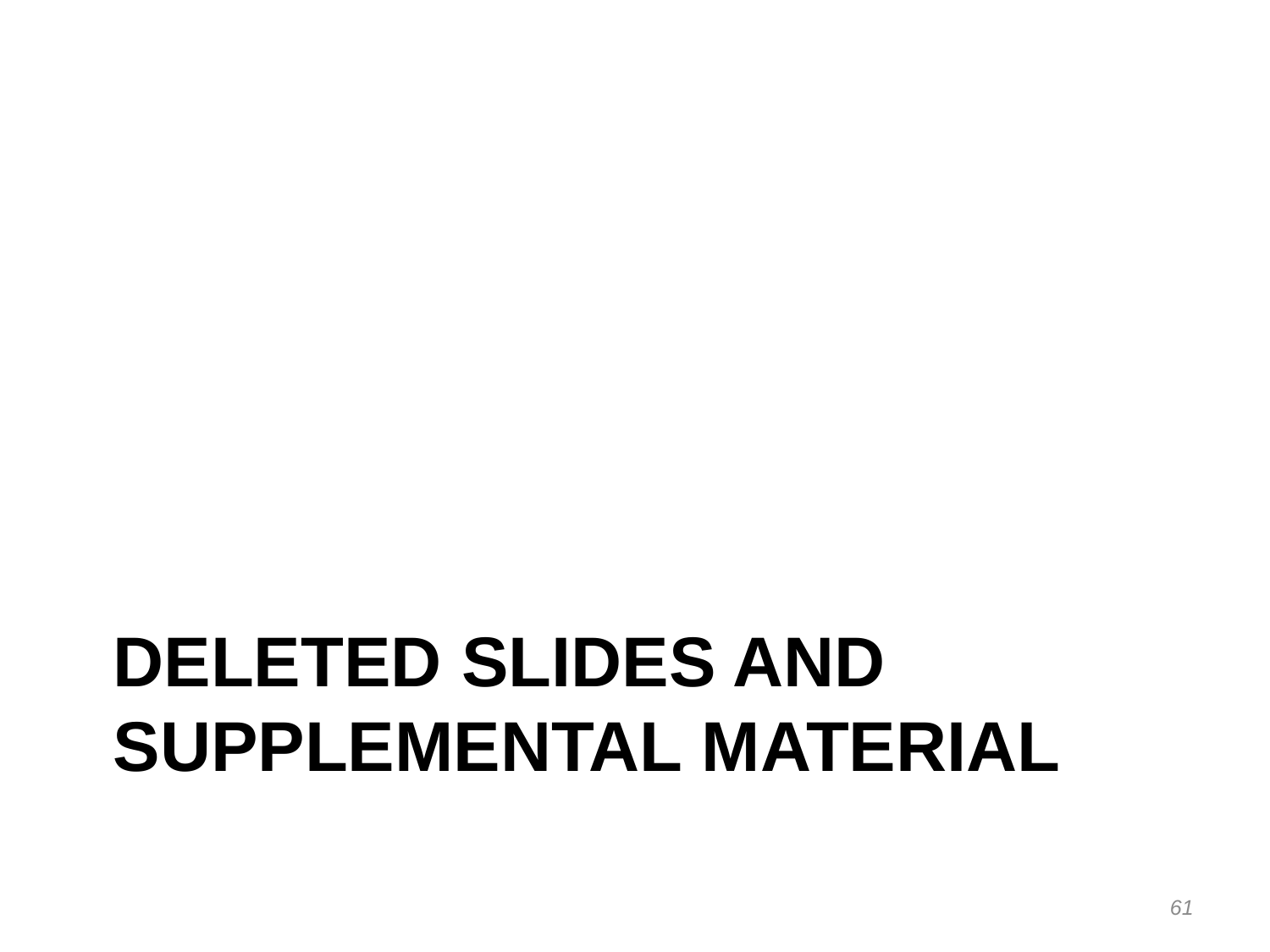**Mycobacterial Culture**

#### **MEDIA QUALITY CONTROL**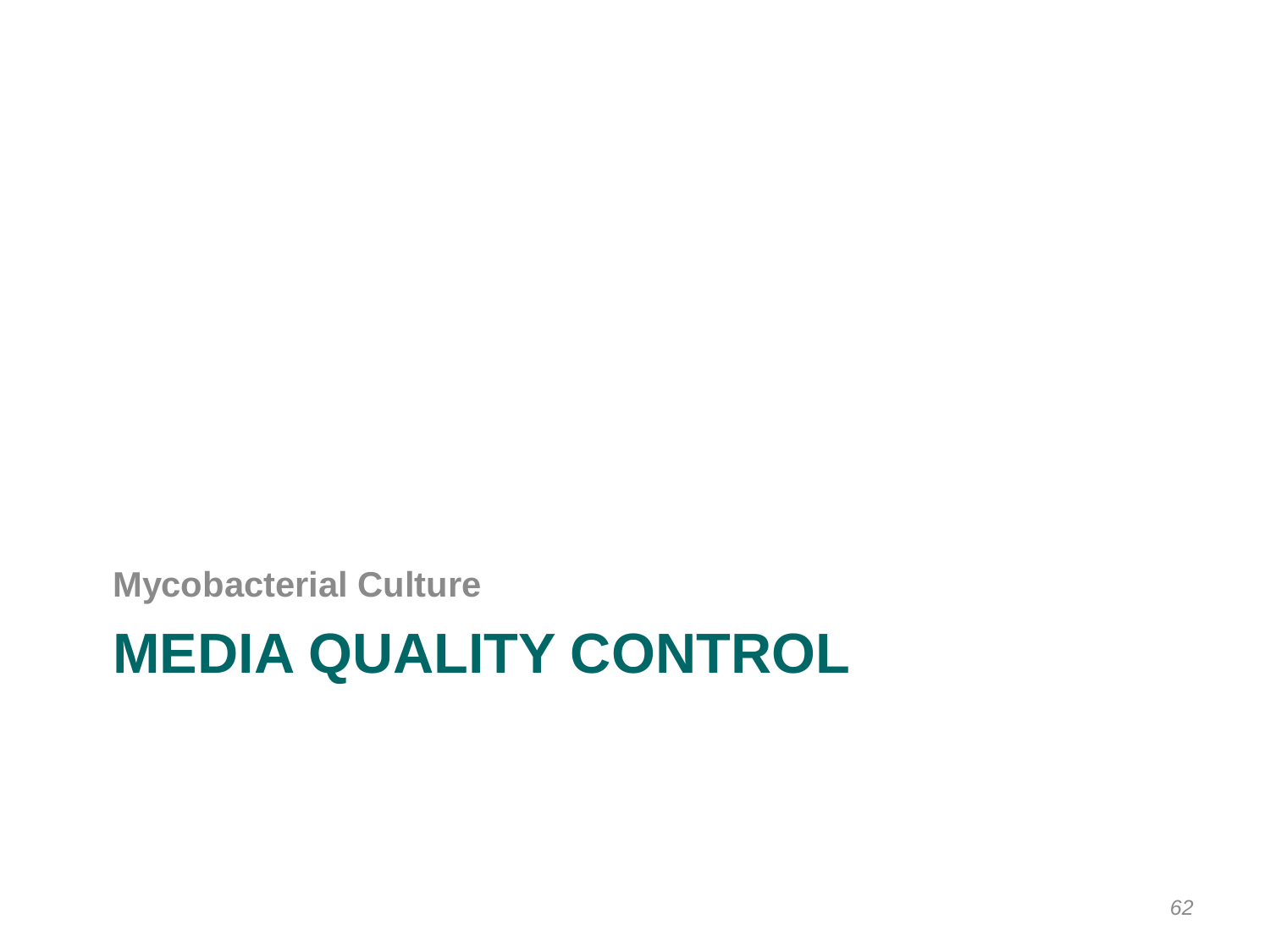#### Quality control of commercial media

- Obtain QC results or certificate of quality from manufacturer, keep on file
- Perform internal QC in accordance to package insert
- Refer to CLSI M22 to determine which media are exempt from end-user QC
- Visually examine each tube or plate before using
	- Check for contamination, integrity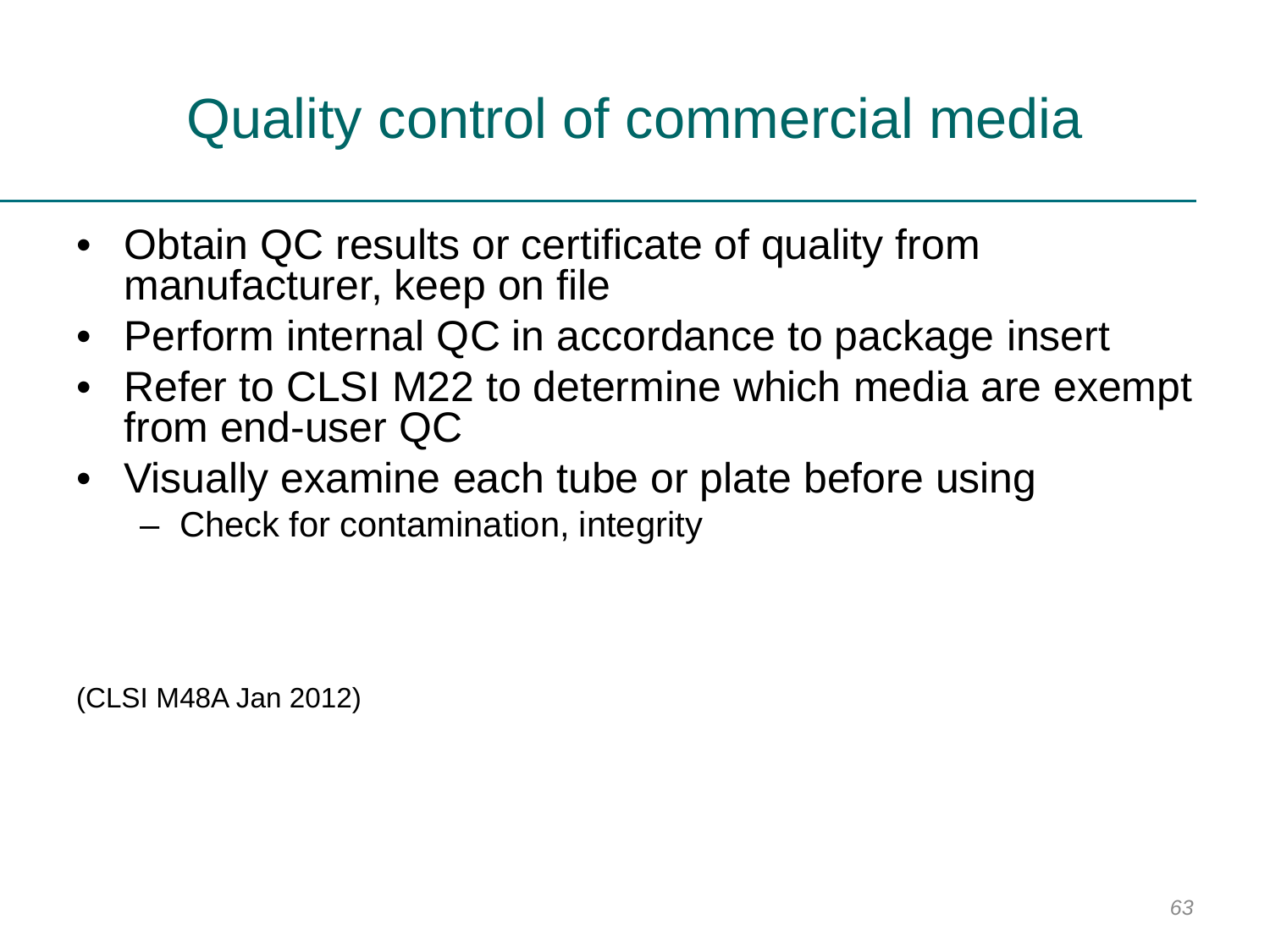Quality Control of media which has been prepared in-house

- Inoculate 1-3% of media with suspension of 3 organisms
- Establish an acceptable range of results
- Visually examine each tube or plate before using
	- Check for contamination, integrity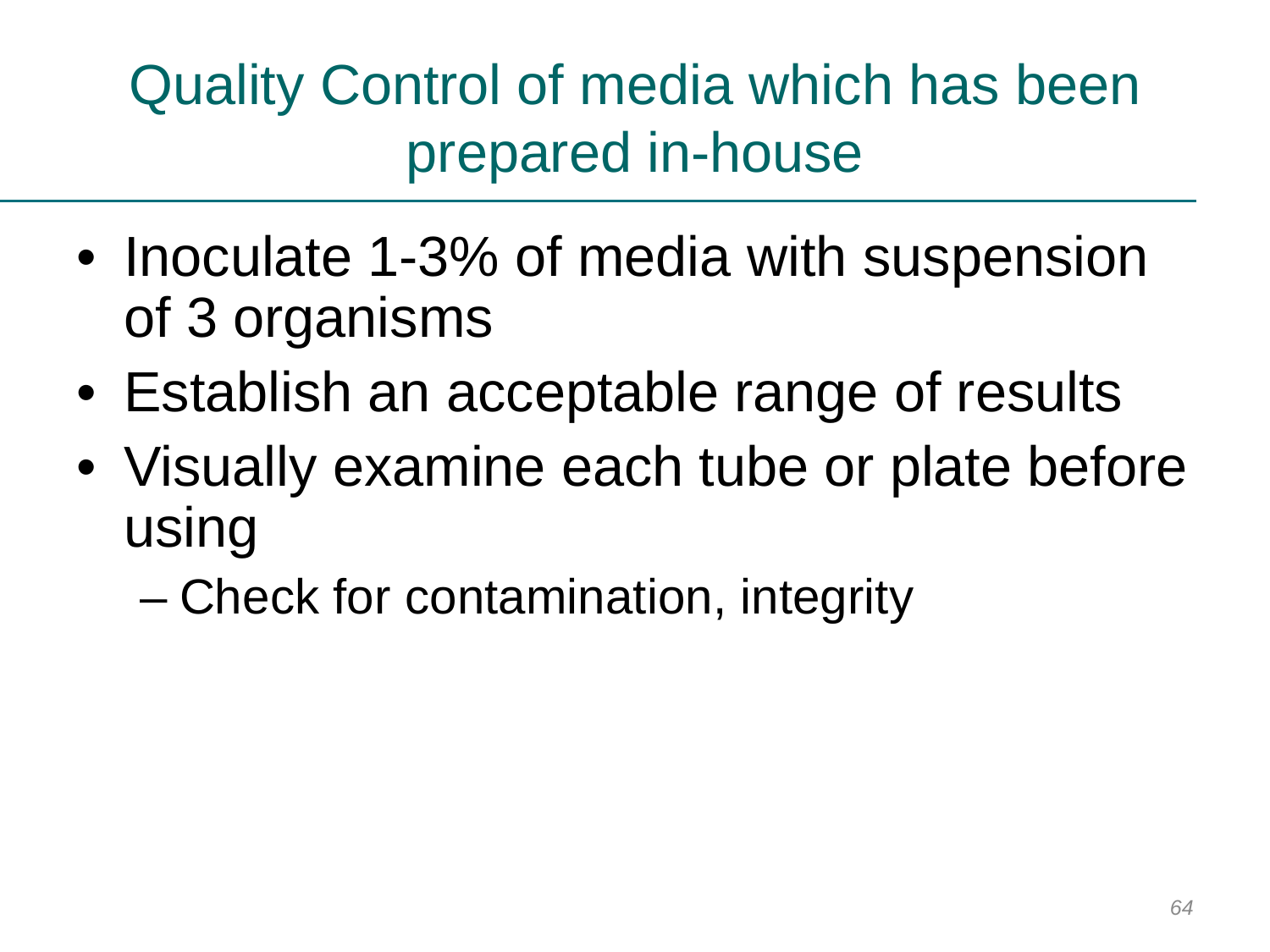

- Labs must maintain a collection of well-characterized strains from ATCC and other PT programs
- These should be maintained on LJ or 7H9 at 37 deg or room temperature
	- Sub-culture monthly
	- LJ at 4 deg can be held for 1 year
		- Not recommended for resistant organisms
- Long term maintenance in skim milk or broth at -20 or 70 deg

(Manual of Clinical Microbiology 10<sup>th</sup> edition)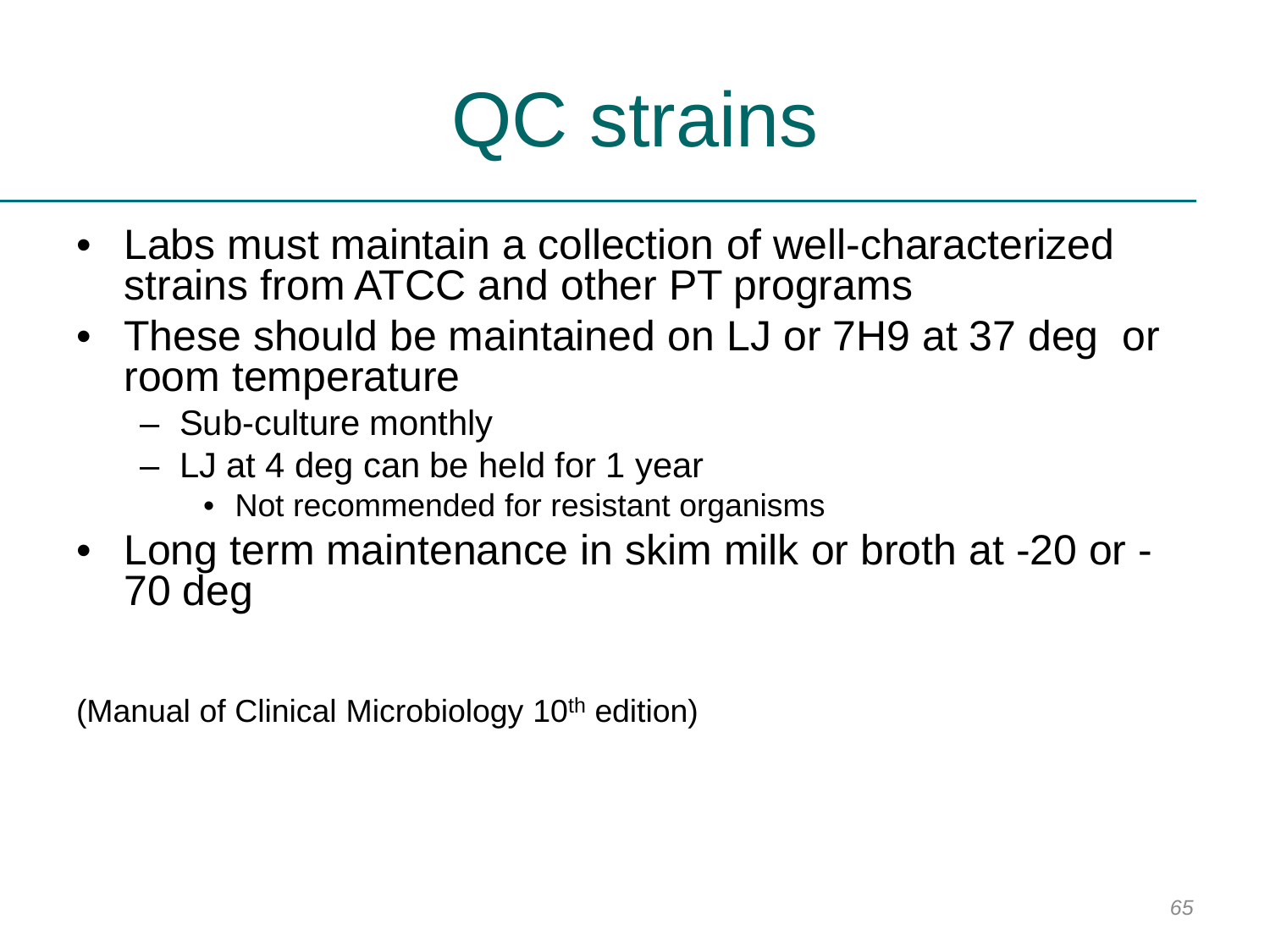### Quality Assurance

- Quality Assurance is vital to monitoring a lab's effectiveness
- QA plan should include personnel competency, procedure manuals, proficiency testing, QC of media, tests and reagents
- QC strain may show acceptable results but the specimen still may demonstrate unacceptable results
	- Labs should have a plan to follow up on atypical results

(Manual of Clinical Microbiology 10<sup>th</sup> edition)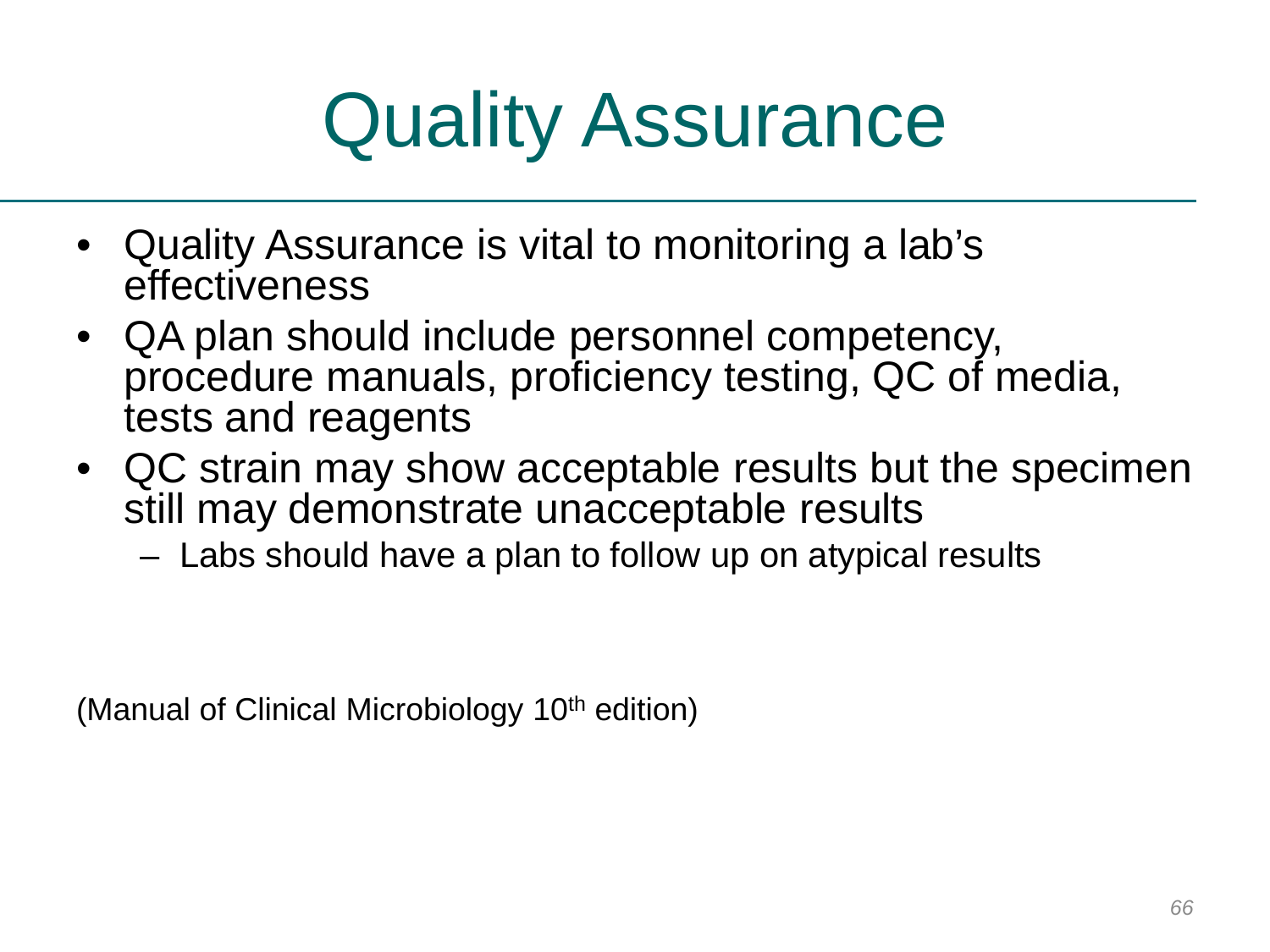#### What should be included in the collection of wellcharacterized strains?

- *Mycobacterium tuberculosis complex*  – *ATCC 27294*
- *Mycobacterium tuberculosis* H37Ra ATCC 25177
	-
- *Mycobacterium avium complex* 
	- ATCC 25291
- *Mycobacterium kansasii* 
	- ATCC 12478
- *Mycobacterium fortuitum* 
	- ATCC 6841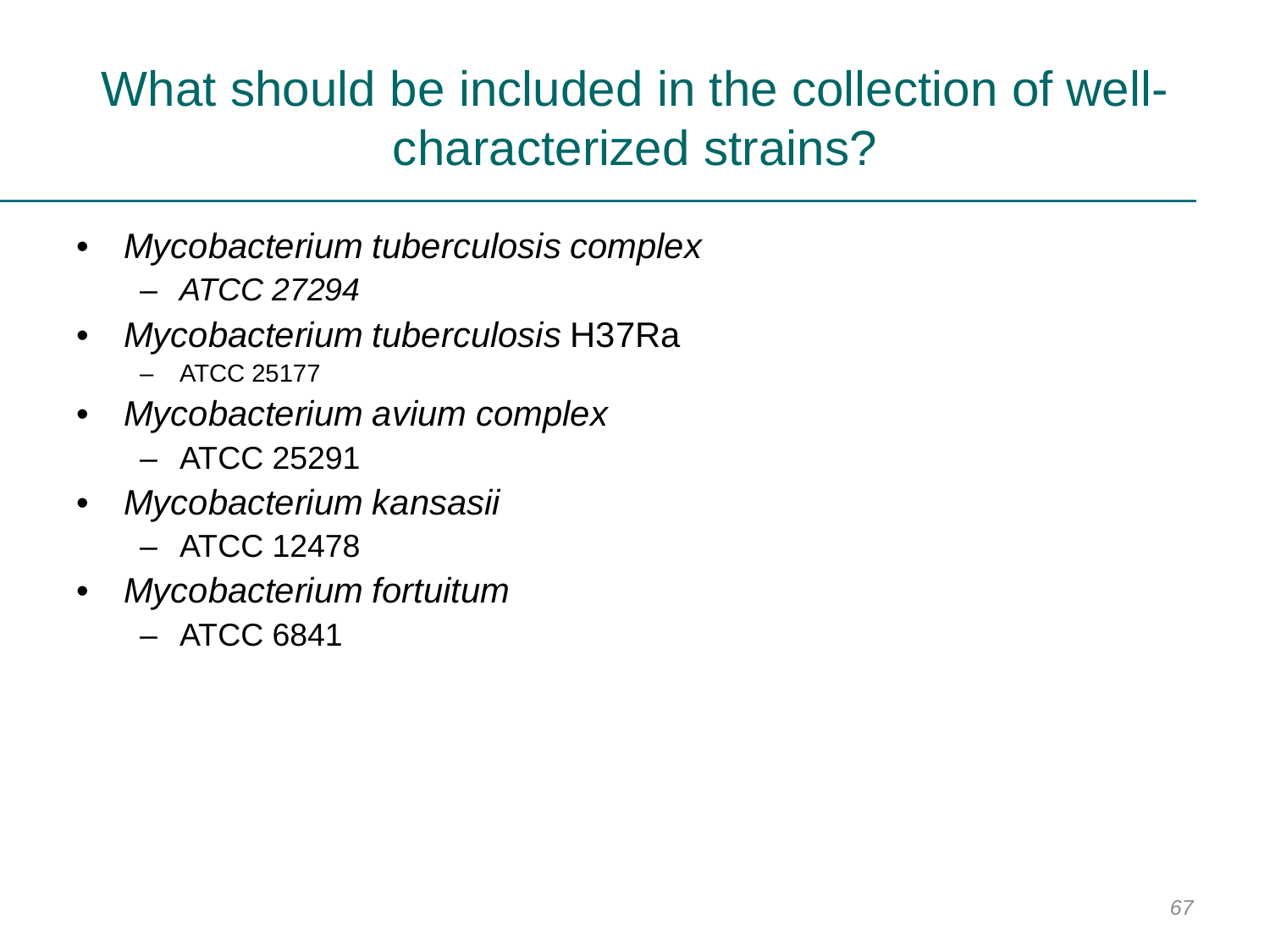#### QC of other systems and processes

- Check the smear positivity rate, compare positives to other specimens of the same patient
	- Watch for increased positivity that could indicate contamination in water or reagents
- Monitor contamination rates (3-5%) is acceptable
- Including a positive control in each batch of specimens being processed is DISCOURAGED because of increased risk of contamination
- Document the order in which specimens are processed and media inoculated,
	- follow each batch of specimens processed with a negative control
	- negative control should remain negative throughout the process

(Kent and Kubica)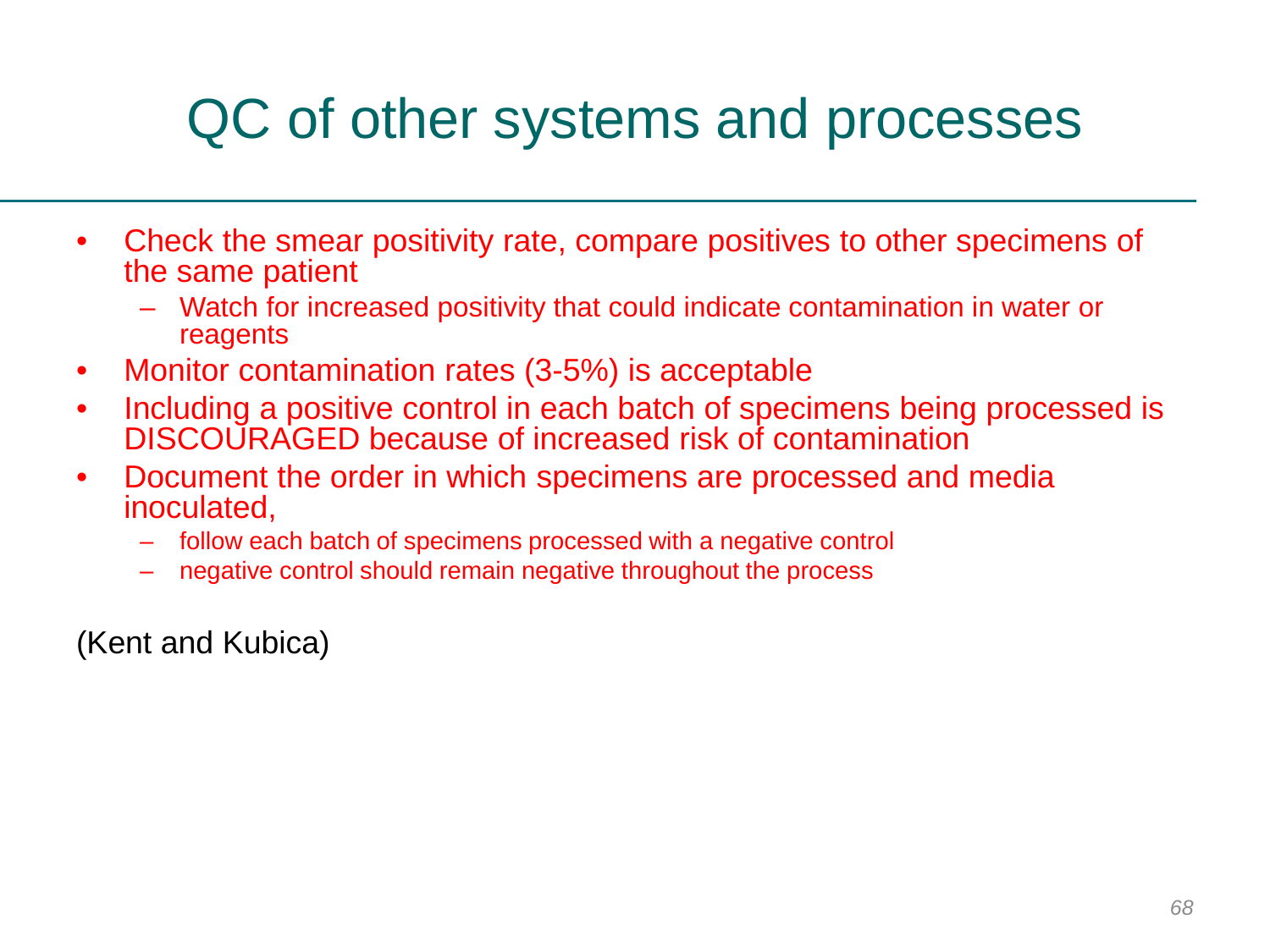## What should be QC'd?

- New stain reagents should be checked against known positive and negative AFB smears
- Culture media should be checked for sterility and sensitivity
- Digestion-Decontamination reagents
	- culture to LJ and BAP to check TB growth vs contamination
- Water should be cultured periodically to look for contamination

(Kent and Kubica)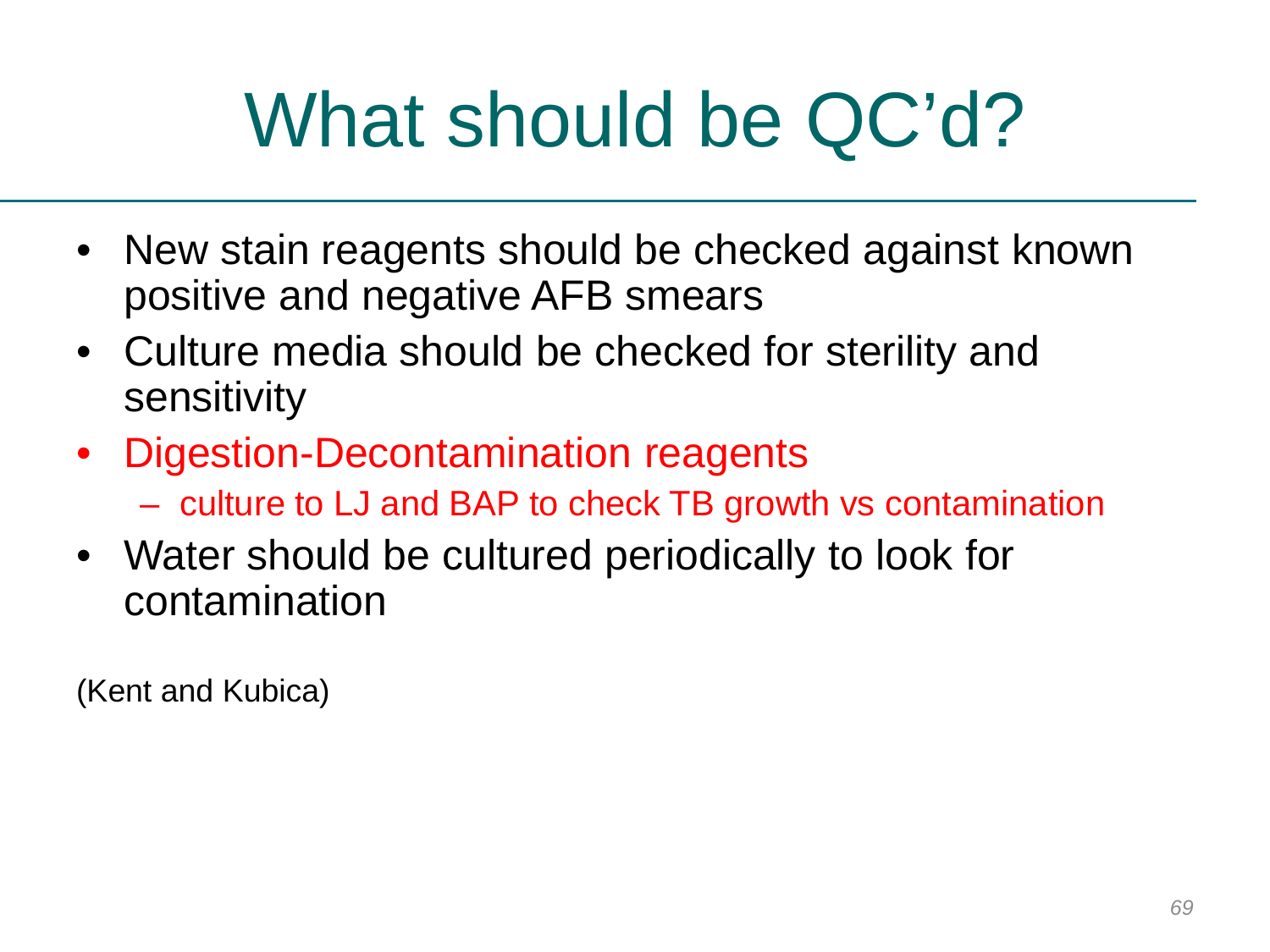Quality Control by monitoring specimen processing and handling, and isolation of Mycobacteria

- Good record keeping of data and periodic review of data is essential
	- Record of technicians
		- Data should be similar between technicians; changes can indicate procedural drift or shift
	- Batch sizes, record of which specimens were processed in each batch
	- Temperatures
		- Should remain constant between 35-37 degrees
	- Negative Control should remain negative throughout the whole procedure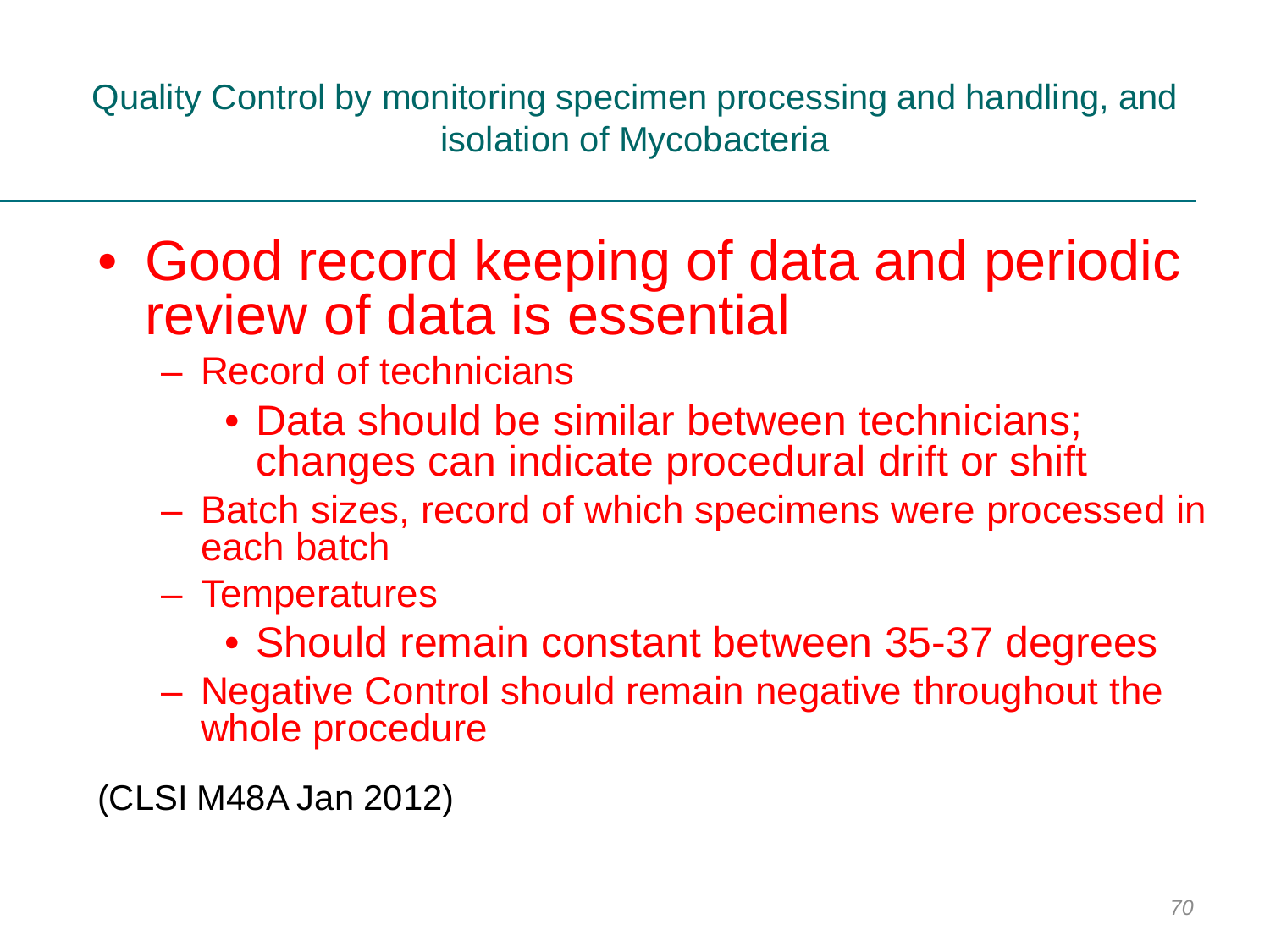Quality Control by monitoring specimen processing and handling, and isolation of Mycobacteria

- Good record keeping of data and periodic review of data is essential
	- Smear and culture positivity rates
		- 20% AFB smears should be rechecked by a 2<sup>nd</sup> technician
		- ~90% of smear positive specimens should be culture positive
		- ~50% of total positive cultures will have been smear negative specimens
		- Ratio of MTBC:NTM should remain constant; if 1 increases or decreases unexpectedly it could be an indication that something is off
	- Contamination rates
	- Time to detection of MTBC and NTM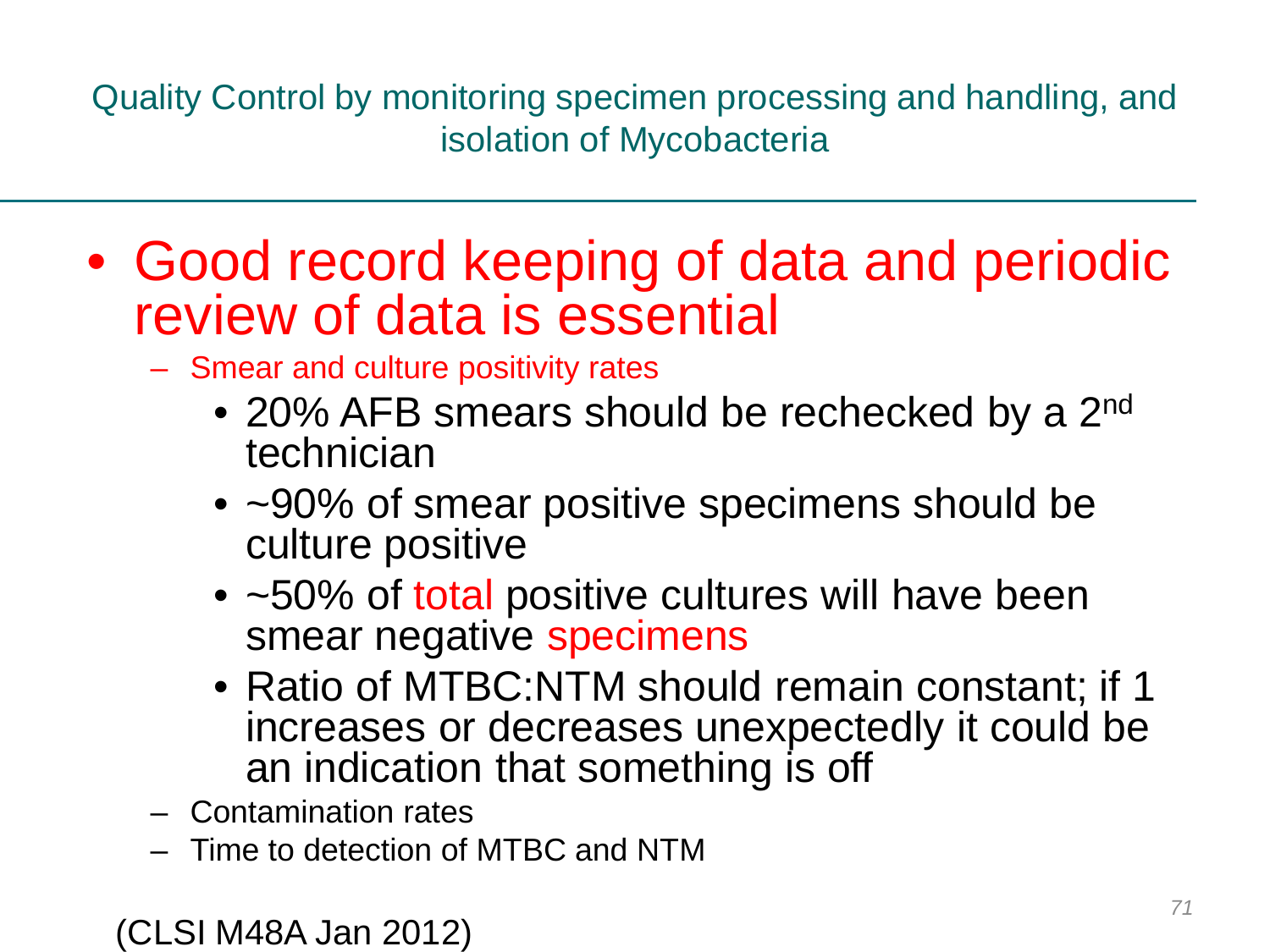### QC General Guidelines

- Labs must have a written protocol
- Record all lot numbers, expiration dates, QC results
- Establish acceptable ranges/results for all media and reagents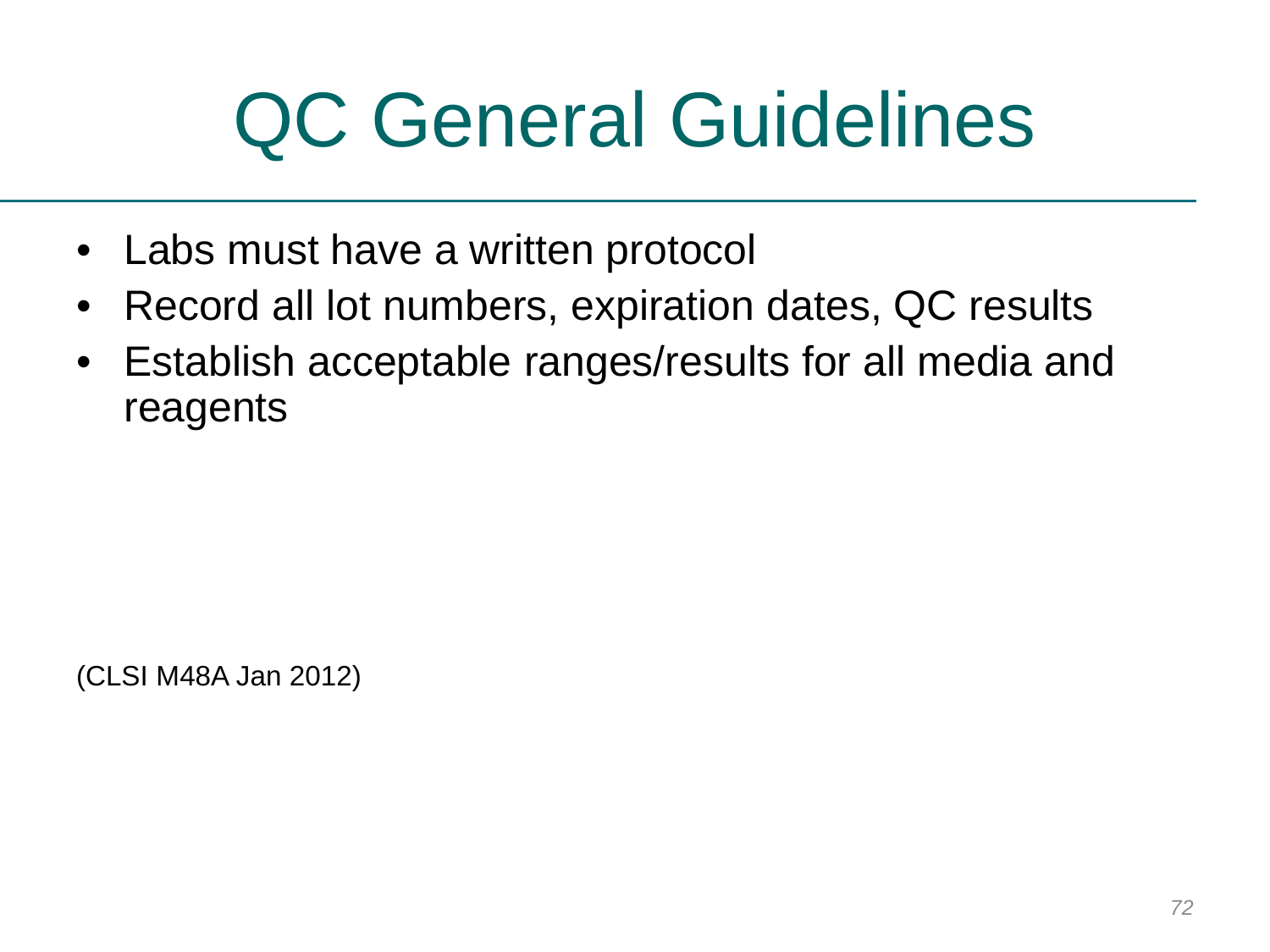- Presence of AFBs with non-AFBs indicates contamination with possible nonmycobacteria.
	- tube can be re-processed for decontamination and culture.
	- if molecular methods are used for identification, some contamination may not preclude continuing with identification of the mycobacteria present. Tubes may not, however, be used for growth–based DST.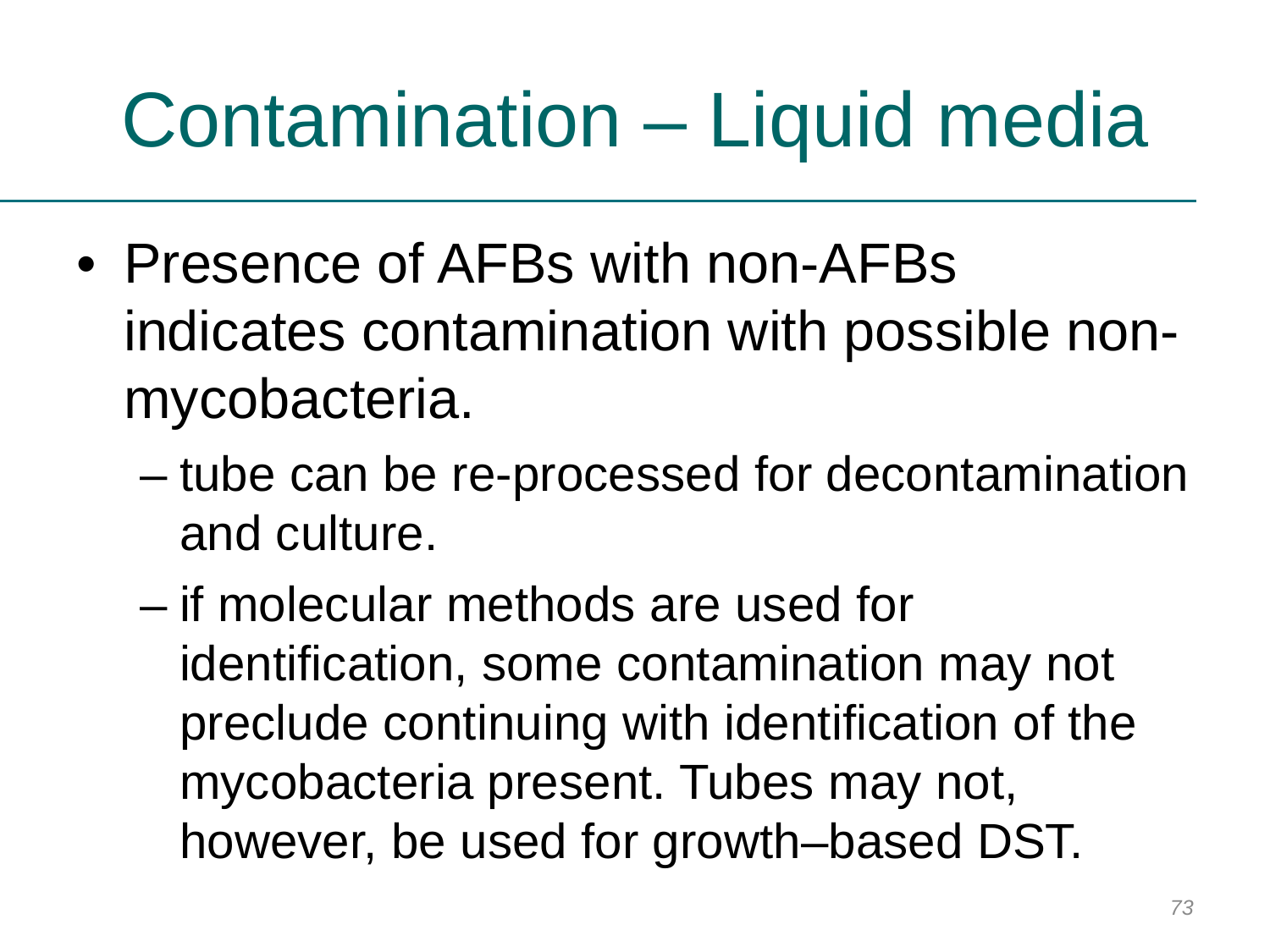- No AFBs and only non-AFBs in the deposit indicates growth of contaminants
	- some laboratories may choose to redecontaminate and re-process these, as there may be some AFB present that is occluded by the non-AFB and are not visible on ZN
	- some labs discard the tube and continue culture with solid media only
	- reprocessing is strongly recommended if the original specimen source cannot be easily recollected; e.g. tissue specimen. *74*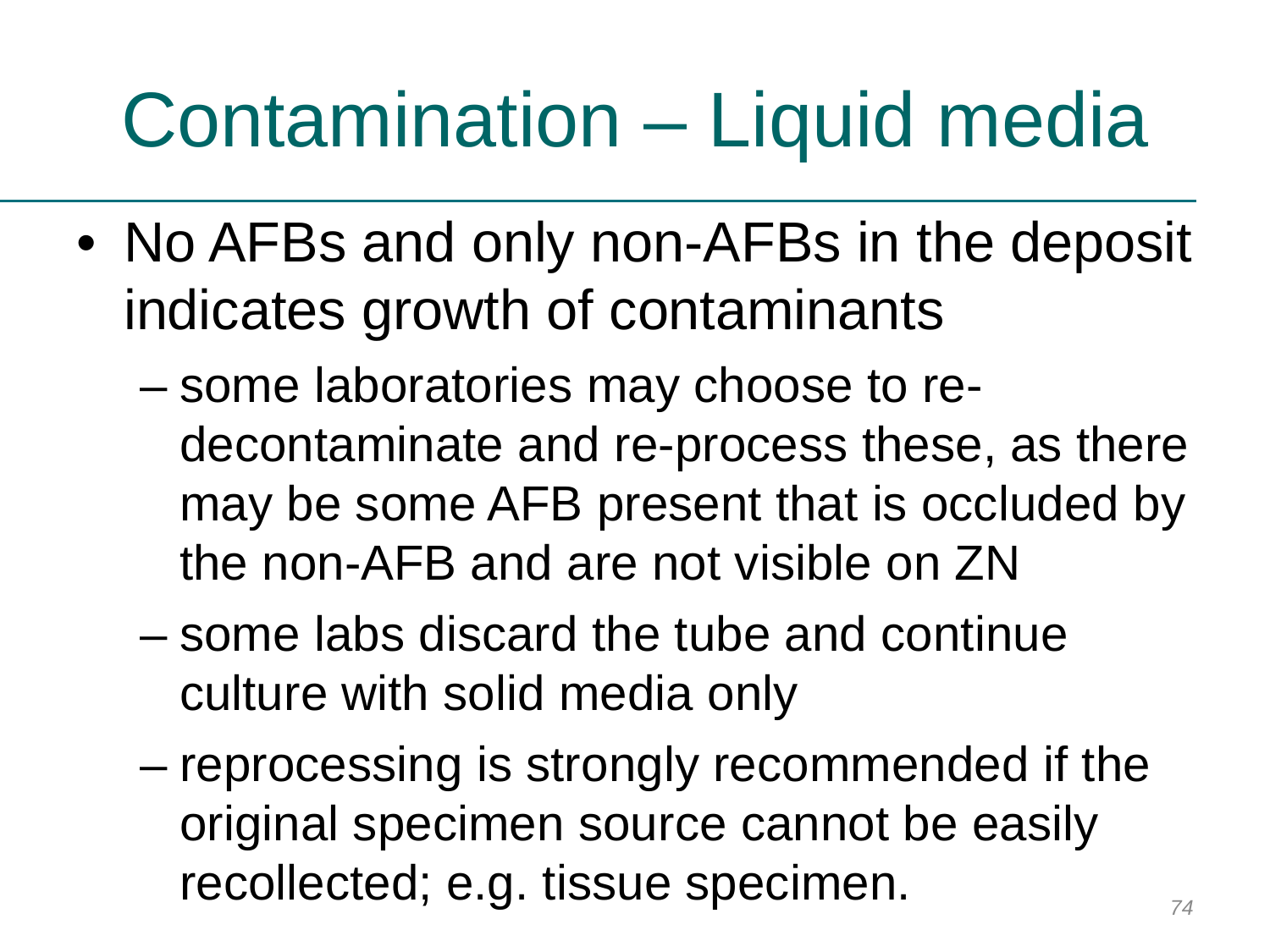- Presence of only AFBs, with no non-AFBs, indicates pure growth of mycobacteria
	- medium should be processed for identification and DST
	- inoculation of a non-selective agar plate, such as blood agar, can be used for purity check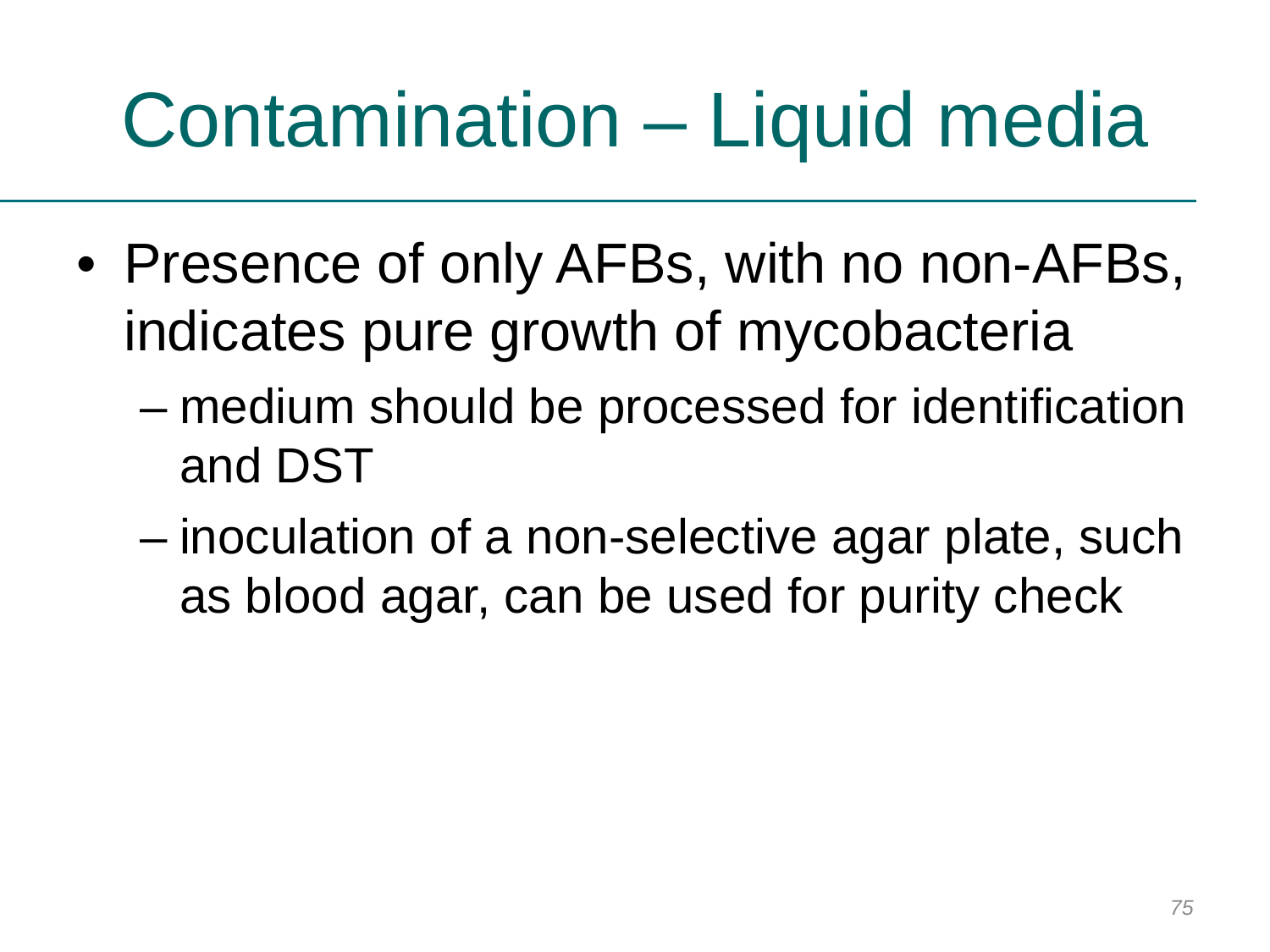- No organisms seen at all
	- Consider continuing the smear examination very carefully to look for very low numbers of AFB
	- If no organisms are seen at all, consider continuing re-incubation of the liquid media tube.